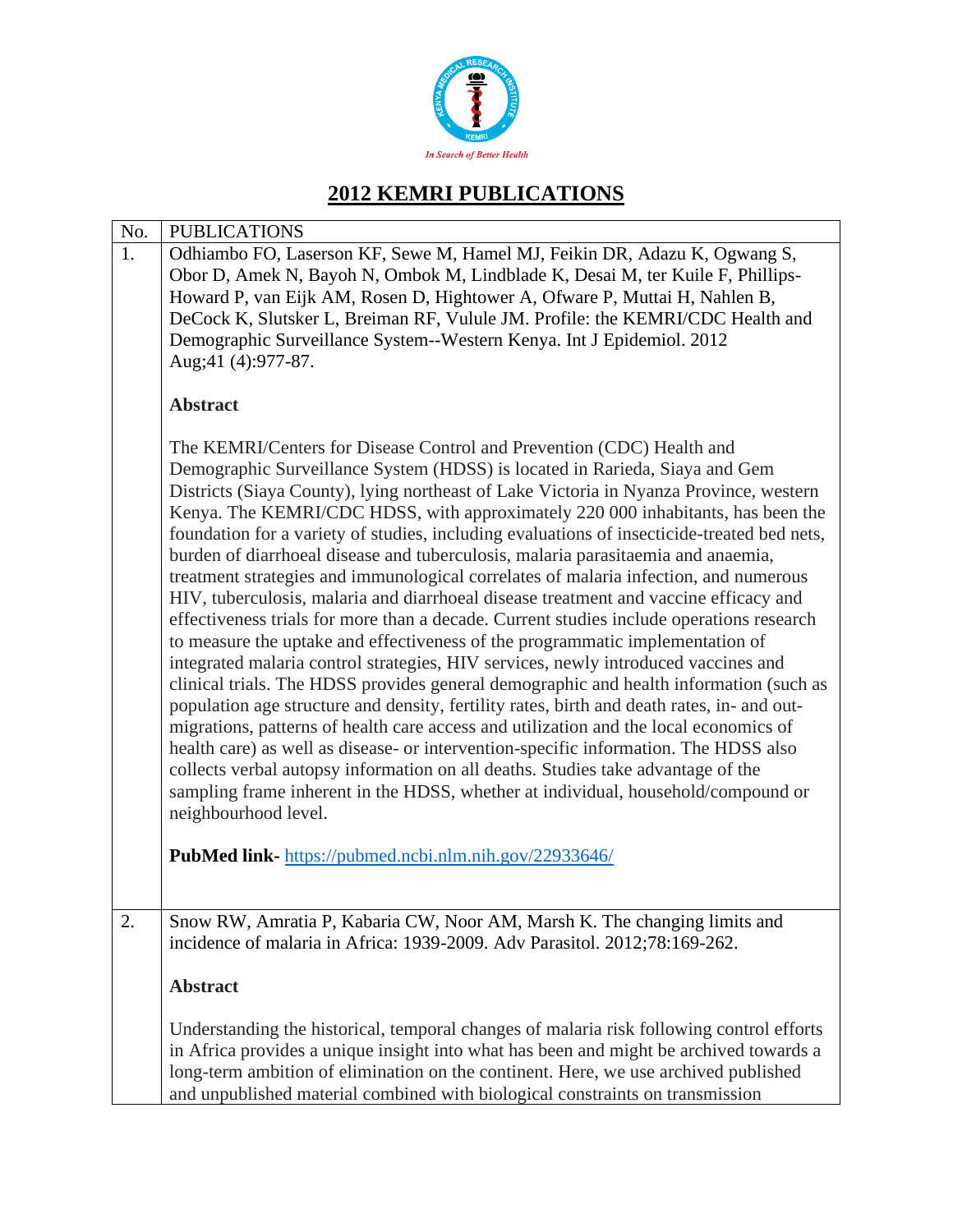

|    | accompanied by a narrative on malaria control to document the changing incidence of<br>malaria in Africa since earliest reports pre-second World War. One result is a more<br>informed mapped definition of the changing margins of transmission in 1939, 1959,<br>1979, 1999 and 2009.                                                                                                                                                                                                                                                                                                                                                                                                                                                                                                                                                                                                                                                                              |
|----|----------------------------------------------------------------------------------------------------------------------------------------------------------------------------------------------------------------------------------------------------------------------------------------------------------------------------------------------------------------------------------------------------------------------------------------------------------------------------------------------------------------------------------------------------------------------------------------------------------------------------------------------------------------------------------------------------------------------------------------------------------------------------------------------------------------------------------------------------------------------------------------------------------------------------------------------------------------------|
|    | <b>PubMed link-</b> https://pubmed.ncbi.nlm.nih.gov/22520443/                                                                                                                                                                                                                                                                                                                                                                                                                                                                                                                                                                                                                                                                                                                                                                                                                                                                                                        |
| 3. | Talisuna AO, Adibaku S, Amojah CN, Amofah GK, Aubyn V, Dodoo A, Juma E,<br>Jackou DH, Mkude S, Okui AP, Ramarosandratana B, Shija SJ. The Affordable<br>Medicines Facility-malaria--a success in peril. Malar J. 2012 Nov 8;11:370.                                                                                                                                                                                                                                                                                                                                                                                                                                                                                                                                                                                                                                                                                                                                  |
|    | <b>Abstract</b>                                                                                                                                                                                                                                                                                                                                                                                                                                                                                                                                                                                                                                                                                                                                                                                                                                                                                                                                                      |
|    | The Affordable Medicines Facility-malaria (AMFm) has put into place a bold financing<br>plan for artemisinin-combination therapy in a pilot phase in seven countries covering<br>half the population at risk of malaria in Africa. A report of the AMFm independent<br>evaluation, conducted by ICF International and the London School of Hygiene and<br>Tropical Medicine, describes the success of the programme in the pilot sites: Ghana,<br>Kenya, Madagascar, Niger, Nigeria, Tanzania (mainland and Zanzibar) and Uganda,<br>comparing availability and affordability of high-quality artemisinin-combination<br>therapies before and after AMFm launched. Proof of concept was achieved: AMFm<br>increased availability and kept prices low, meeting its initial, ambitious benchmarks in<br>most settings. Despite this overwhelming success, opposition to the programme and<br>dwindling resources for malaria control conspire to cripple or kill AMFm. |
|    | PubMed link-https://pubmed.ncbi.nlm.nih.gov/23137141/                                                                                                                                                                                                                                                                                                                                                                                                                                                                                                                                                                                                                                                                                                                                                                                                                                                                                                                |
| 4. | Williams TN, Weatherall DJ. World distribution, population genetics, and<br>health burden of the hemoglobinopathies. Cold Spring Harb Perspect Med. 2012 Sep<br>1;2(9):a011692.                                                                                                                                                                                                                                                                                                                                                                                                                                                                                                                                                                                                                                                                                                                                                                                      |
|    | <b>Abstract</b>                                                                                                                                                                                                                                                                                                                                                                                                                                                                                                                                                                                                                                                                                                                                                                                                                                                                                                                                                      |
|    | Although information about the precise world distribution and frequency of the<br>inherited hemoglobin disorders is still limited, there is no doubt that they are going to<br>pose an increasing burden on global health resources in the future. Their high frequency<br>is a reflection of natural selection combined with a high frequency of consanguineous<br>marriages in many countries, together with an epidemiological transition; whereby, as<br>public health measures improve in the poorer countries of the world, more babies with<br>these disorders are surviving to present for treatment.                                                                                                                                                                                                                                                                                                                                                        |
|    | PubMed link-https://pubmed.ncbi.nlm.nih.gov/22951448/                                                                                                                                                                                                                                                                                                                                                                                                                                                                                                                                                                                                                                                                                                                                                                                                                                                                                                                |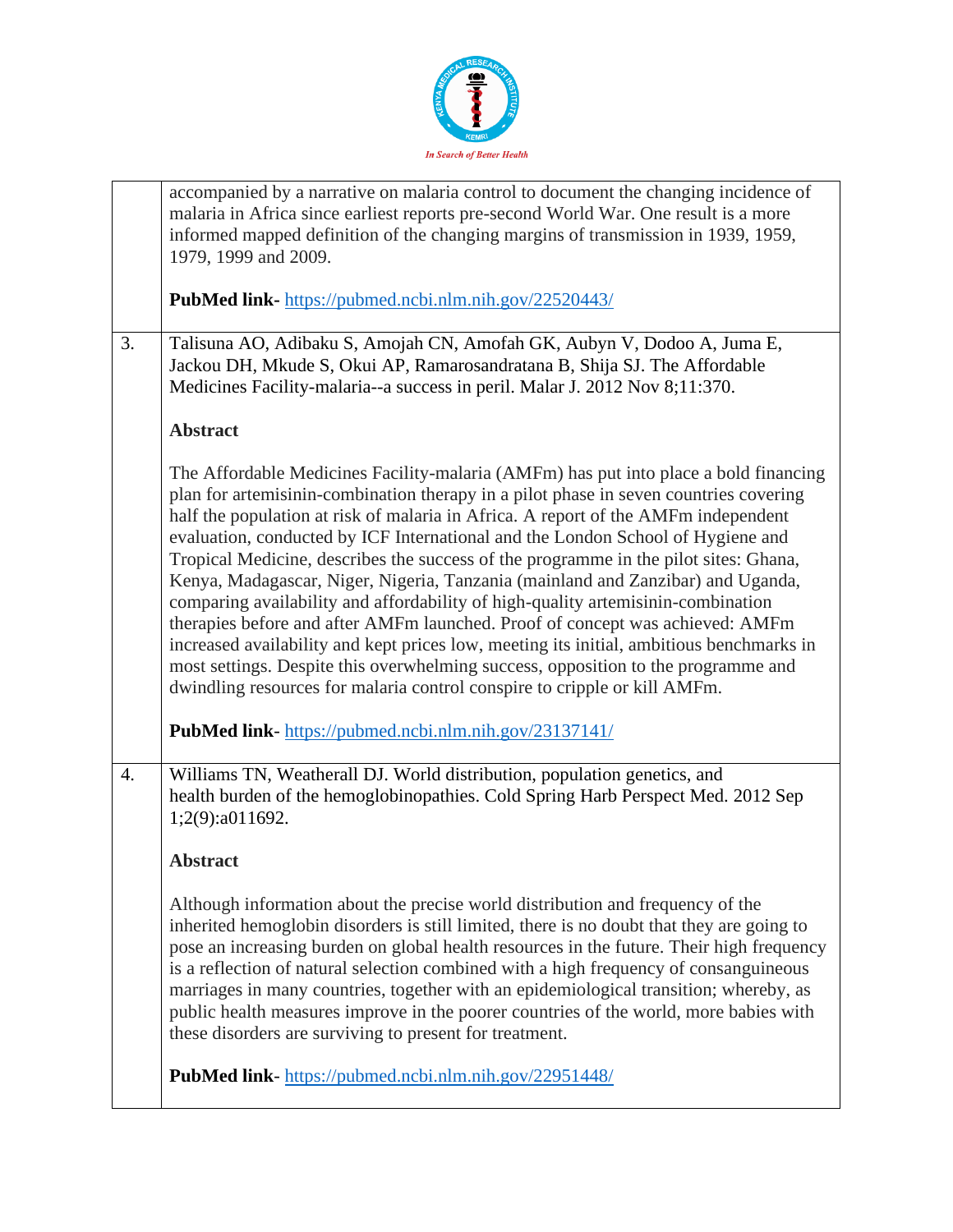

5. Lihana RW, Ssemwanga D, Abimiku A, Ndembi N. Update on HIV-1 diversity in Africa: a decade in review. AIDS Rev. 2012 Apr-Jun;14(2):83-100. PMID: 22627605. **Abstract Background:** HIV-1 strains have diversified extensively through mutation and recombination since their initial transmission to human beings many decades ago in Central Africa in the first part of the 20th Century (between 1915 and 1941). The upward trend in global HIV-1 diversity has continued unabated, with newer groups, subtypes, and unique and circulating recombinants increasingly being reported, especially in Africa. **Objective:** In this review, we focus on the extensive diversity of HIV-1 over a decade (2000-2011), in 51 countries of the three African geographic regions (eastern and southern, western and central, and northern Africa) as per the WHO/UNAIDS 2010 classification. **Methodology:** References for this review were identified through searches of PubMed, conference abstracts, Google Scholar, and Springer Online Archives Collection. We retrieved 273 citations, of which 200 reported HIV-1 diversity from Africa from January, 2000 to August, 2011. Articles resulting from these searches and relevant references cited in those articles were reviewed. Articles published in English and French were included. **Findings:** There has been a high diversity of HIV-1 in its epicenter, west-central Africa. A few subtypes, namely, A (A1, A2, A3, A4, A5), C, CRF02\_AG, and D accounted for about 85% of new infections. Subtype A and D have been stable in East Africa; C in southern Africa; A, G, CRF02, AG, and CRF06 cpx in western Africa; and subtype B and CRF02\_AG in northern Africa. Recently a new putative group, designated P, was reported to be found in two Cameroonians. **Conclusion:** The regional distributions of individual subtypes and recombinants are broadly stable, although unique/circulating recombinant forms may play an increasing role in the HIV pandemic. Understanding the kinetics and directions of this continuing adaptation and its impact on viral fitness, immunogenicity, and pathogenicity are crucial to the successful design of effective HIV vaccines. There is need for regular monitoring and review updates, such as the one presented here, to assist countries to plan and anticipate complex forms that may be introduced with time. **PubMed link**- <https://pubmed.ncbi.nlm.nih.gov/22627605/> 6. Talisuna AO, Karema C, Ogutu B, Juma E, Logedi J, Nyandigisi A, Mulenga M, Mbacham WF, Roper C, Guerin PJ, D'Alessandro U, Snow RW. Mitigating the threat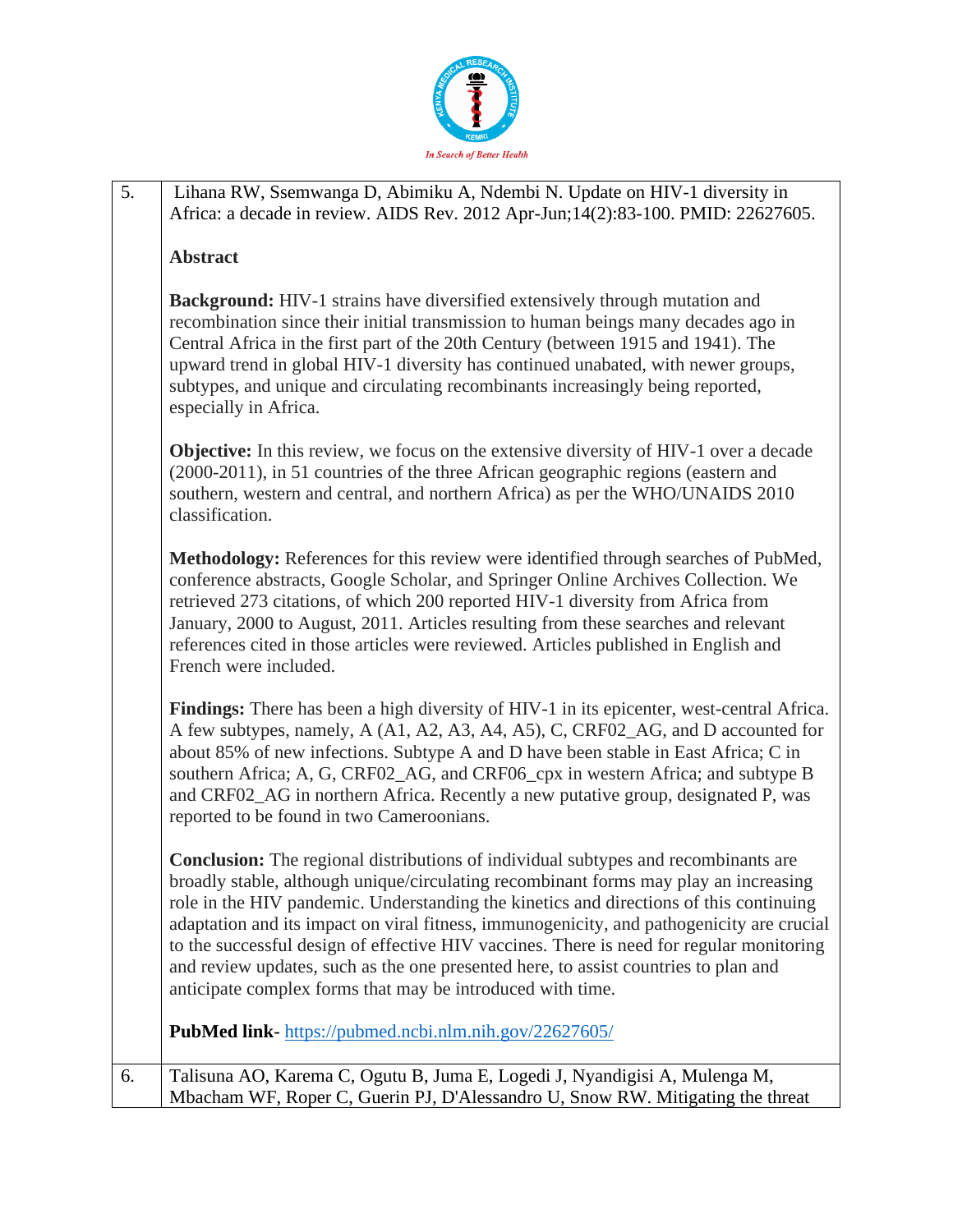

of artemisinin resistance in Africa: improvement of drug-resistance surveillance and response systems. Lancet Infect Dis. 2012 Nov;12(11):888-96.

### **Abstract**

Artemisinin-resistant Plasmodium falciparum malaria has emerged in western Cambodia and has been detected in western Thailand. The situation is ominously reminiscent of the emergence of resistance to chloroquine and to sulfadoxinepyrimethamine several decades ago. Artemisinin resistance is a major threat to global public health, with the most severe potential effects in sub-Saharan Africa, where the disease burden is highest and systems for monitoring and containment of resistance are inadequate. The mechanisms that underlie artemisinin resistance are not fully understood. The main phenotypic trait associated with resistance is a substantial delay in parasite clearance, so far reported in southeast Asia but not in Africa. One of the pillars of the WHO global plan for artemisinin resistance containment is to increase monitoring and surveillance. In this Personal View, we propose strategies that should be adopted by malaria-endemic countries in Africa: resource mobilisation to reactivate regional surveillance networks, establishment of baseline parasite clearance profiles to serve as benchmarks to track emerging artemisinin resistance, improved data sharing to allow pooled analyses to identify rare events, modelling of risk factors for drug resistance, and development and validation of new approaches to monitor resistance.

## **PubMed link**- <https://pubmed.ncbi.nlm.nih.gov/23099083/>

7. Agweyu A, Opiyo N, English M. Experience developing national evidence-based clinical guidelines for childhood pneumonia in a low-income setting--making the GRADE? BMC Pediatr. 2012 Jan 1;12:1.

## **Abstract**

**Background:** The development of evidence-based clinical practice guidelines has gained wide acceptance in high-income countries and reputable international organizations. Whereas this approach may be a desirable standard, challenges remain in low-income settings with limited capacity and resources for evidence synthesis and guideline development. We present our experience using the Grading of Recommendations Assessment, Development and Evaluation (GRADE) approach for the recent revision of the Kenyan pediatric clinical guidelines focusing on antibiotic treatment of pneumonia.

**Methods:** A team of health professionals, many with minimal prior experience conducting systematic reviews, carried out evidence synthesis for structured clinical questions. Summaries were compiled and distributed to a panel of clinicians,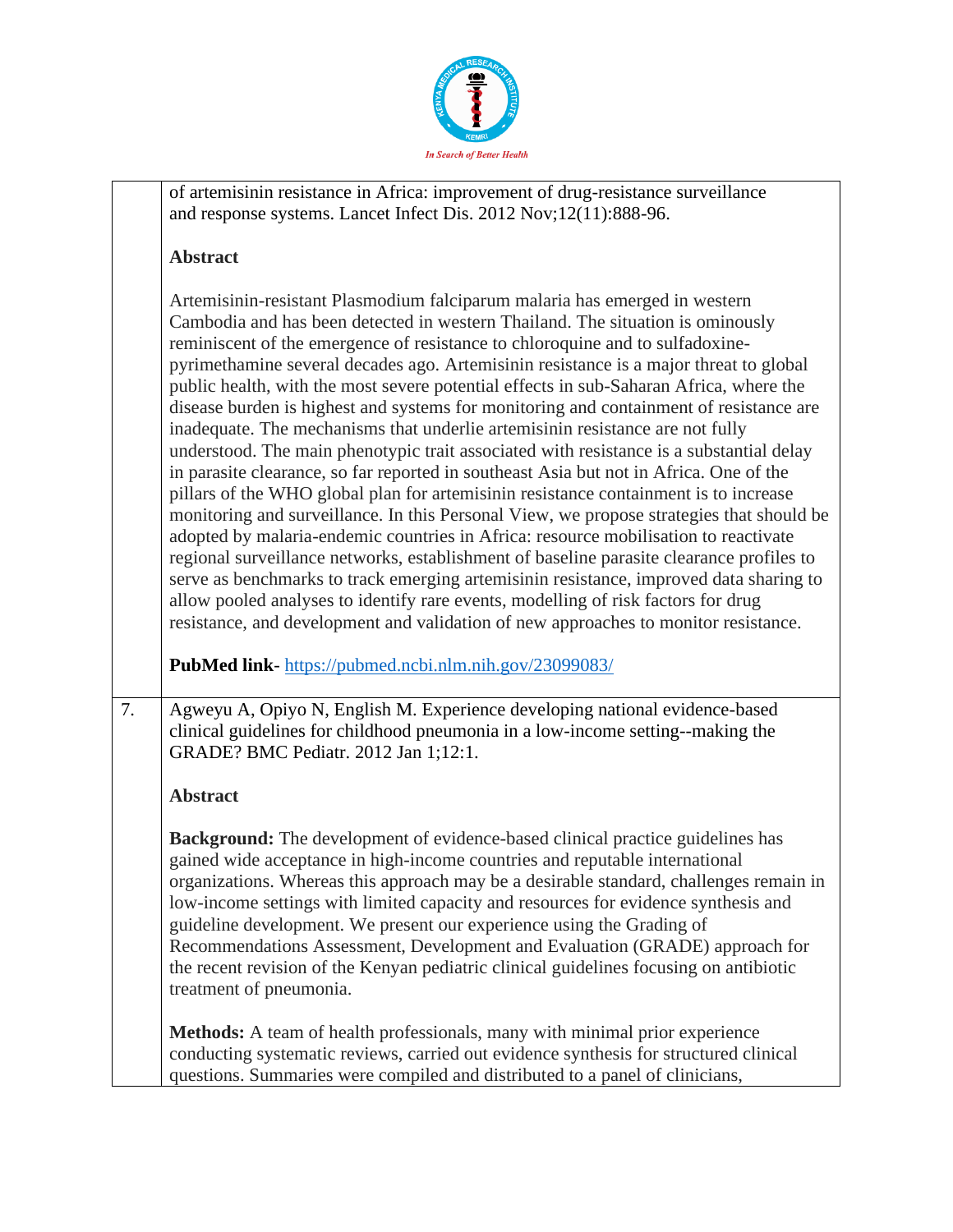

|    | academicians and policy-makers to generate recommendations based on best available<br>research evidence and locally-relevant contextual factors.                                                                                                                                                                                                                                                                                                                                                                                                                                                                                                                                                                                                                         |
|----|--------------------------------------------------------------------------------------------------------------------------------------------------------------------------------------------------------------------------------------------------------------------------------------------------------------------------------------------------------------------------------------------------------------------------------------------------------------------------------------------------------------------------------------------------------------------------------------------------------------------------------------------------------------------------------------------------------------------------------------------------------------------------|
|    | <b>Results:</b> We reviewed six eligible articles on non-severe and 13 on severe/very severe<br>pneumonia. Moderate quality evidence suggesting similar clinical outcomes comparing<br>amoxicillin and cotrimoxazole for non-severe pneumonia received a strong<br>recommendation against adopting amoxicillin. The panel voted strongly against<br>amoxicillin for severe pneumonia over benzyl penicillin despite moderate quality<br>evidence suggesting clinical equivalence between the two and additional factors<br>favoring amoxicillin. Very low quality evidence suggesting ceftriaxone was as effective<br>as the standard benzyl penicillin plus gentamicin for very severe pneumonia received a<br>strong recommendation supporting the standard treatment. |
|    | <b>Conclusions:</b> Although this exercise may have fallen short of the rigorous requirements<br>recommended by the developers of GRADE, it was arguably an improvement on<br>previous attempts at guideline development in low-income countries and offers valuable<br>lessons for future similar exercises where resources and locally-generated evidence are<br>scarce.                                                                                                                                                                                                                                                                                                                                                                                               |
|    | <b>PubMed link-</b> https://pubmed.ncbi.nlm.nih.gov/22208358/                                                                                                                                                                                                                                                                                                                                                                                                                                                                                                                                                                                                                                                                                                            |
| 8. | Opiyo N, Shepperd S, Musila N, English M, Fretheim A. The "Child Health"<br>Evidence Week" and GRADE grid may aid transparency in the deliberative process<br>of guideline development. J Clin Epidemiol. 2012 Sep;65(9):962-9.                                                                                                                                                                                                                                                                                                                                                                                                                                                                                                                                          |
|    | <b>Abstract</b>                                                                                                                                                                                                                                                                                                                                                                                                                                                                                                                                                                                                                                                                                                                                                          |
|    | <b>Objective:</b> To explore the evidence translation process during a 1-week national<br>guideline development workshop ("Child Health Evidence Week") in Kenya.                                                                                                                                                                                                                                                                                                                                                                                                                                                                                                                                                                                                        |
|    | <b>Study design and setting:</b> Nonparticipant observational study of the discussions of a<br>multidisciplinary guideline development panel in Kenya. Discussions were aided by<br>GRADE (Grading of Recommendations Assessment, Development, and Evaluation)<br>grid.                                                                                                                                                                                                                                                                                                                                                                                                                                                                                                  |
|    | <b>Results:</b> Three key thematic categories emerged: 1) "referral to other evidence to<br>support or refute the proposed recommendations;" 2) "assessment of the presented<br>research evidence;" and 3) "assessment of the local applicability of evidence." The types<br>of evidence cited included research evidence and anecdotal evidence based on clinician<br>experiences. Assessment of the research evidence revealed important challenges in the<br>translation of evidence into recommendations, including absence of evidence, low<br>quality or inconclusive evidence, inadequate reporting of key features of the<br>management under consideration, and differences in panelists' interpretation of the                                                 |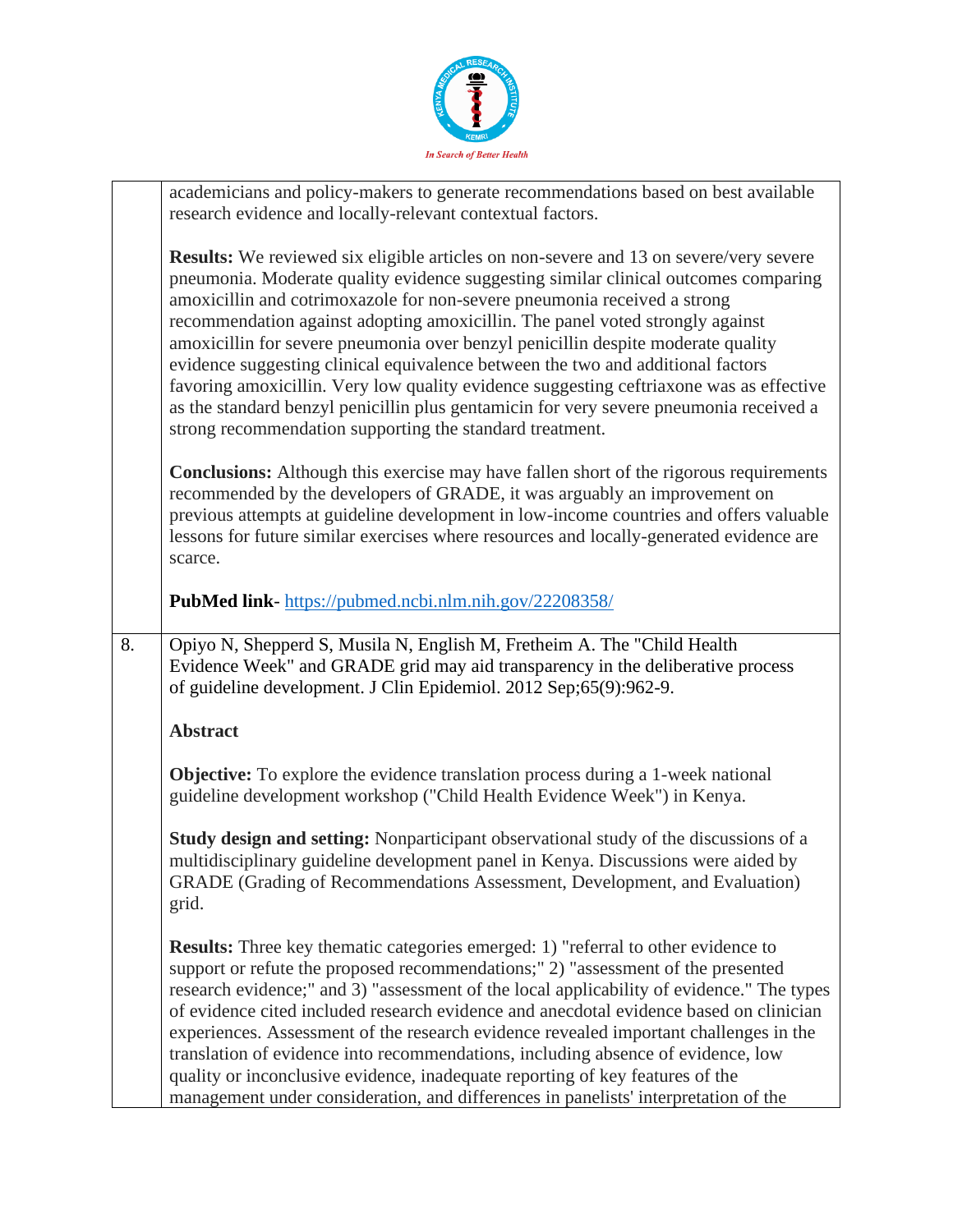

|     | research literature. A broad range of factors with potential to affect local applicability of<br>evidence were discussed.                                                                                                                                                                                                                                                                                                                                                                                                                                                                                                                                                                                                                                                                                                                                                                                                                                                                                                                                                                                                                                                                                                                                                                                                                                                                                                                                                                                                                                                                                                                                                                                                                               |
|-----|---------------------------------------------------------------------------------------------------------------------------------------------------------------------------------------------------------------------------------------------------------------------------------------------------------------------------------------------------------------------------------------------------------------------------------------------------------------------------------------------------------------------------------------------------------------------------------------------------------------------------------------------------------------------------------------------------------------------------------------------------------------------------------------------------------------------------------------------------------------------------------------------------------------------------------------------------------------------------------------------------------------------------------------------------------------------------------------------------------------------------------------------------------------------------------------------------------------------------------------------------------------------------------------------------------------------------------------------------------------------------------------------------------------------------------------------------------------------------------------------------------------------------------------------------------------------------------------------------------------------------------------------------------------------------------------------------------------------------------------------------------|
|     | <b>Conclusion:</b> The process of the "Child Health Evidence Week" combined with the<br>GRADE grid may aid transparency in the deliberative process of guideline<br>development, and provide a mechanism for comprehensive assessment, documentation,<br>and reporting of multiple factors that influence the quality and applicability of guideline<br>recommendations.                                                                                                                                                                                                                                                                                                                                                                                                                                                                                                                                                                                                                                                                                                                                                                                                                                                                                                                                                                                                                                                                                                                                                                                                                                                                                                                                                                                |
|     | PubMed link-https://pubmed.ncbi.nlm.nih.gov/22742914/                                                                                                                                                                                                                                                                                                                                                                                                                                                                                                                                                                                                                                                                                                                                                                                                                                                                                                                                                                                                                                                                                                                                                                                                                                                                                                                                                                                                                                                                                                                                                                                                                                                                                                   |
| 9.  | Molyneux S, Atela M, Angwenyi V, Goodman C. Community accountability at<br>peripheral health facilities: a review of the empirical literature and<br>development of a conceptual framework. Health Policy Plan. 2012<br>Oct;27(7):541-54                                                                                                                                                                                                                                                                                                                                                                                                                                                                                                                                                                                                                                                                                                                                                                                                                                                                                                                                                                                                                                                                                                                                                                                                                                                                                                                                                                                                                                                                                                                |
|     | <b>Abstract</b>                                                                                                                                                                                                                                                                                                                                                                                                                                                                                                                                                                                                                                                                                                                                                                                                                                                                                                                                                                                                                                                                                                                                                                                                                                                                                                                                                                                                                                                                                                                                                                                                                                                                                                                                         |
|     | Public accountability has re-emerged as a top priority for health systems all over the<br>world, and particularly in developing countries where governments have often failed to<br>provide adequate public sector services for their citizens. One approach to strengthening<br>public accountability is through direct involvement of clients, users or the general<br>public in health delivery, here termed 'community accountability'. The potential benefits<br>of community accountability, both as an end in itself and as a means of improving<br>health services, have led to significant resources being invested by governments and<br>non-governmental organizations. Data are now needed on the implementation and<br>impact of these initiatives on the ground. A search of PubMed using a systematic<br>approach, supplemented by a hand search of key websites, identified 21 papers from<br>low- or middle-income countries describing at least one measure to enhance community<br>accountability that was linked with peripheral facilities. Mechanisms covered included<br>committees and groups ( $n = 19$ ), public report cards ( $n = 1$ ) and patients' rights charters<br>$(n = 1)$ . In this paper we summarize the data presented in these papers, including impact,<br>and factors influencing impact, and conclude by commenting on the methods used, and<br>the issues they raise. We highlight that the international interest in community<br>accountability mechanisms linked to peripheral facilities has not been matched by<br>empirical data, and present a conceptual framework and a set of ideas that might<br>contribute to future studies.<br><b>PubMed link-</b> https://pubmed.ncbi.nlm.nih.gov/22279082/ |
| 10. | Wafula FN, Miriti EM, Goodman CA. Examining characteristics, knowledge and                                                                                                                                                                                                                                                                                                                                                                                                                                                                                                                                                                                                                                                                                                                                                                                                                                                                                                                                                                                                                                                                                                                                                                                                                                                                                                                                                                                                                                                                                                                                                                                                                                                                              |
|     | regulatory practices of specialized drug shops in Sub-Saharan Africa: a<br>systematic review of the literature. BMC Health Serv Res. 2012 Jul 27;12:223.                                                                                                                                                                                                                                                                                                                                                                                                                                                                                                                                                                                                                                                                                                                                                                                                                                                                                                                                                                                                                                                                                                                                                                                                                                                                                                                                                                                                                                                                                                                                                                                                |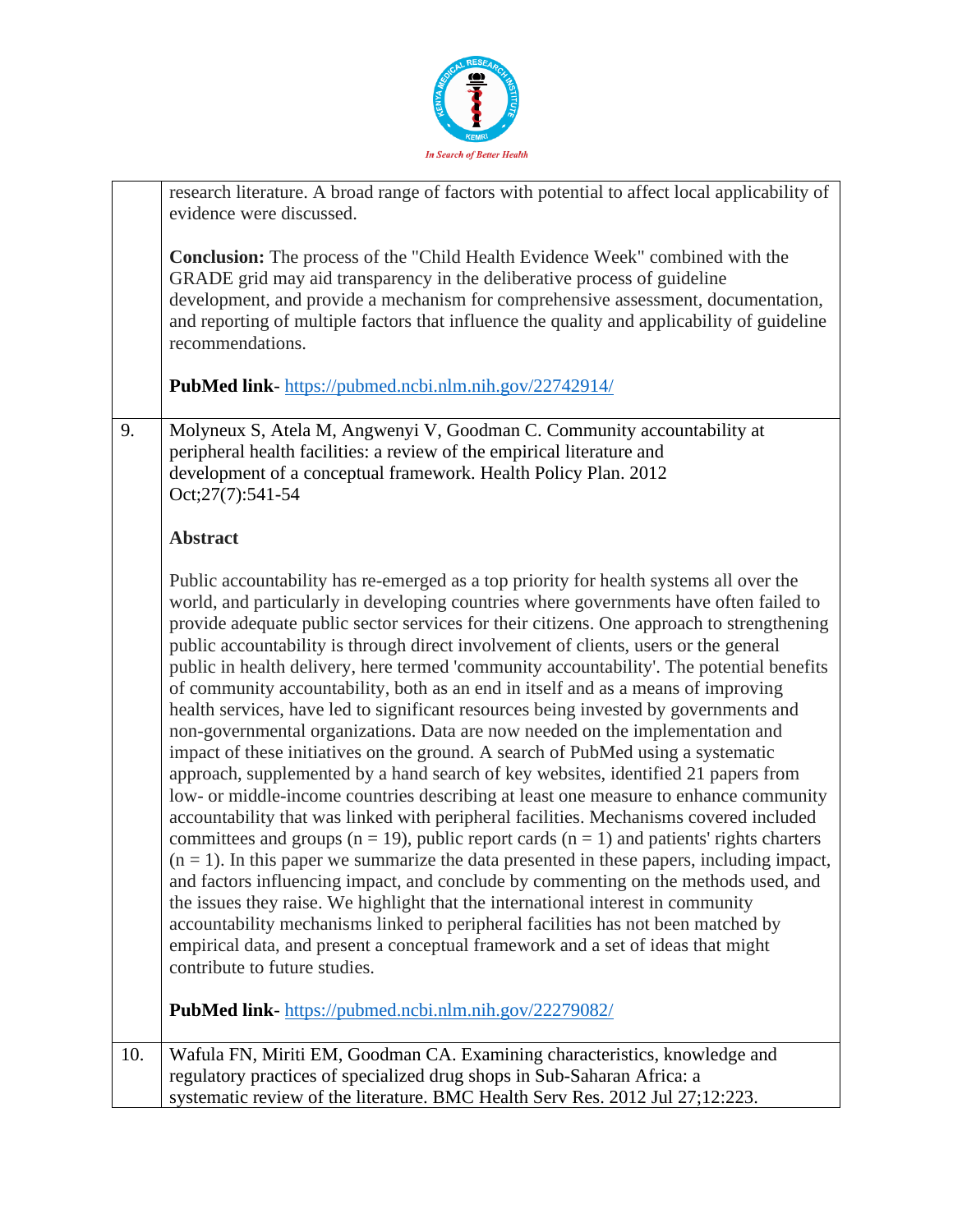

# **Abstract**

**Background:** Specialized drug shops such as pharmacies and drug shops are increasingly becoming important sources of treatment. However, knowledge on their regulatory performance is scarce. We set out to systematically review literature on the characteristics, knowledge and practices of specialized drug shops in Sub-Saharan Africa.

**Methods:** We searched PubMed, EMBASE, WEB of Science, CAB Abstracts, PsycINFO and websites for organizations that support medicine policies and usage. We also conducted open searches using Google Scholar, and searched manually through references of retrieved articles. Our search included studies of all designs that described characteristics, knowledge and practices of specialized drug shops. Information was abstracted on authors, publication year, country and location, study design, sample size, outcomes investigated, and primary findings using a uniform checklist. Finally, we conducted a structured narrative synthesis of the main findings.

**Results:** We obtained 61 studies, mostly from Eastern Africa, majority of which were conducted between 2006 and 2011. Outcome measures were heterogeneous and included knowledge, characteristics, and dispensing and regulatory practices. Shop location and client demand were found to strongly influence dispensing practices. Whereas shops located in urban and affluent areas were more likely to provide correct treatments, those in rural areas provided credit facilities more readily. However, the latter also charged higher prices for medicines. A vast majority of shops simply sold whatever medicines clients requested, with little history taking and counseling. Most shops also stocked popular medicines at the expense of policy recommended treatments. Treatment policies were poorly communicated overall, which partly explained why staff had poor knowledge on key aspects of treatment such as medicine dosage and side effects. Overall, very little is known on the link between regulatory enforcement and practices of specialized drug shops.

**Conclusions:** Evidence suggests that characteristics and practices of specialized drug shops differ across rural and urban locations, and that these providers are highly responsive to client demand. However, there is a dearth in knowledge on how regulatory enforcement influences their characteristics and practices, and what strategies can be employed to strengthen the governance of the retail pharmaceutical sector.

**PubMed link**- <https://pubmed.ncbi.nlm.nih.gov/22838649/>

11. Scott JA, Wonodi C, Moïsi JC, Deloria-Knoll M, DeLuca AN, Karron RA, Bhat N, Murdoch DR, Crawley J, Levine OS, O'Brien KL, Feikin DR; Pneumonia Methods Working Group. The definition of pneumonia, the assessment of severity, and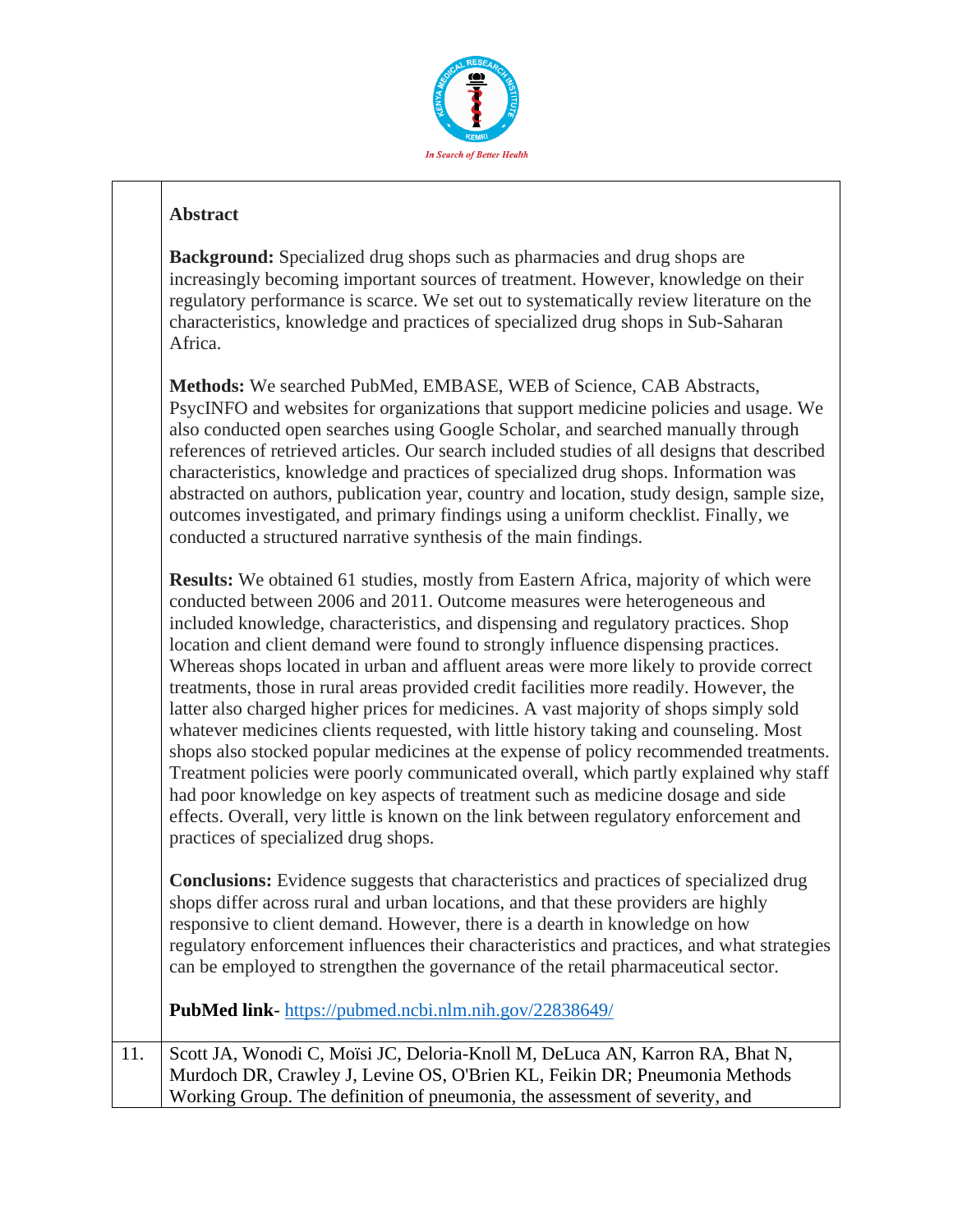

clinical standardization in the Pneumonia Etiology Research for Child Health study. Clin Infect Dis. 2012 Apr;54 Suppl 2(Suppl 2):S109-16.

## **Abstract**

To develop a case definition for the Pneumonia Etiology Research for Child Health (PERCH) project, we sought a widely acceptable classification that was linked to existing pneumonia research and focused on very severe cases. We began with the World Health Organization's classification of severe/very severe pneumonia and refined it through literature reviews and a 2-stage process of expert consultation. PERCH will study hospitalized children, aged 1-59 months, with pneumonia who present with cough or difficulty breathing and have either severe pneumonia (lower chest wall indrawing) or very severe pneumonia (central cyanosis, difficulty breastfeeding/drinking, vomiting everything, convulsions, lethargy, unconsciousness, or head nodding). It will exclude patients with recent hospitalization and children with wheeze whose indrawing resolves after bronchodilator therapy. The PERCH investigators agreed upon standard interpretations of the symptoms and signs. These will be maintained by a clinical standardization monitor who conducts repeated instruction at each site and by recurrent local training and testing. **PubMed link**- <https://pubmed.ncbi.nlm.nih.gov/22403224/> 12. Chuma J, Maina T. Catastrophic health care spending and impoverishment in Kenya. BMC Health Serv Res. 2012 Nov 21;12:413 **Abstract Background:** Many health systems in Africa are funded primarily through out-ofpocket payments. Out-of-pocket payments prevent people from seeking care, can result to catastrophic health spending and lead to impoverishment. This paper estimates the burden of out-of-pocket payments in Kenya; the incidence and intensity of catastrophic health care expenditure and the effect of health spending on national poverty estimates. **Methods:** Data were drawn from a nationally representative health expenditure and utilization survey  $(n = 8414)$  conducted in 2007. The survey provided detailed information on out-of-pocket payments and consumption expenditure. Standard data analytical techniques were applied to estimate the incidence and intensity of catastrophic health expenditure. Various thresholds were applied to demonstrate the sensitivity of catastrophic measures.

**Results:** Each year, Kenyan households spend over a tenth of their budget on health care payments. The burden of out-of-pocket payments is highest among the poor. The poorest households spent a third of their resources on health care payments each year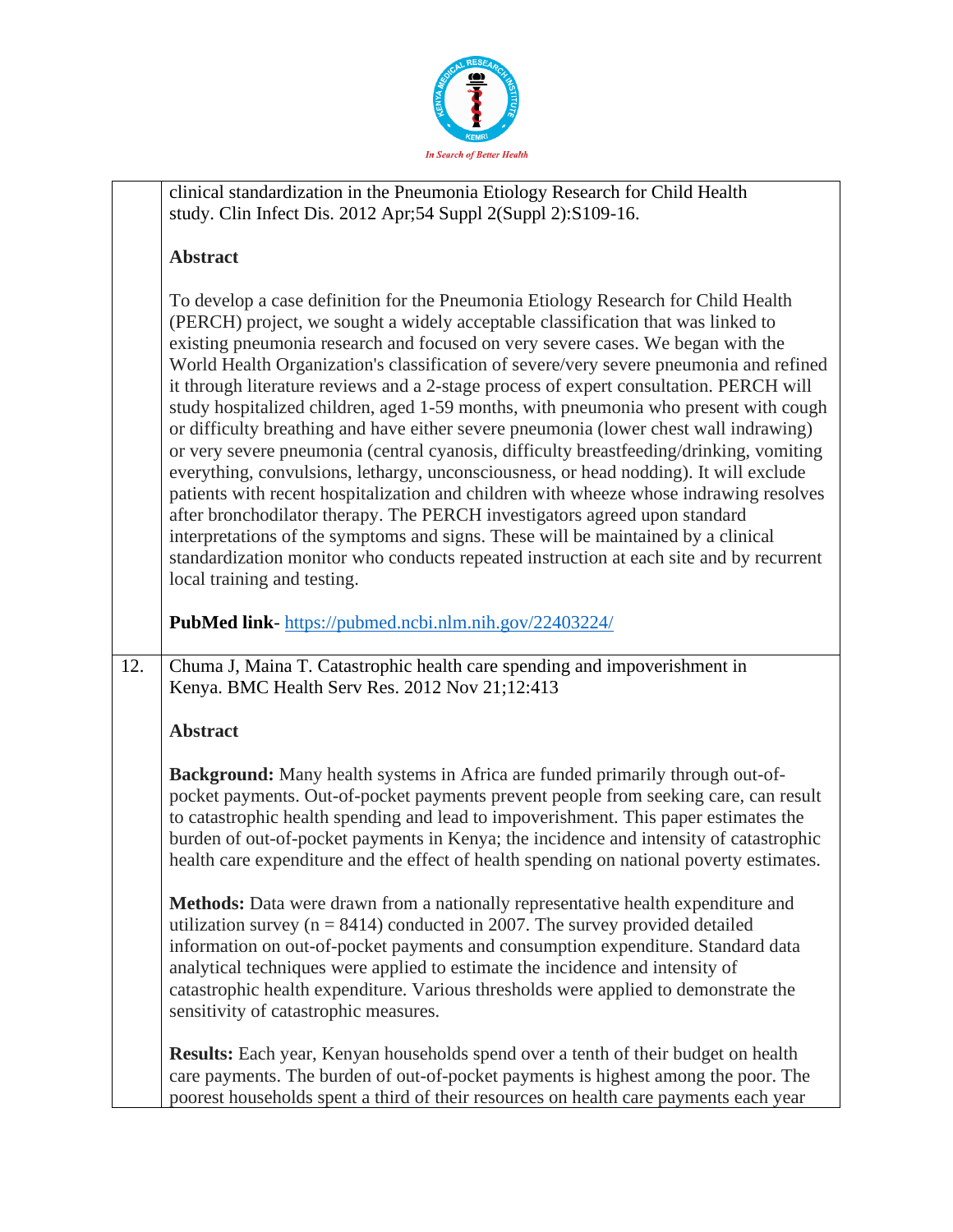

|     | compared to only 8% spent by the richest households. About 1.48 million Kenyans are                                                                                                                                                                                                                                                                                                                                                                                                                 |
|-----|-----------------------------------------------------------------------------------------------------------------------------------------------------------------------------------------------------------------------------------------------------------------------------------------------------------------------------------------------------------------------------------------------------------------------------------------------------------------------------------------------------|
|     | pushed below the national poverty line due to health care payments.                                                                                                                                                                                                                                                                                                                                                                                                                                 |
|     |                                                                                                                                                                                                                                                                                                                                                                                                                                                                                                     |
|     | <b>Conclusions:</b> Kenyans are becoming poorer due to health care payments. The need to<br>protect individuals from health care related impoverishment calls for urgent reforms in<br>the Kenyan health system. An important policy question remains what health system<br>reforms are needed in Kenya to ensure that financial risk protection for all is achieved.                                                                                                                               |
|     |                                                                                                                                                                                                                                                                                                                                                                                                                                                                                                     |
|     | PubMed link-https://pubmed.ncbi.nlm.nih.gov/23170770/                                                                                                                                                                                                                                                                                                                                                                                                                                               |
| 13. | Zurovac D, Talisuna AO, Snow RW. Mobile phone text messaging: tool for<br>malaria control in Africa. PLoS Med. 2012 Feb;9(2):e1001176.                                                                                                                                                                                                                                                                                                                                                              |
|     | <b>Abstract</b>                                                                                                                                                                                                                                                                                                                                                                                                                                                                                     |
|     | Dejan Zurovac and colleagues discuss six areas where text messaging could improve the<br>delivery of health services and health outcomes in malaria in Africa.                                                                                                                                                                                                                                                                                                                                      |
|     | <b>PubMed link-</b> https://pubmed.ncbi.nlm.nih.gov/22363212/                                                                                                                                                                                                                                                                                                                                                                                                                                       |
| 14. | Clifford M, Leah M, Charles N. Antiepileptic properties of Quinine: A<br>systematic review. Ann Neurosci. 2012 Jan;19(1):14-20.                                                                                                                                                                                                                                                                                                                                                                     |
|     | <b>Abstract</b>                                                                                                                                                                                                                                                                                                                                                                                                                                                                                     |
|     | <b>Background:</b> Quinine has anti-epileptic properties in animals. However, in humans this<br>has not been systematically investigated.                                                                                                                                                                                                                                                                                                                                                           |
|     | <b>Purpose:</b> To examine the available research evidence on the effects of quinine on<br>seizures in adults or children.                                                                                                                                                                                                                                                                                                                                                                          |
|     | <b>Methods:</b> We searched online databases for published and unpublished studies in any<br>language from January 1966 to March 2011. We considered randomized controlled<br>trials (RCTs) evaluating the use of quinine in comparison to other drugs in humans with<br>malaria or other conditions, and that reported the prevalence of seizures. Random<br>effects meta-analysis was used to pool effect estimates in order to determine the effect<br>of quinine on the prevalence of seizures. |
|     | <b>Results:</b> We identified six randomized controlled trials on severe malaria. Quinine was<br>compared to the artemisinin derivatives in all trials. A total of 8,244 patients were<br>included. In the meta-analysis, there was no significant effect of quinine on the<br>prevalence of seizures when compared to the artemisinin derivatives (Odds ratio (OR)<br>$=0.90, 95\%$ Confidence Interval (95%CI) $=0.63-1.30$ ). There was significant                                              |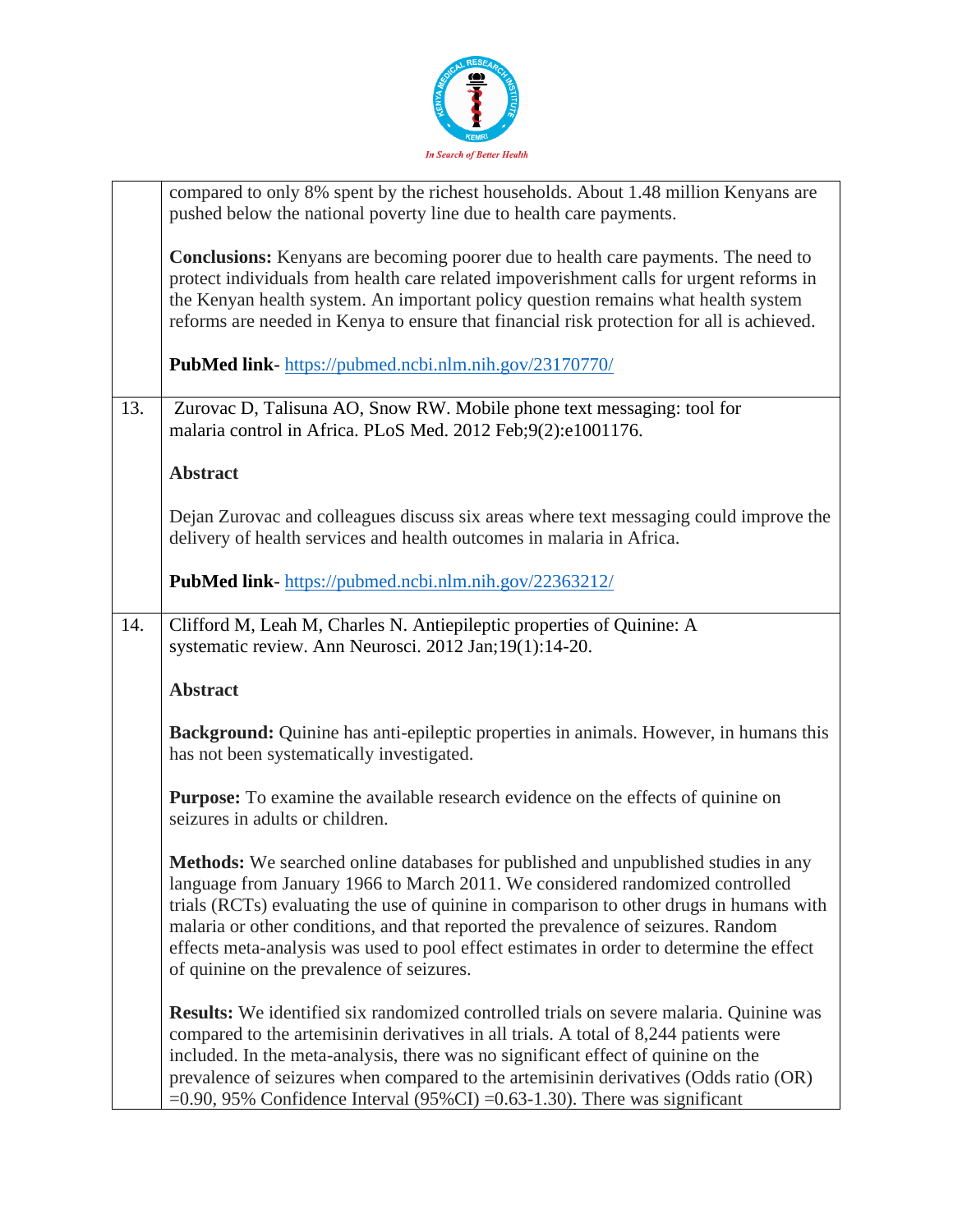

|     | heterogeneity $(I(2)=66\%$ , Chi-square=17.44, p=0.008). Subgroup analysis showed that<br>quinine significantly reduced seizures when compared to artemether ( $OR = 0.66$ , $95\%CI$<br>$= 0.49 - 0.88$ ) but when compared to artesunate, prevalence of seizures increased<br>significantly (OR = $1.24$ , $95\%$ CI = $1.05-1.47$ ).<br><b>Conclusion:</b> There is no sufficient evidence to conclude that quinine has any<br>antiepileptic properties in humans.<br>PubMed link-https://pubmed.ncbi.nlm.nih.gov/25205956/                                                                                                                                                                                                                                                                                                                                                                                                                                                                                                                                                                                                                                                                                                                                              |
|-----|-----------------------------------------------------------------------------------------------------------------------------------------------------------------------------------------------------------------------------------------------------------------------------------------------------------------------------------------------------------------------------------------------------------------------------------------------------------------------------------------------------------------------------------------------------------------------------------------------------------------------------------------------------------------------------------------------------------------------------------------------------------------------------------------------------------------------------------------------------------------------------------------------------------------------------------------------------------------------------------------------------------------------------------------------------------------------------------------------------------------------------------------------------------------------------------------------------------------------------------------------------------------------------|
| 15. | Seale AC, Berkley JA. Managing severe infection in infancy in resource poor<br>settings. Early Hum Dev. 2012 Dec;88(12):957-60.                                                                                                                                                                                                                                                                                                                                                                                                                                                                                                                                                                                                                                                                                                                                                                                                                                                                                                                                                                                                                                                                                                                                             |
|     | <b>Abstract</b>                                                                                                                                                                                                                                                                                                                                                                                                                                                                                                                                                                                                                                                                                                                                                                                                                                                                                                                                                                                                                                                                                                                                                                                                                                                             |
|     | Reducing childhood mortality in resource-poor regions depends on effective<br>interventions to decrease neonatal mortality from severe infection, which contributes up<br>to a half of all neonatal deaths. There are key differences in resource-poor, compared to<br>resource-rich, countries in terms of diagnosis, supportive care and treatment. In<br>resource-poor settings, diagnosis is based on identifying clinical syndromes from<br>international guidelines; microbiological investigations are restricted to a few research<br>facilities. Low levels of staffing and equipment limit the provision of basic supportive<br>care, and most facilities cannot provide respiratory support. Empiric antibiotic treatment<br>guidelines are based on few aetiological and antimicrobial susceptibility data. Research<br>on improving health care systems to provide effective supportive care, and<br>implementation of simple pragmatic interventions, such as low-cost respiratory support,<br>are essential, together with improved surveillance to monitor emerging drug resistance<br>and treatment failures. Reductions in mortality will also be achieved through prevention<br>of infection; including emerging vaccination and anti-sepsis strategies. |
|     | PubMed link-https://pubmed.ncbi.nlm.nih.gov/23031387/                                                                                                                                                                                                                                                                                                                                                                                                                                                                                                                                                                                                                                                                                                                                                                                                                                                                                                                                                                                                                                                                                                                                                                                                                       |
| 16. | Mbuba CK, Abubakar A, Odermatt P, Newton CR, Carter JA. Development and<br>validation of the Kilifi Stigma Scale for Epilepsy in Kenya. Epilepsy Behav.<br>2012 May; 24(1): 81-5                                                                                                                                                                                                                                                                                                                                                                                                                                                                                                                                                                                                                                                                                                                                                                                                                                                                                                                                                                                                                                                                                            |
|     | <b>Abstract</b>                                                                                                                                                                                                                                                                                                                                                                                                                                                                                                                                                                                                                                                                                                                                                                                                                                                                                                                                                                                                                                                                                                                                                                                                                                                             |
|     | The aim of this study was to develop and validate a tool to measure perceived stigma<br>among people with epilepsy (PWE) in Kilifi, Kenya. We reviewed existing scales that<br>measured stigma, particularly of epilepsy. We conducted a qualitative study to<br>determine salient concerns related to stigma in Kilifi. Themes were generated, and those<br>related to stigma were used to construct an 18-item stigma scale. A descriptive cross-                                                                                                                                                                                                                                                                                                                                                                                                                                                                                                                                                                                                                                                                                                                                                                                                                         |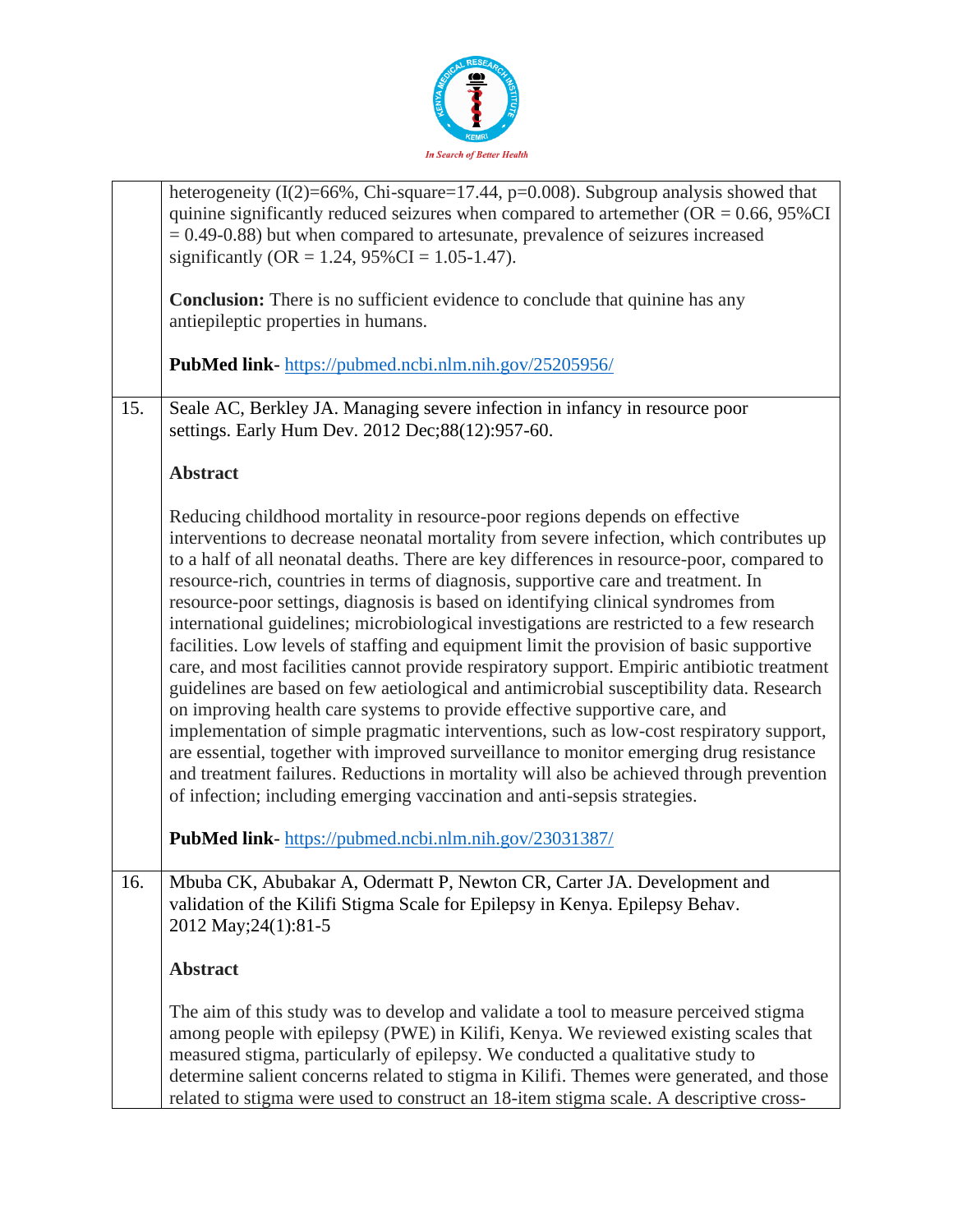

|     | sectional survey was then conducted among 673 PWE to assess the reliability and<br>validity of the scale. Internal consistency was calculated using Cronbach's alpha and<br>test-retest reliability with an interclass correlation coefficient. The final scale had 15<br>items, which had high internal consistency (Cronbach's $\alpha$ =0.91) and excellent test-retest<br>reliability ( $r=0.92$ ). Factor analysis indicated that the scale was unidimensional with one<br>factor solution explaining 45.8% of the variance. The Kilifi Stigma Scale for Epilepsy is<br>a culturally appropriate measure of stigma with strong psychometric properties.                                                                                                                                                                                                                                                                                                                                                                                                                                                                                      |
|-----|---------------------------------------------------------------------------------------------------------------------------------------------------------------------------------------------------------------------------------------------------------------------------------------------------------------------------------------------------------------------------------------------------------------------------------------------------------------------------------------------------------------------------------------------------------------------------------------------------------------------------------------------------------------------------------------------------------------------------------------------------------------------------------------------------------------------------------------------------------------------------------------------------------------------------------------------------------------------------------------------------------------------------------------------------------------------------------------------------------------------------------------------------|
|     | PubMed link-https://pubmed.ncbi.nlm.nih.gov/22481043/                                                                                                                                                                                                                                                                                                                                                                                                                                                                                                                                                                                                                                                                                                                                                                                                                                                                                                                                                                                                                                                                                             |
| 17. | Mbuba CK, Abubakar A, Hartley S, Odermatt P, Newton CR, Carter JA.<br>Development and validation of the Kilifi Epilepsy Beliefs and Attitude Scale.<br>Epilepsy Behav. 2012 Aug; 24(4): 480-7.                                                                                                                                                                                                                                                                                                                                                                                                                                                                                                                                                                                                                                                                                                                                                                                                                                                                                                                                                    |
|     | <b>Abstract</b>                                                                                                                                                                                                                                                                                                                                                                                                                                                                                                                                                                                                                                                                                                                                                                                                                                                                                                                                                                                                                                                                                                                                   |
|     | Epilepsy remains misunderstood, particularly in resource poor countries (RPC). We<br>developed and validated a tool to assess beliefs and attitudes about epilepsy among<br>people with epilepsy (PWE) in Kilifi, Kenya. The 50-item scale was developed through<br>a literature review and qualitative study findings, and its reliability and validity were<br>assessed with 673 PWE. A final scale of 34 items had Cronbach's alpha scores for the<br>five subscales: causes of epilepsy ( $\alpha$ =0.71); biomedical treatment of epilepsy ( $\alpha$ =0.70);<br>cultural treatment of epilepsy ( $\alpha$ =0.75); risk and safety concerns about epilepsy<br>( $\alpha$ =0.56); and negative attitudes about epilepsy ( $\alpha$ =0.76) and entire scale ( $\alpha$ =0.70). Test-<br>retest reliability was acceptable for all the subscales. The Kilifi Epilepsy Beliefs and<br>Attitude Scale is a reliable and valid tool that measures beliefs and attitudes about<br>epilepsy. It may be useful in other RPC or as a tool to assess the effectiveness of<br>interventions to improve knowledge, beliefs, and attitudes about epilepsy. |
|     | PubMed link-https://pubmed.ncbi.nlm.nih.gov/22795174/                                                                                                                                                                                                                                                                                                                                                                                                                                                                                                                                                                                                                                                                                                                                                                                                                                                                                                                                                                                                                                                                                             |
| 18. | Brent AJ. Childhood TB Surveillance: Bridging the Knowledge Gap to Inform<br>Policy. J Trop Med. 2012;2012:865436                                                                                                                                                                                                                                                                                                                                                                                                                                                                                                                                                                                                                                                                                                                                                                                                                                                                                                                                                                                                                                 |
|     | <b>Abstract</b>                                                                                                                                                                                                                                                                                                                                                                                                                                                                                                                                                                                                                                                                                                                                                                                                                                                                                                                                                                                                                                                                                                                                   |
|     | Tuberculosis (TB) is a leading cause of death globally. Natural history studies show that<br>young children are at particularly high risk of progression to active TB and severe,<br>disseminated disease following infection. Despite this, high-quality regional and global<br>surveillance data on the burden of childhood TB are lacking. We discuss the unique<br>aspects of TB in children that make diagnosis and therefore surveillance challenging;<br>the limitations of available surveillance data; other data which provide insights into the<br>true burden of childhood TB. Improved surveillance is among the key research priorities                                                                                                                                                                                                                                                                                                                                                                                                                                                                                             |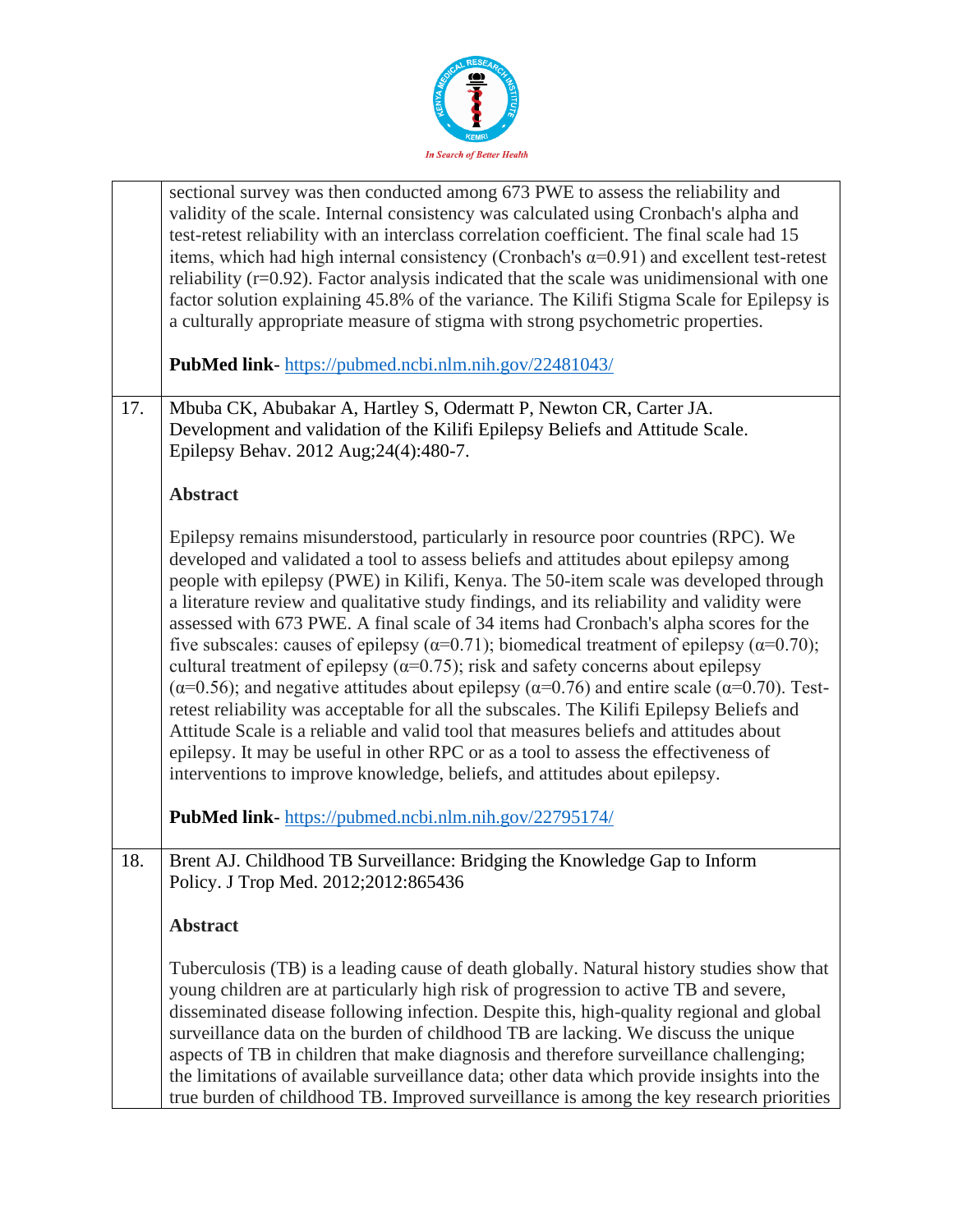

|     | identified for childhood TB, but progress to date has been slow. Recent advances in TB<br>diagnostics, and standardized clinical diagnostic guidelines and case definitions, all<br>provide opportunities for new strategies to improve surveillance. Better-quality data on<br>the burden and trends of childhood TB will inform and improve both public health<br>policy and clinical practice.<br>PubMed link-https://pubmed.ncbi.nlm.nih.gov/22518169/                                                                                                                                                                                                                                                                                                                                                                                                                                                                                                                                                                                                                                                                                                                                                                                                                                                                                                                                                                                                                                                                                                                                                                                                                                                                                                           |
|-----|----------------------------------------------------------------------------------------------------------------------------------------------------------------------------------------------------------------------------------------------------------------------------------------------------------------------------------------------------------------------------------------------------------------------------------------------------------------------------------------------------------------------------------------------------------------------------------------------------------------------------------------------------------------------------------------------------------------------------------------------------------------------------------------------------------------------------------------------------------------------------------------------------------------------------------------------------------------------------------------------------------------------------------------------------------------------------------------------------------------------------------------------------------------------------------------------------------------------------------------------------------------------------------------------------------------------------------------------------------------------------------------------------------------------------------------------------------------------------------------------------------------------------------------------------------------------------------------------------------------------------------------------------------------------------------------------------------------------------------------------------------------------|
|     |                                                                                                                                                                                                                                                                                                                                                                                                                                                                                                                                                                                                                                                                                                                                                                                                                                                                                                                                                                                                                                                                                                                                                                                                                                                                                                                                                                                                                                                                                                                                                                                                                                                                                                                                                                      |
| 19. | Onyango CO, Welch SR, Munywoki PK, Agoti CN, Bett A, Ngama M, Myers R, Cane<br>PA, Nokes DJ. Molecular epidemiology of human rhinovirus infections in Kilifi,<br>coastal Kenya. J Med Virol. 2012 May;84(5):823-31                                                                                                                                                                                                                                                                                                                                                                                                                                                                                                                                                                                                                                                                                                                                                                                                                                                                                                                                                                                                                                                                                                                                                                                                                                                                                                                                                                                                                                                                                                                                                   |
|     | Abstract                                                                                                                                                                                                                                                                                                                                                                                                                                                                                                                                                                                                                                                                                                                                                                                                                                                                                                                                                                                                                                                                                                                                                                                                                                                                                                                                                                                                                                                                                                                                                                                                                                                                                                                                                             |
|     | This study reports pediatric surveillance over 3 years for human rhinovirus (HRV) at the<br>District Hospital of Kilifi, coastal Kenya. Nasopharyngeal samples were collected from<br>children presenting at outpatient clinic with no signs of acute respiratory infection, or<br>with signs of upper respiratory tract infection, and from children admitted to the hospital<br>with lower respiratory tract infection. Samples were screened by real-time reverse<br>transcriptase polymerase chain reaction (real-time RT-PCR) and classified further to<br>species by nucleotide sequencing of the VP4/VP2 junction. Of 441 HRV positives by<br>real-time RT-PCR, 332 were classified to species, with 47% (155) being HRV-A, 5%<br>(18) HRV-B, and 48% (159) HRV-C. There was no clear seasonal pattern of occurrence<br>for any species. The species were present in similar proportions in the inpatient and<br>outpatient sample sets, and no significant association between species distribution and<br>the severity of lower respiratory tract infection in the inpatients could be determined.<br>HRV sequence analysis revealed multiple but separate clusters in circulation<br>particularly for HRV-A and HRV-C. Most HRV-C clusters were distinct from reference<br>sequences downloaded from GenBank. In contrast, most HRV-A and HRV-B sequences<br>clustered with either known serotypes or strains from elsewhere within Africa and other<br>regions of the world. This first molecular epidemiological study of HRV in the region<br>defines species distribution in accord with reports from elsewhere in the world, shows<br>considerable strain diversity and does not identify an association between any species<br>and disease severity. |
|     | PubMed link-https://pubmed.ncbi.nlm.nih.gov/22431032/                                                                                                                                                                                                                                                                                                                                                                                                                                                                                                                                                                                                                                                                                                                                                                                                                                                                                                                                                                                                                                                                                                                                                                                                                                                                                                                                                                                                                                                                                                                                                                                                                                                                                                                |
| 20. | Midega JT, Smith DL, Olotu A, Mwangangi JM, Nzovu JG, Wambua J, Nyangweso G,<br>Mbogo CM, Christophides GK, Marsh K, Bejon P. Wind direction and proximity to<br>larval sites determines malaria risk in Kilifi District in Kenya. Nat Commun.<br>2012 Feb 14;3:674.                                                                                                                                                                                                                                                                                                                                                                                                                                                                                                                                                                                                                                                                                                                                                                                                                                                                                                                                                                                                                                                                                                                                                                                                                                                                                                                                                                                                                                                                                                 |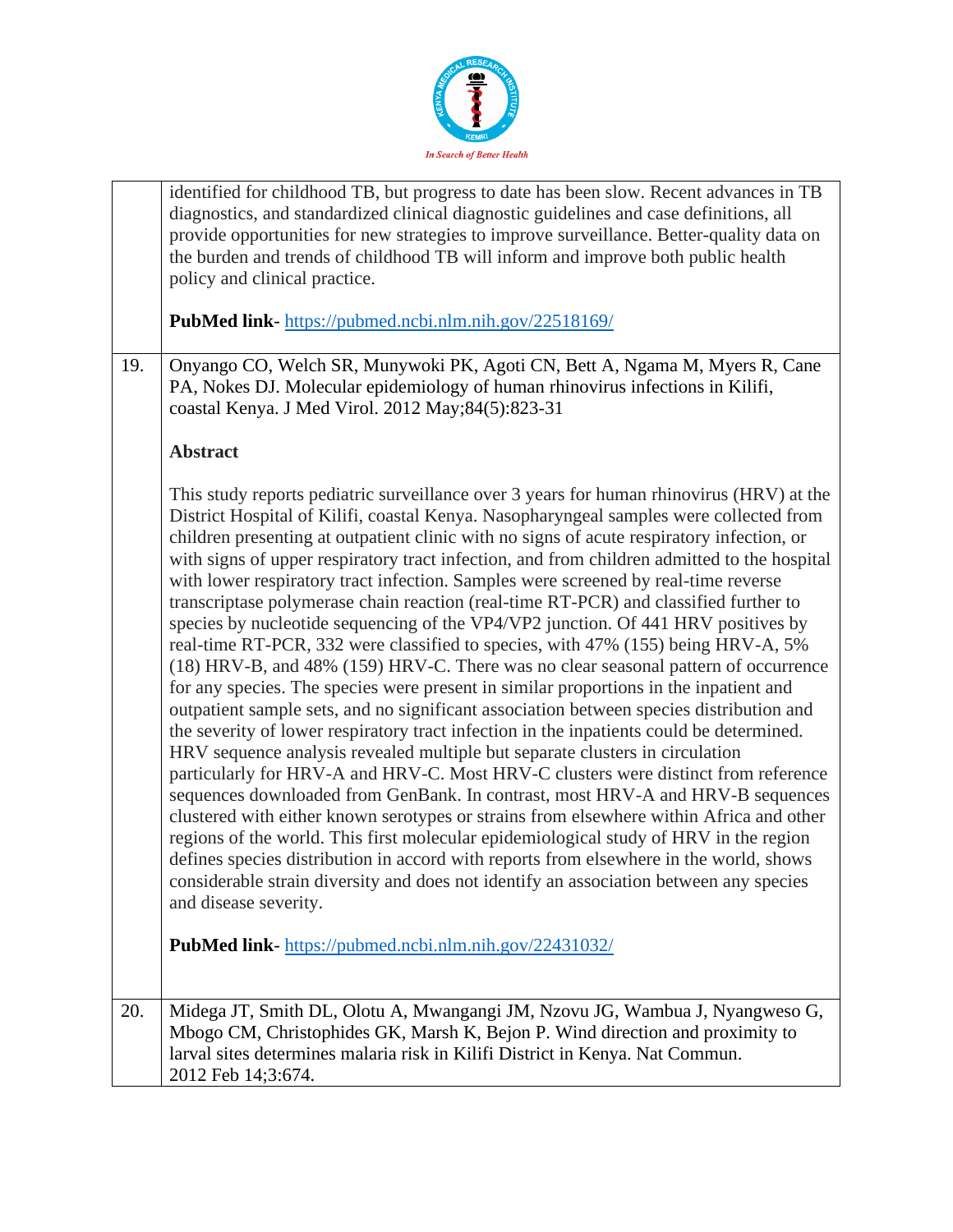

# **Abstract**

Studies of the fine-scale spatial epidemiology of malaria consistently identify malaria hotspots, comprising clusters of homesteads at high transmission intensity. These hotspots sustain transmission, and may be targeted by malaria-control programmes. Here we describe the spatial relationship between the location of Anopheles larval sites and human malaria infection in a cohort study of 642 children, aged 1-10-years-old. Our data suggest that proximity to larval sites predict human malaria infection, when homesteads are upwind of larval sites, but not when homesteads are downwind of larval sites. We conclude that following oviposition, female Anophelines fly upwind in search for human hosts and, thus, malaria transmission may be disrupted by targeting vector larval sites in close proximity, and downwind to malaria hotspots.

**PubMed link**- <https://pubmed.ncbi.nlm.nih.gov/22334077/>

21. Alegana VA, Wright JA, Pentrina U, Noor AM, Snow RW, Atkinson PM. Spatial modelling of healthcare utilisation for treatment of fever in Namibia. Int J Health Geogr. 2012 Feb 15;11:6.

### **Abstract**

**Background:** Health care utilization is affected by several factors including geographic accessibility. Empirical data on utilization of health facilities is important to understanding geographic accessibility and defining health facility catchments at a national level. Accurately defining catchment population improves the analysis of gaps in access, commodity needs and interpretation of disease incidence. Here, empirical household survey data on treatment seeking for fever were used to model the utilisation of public health facilities and define their catchment areas and populations in northern Namibia.

**Method:** This study uses data from the Malaria Indicator Survey (MIS) of 2009 on treatment seeking for fever among children under the age of five years to characterize facility utilisation. Probability of attendance of public health facilities for fever treatment was modelled against a theoretical surface of travel times using a three parameter logistic model. The fitted model was then applied to a population surface to predict the number of children likely to use a public health facility during an episode of fever in northern Namibia.

**Results:** Overall, from the MIS survey, the prevalence of fever among children was 17.6% CI [16.0-19.1] (401 of 2,283 children) while public health facility attendance for fever was 51.1%, [95%CI: 46.2-56.0]. The coefficients of the logistic model of travel time against fever treatment at public health facilities were all significant ( $p < 0.001$ ).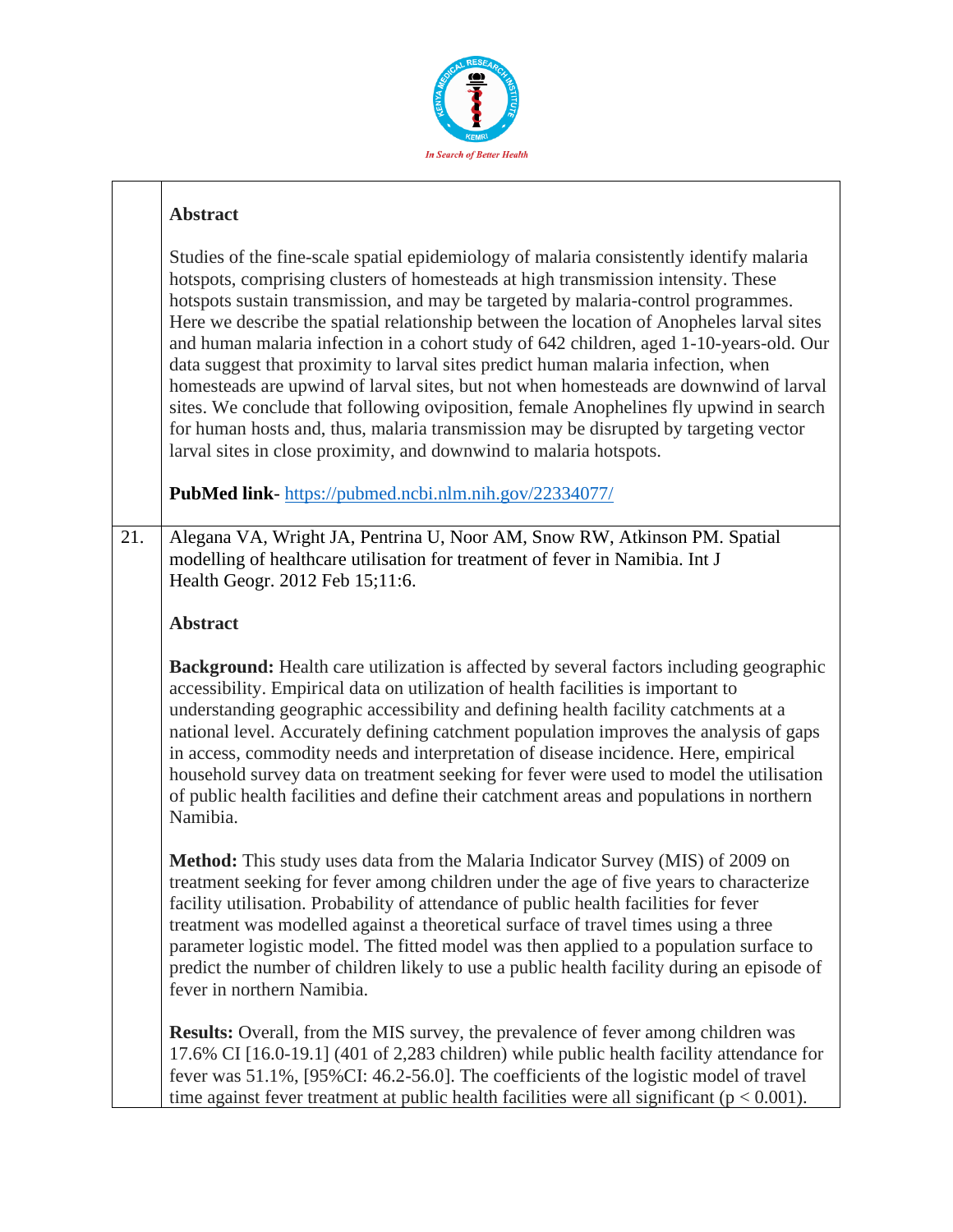

|     | From this model, probability of facility attendance remained relatively high up to 180<br>minutes (3 hours) and thereafter decreased steadily. Total public health facility<br>catchment population of children under the age five was estimated to be 162,286 in<br>northern Namibia with an estimated fever burden of 24,830 children. Of the estimated<br>fevers, 8,021 (32.3%) were within 30 minutes of travel time to the nearest health facility<br>while $14,902$ (60.0%) were within 1 hour.<br><b>Conclusion:</b> This study demonstrates the potential of routine household surveys to            |
|-----|--------------------------------------------------------------------------------------------------------------------------------------------------------------------------------------------------------------------------------------------------------------------------------------------------------------------------------------------------------------------------------------------------------------------------------------------------------------------------------------------------------------------------------------------------------------------------------------------------------------|
|     | empirically model health care utilisation for the treatment of childhood fever and define<br>catchment populations enhancing the possibilities of accurate commodity needs<br>assessment and calculation of disease incidence. These methods could be extended to<br>other African countries where detailed mapping of health facilities exists.                                                                                                                                                                                                                                                             |
|     | PubMed link-https://pubmed.ncbi.nlm.nih.gov/22336441/                                                                                                                                                                                                                                                                                                                                                                                                                                                                                                                                                        |
| 22. | Ayieko P, Okiro EA, Edwards T, Nyamai R, English M. Variations in mortality<br>in children admitted with pneumonia to Kenyan hospitals. PLoS One.<br>2012;7(11):e47622.                                                                                                                                                                                                                                                                                                                                                                                                                                      |
|     | <b>Abstract</b>                                                                                                                                                                                                                                                                                                                                                                                                                                                                                                                                                                                              |
|     | <b>Background:</b> The existing case fatality estimates of inpatient childhood pneumonia in<br>developing countries are largely from periods preceding routine use of conjugate<br>vaccines for infant immunization and such primary studies rarely explore hospital<br>variations in mortality. We analysed case fatality rates of children admitted to nine<br>Kenyan hospitals with pneumonia during the era of routine infant immunization with<br>Hib conjugate vaccine to determine if significant variations exist between hospitals.                                                                 |
|     | Methods: Pneumonia admissions and outcomes in paediatric wards are described using<br>data collected over two time periods: a one-year period (2007-2008) in nine hospitals,<br>and data from a 9.25-year period (1999-March 2008) in one of the participating<br>hospitals. Hospital case fatality rates for inpatient pneumonia during 2007 to 2008 were<br>modeled using a fixed effect binomial regression model with a logit link. Using an<br>interrupted time series design, data from one hospital were analysed for trends in<br>pneumonia mortality during the period between 1997 and March 2008. |
|     | <b>Results:</b> Overall, 195 (5.9%) children admitted to all 9 hospitals with pneumonia from<br>March 2007 to March 2008 died in hospital. After adjusting for child's sex, comorbidity,<br>and hospital effect, mortality was significantly associated with child's age ( $p<0.001$ ) and<br>pneumonia severity ( $p<0.001$ ). There was evidence of significant variations in mortality<br>between hospitals (LR $\chi$ (2) = 52.19; p < 0.001). Pneumonia mortality remained stable in                                                                                                                    |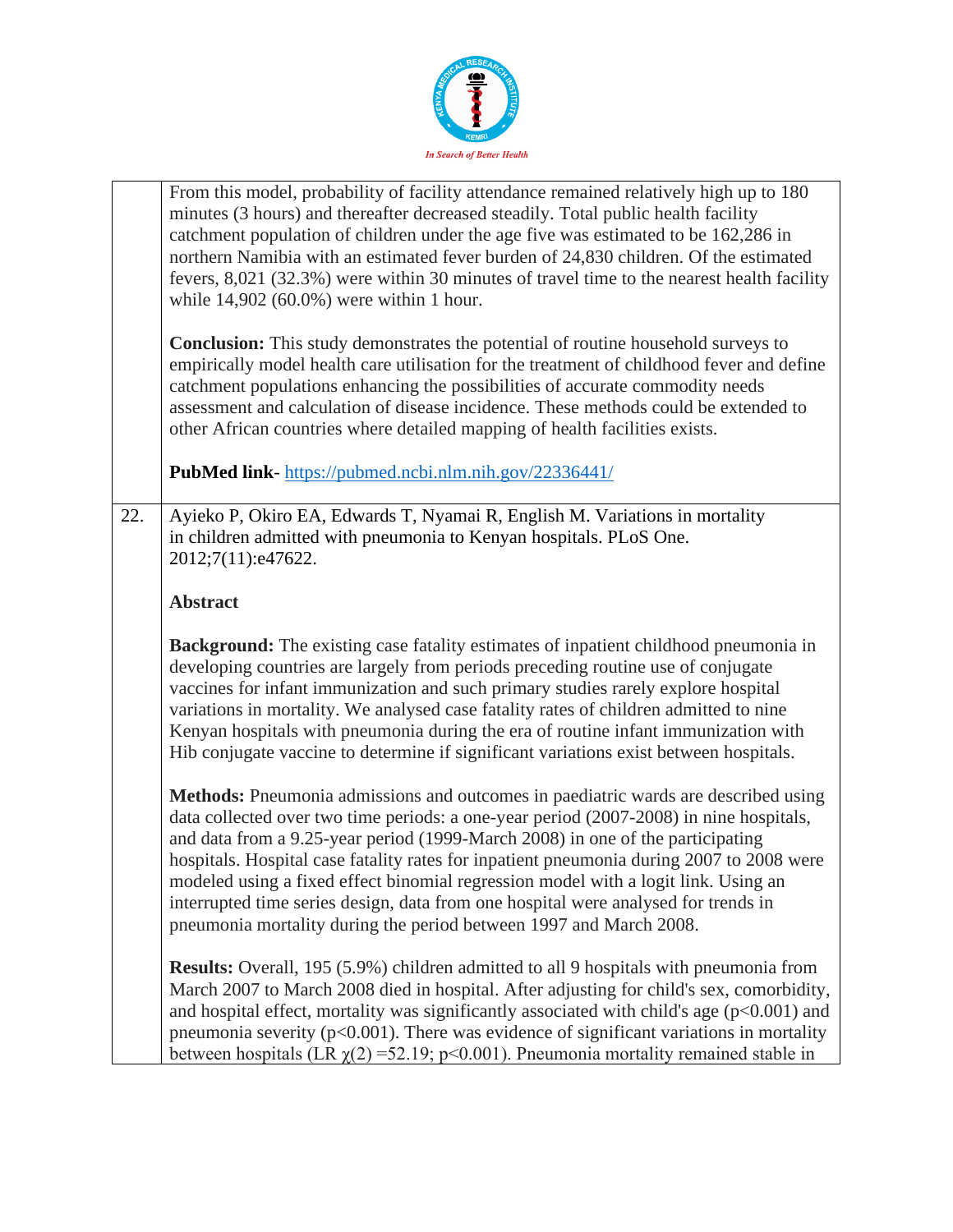

|     | the periods before (trend -0.03, 95% CI -0.1 to 0.02) and after Hib introduction (trend<br>0.04, 95% CI -0.04 to 0.11).                                                                                                                                                                                                                                                                                                                                                                                                                                                                                                                                                                                                                 |
|-----|-----------------------------------------------------------------------------------------------------------------------------------------------------------------------------------------------------------------------------------------------------------------------------------------------------------------------------------------------------------------------------------------------------------------------------------------------------------------------------------------------------------------------------------------------------------------------------------------------------------------------------------------------------------------------------------------------------------------------------------------|
|     | <b>Conclusions:</b> There are important variations in hospital-pneumonia case fatality in<br>Kenya and these variations are not attributed to temporal changes. Such variations in<br>mortality are not addressed by existing epidemiological models and need to be<br>considered in allocating resources to improve child health.                                                                                                                                                                                                                                                                                                                                                                                                      |
|     | PubMed link-https://pubmed.ncbi.nlm.nih.gov/23139752/                                                                                                                                                                                                                                                                                                                                                                                                                                                                                                                                                                                                                                                                                   |
| 23. | Barasa EW, Ayieko P, Cleary S, English M. Out-of-pocket costs for paediatric<br>admissions in district hospitals in Kenya. Trop Med Int Health. 2012.<br>Aug;17(8):958-61                                                                                                                                                                                                                                                                                                                                                                                                                                                                                                                                                               |
|     | <b>Abstract</b>                                                                                                                                                                                                                                                                                                                                                                                                                                                                                                                                                                                                                                                                                                                         |
|     | <b>Objective:</b> To describe out-of-pocket costs of inpatient care for children under 5 years<br>of age in district hospitals in Kenya.                                                                                                                                                                                                                                                                                                                                                                                                                                                                                                                                                                                                |
|     | <b>Methods:</b> A total of 256 caretakers of admitted children were interviewed in 2-week<br>surveys conducted in eight hospitals in four provinces in Kenya. Caretakers were asked<br>to report care seeking behaviour and expenditure related to accessing inpatient care.<br>Family socio-economic status was assessed through reported expenditure in the<br>previous month.                                                                                                                                                                                                                                                                                                                                                        |
|     | <b>Results:</b> Seventy eight percent of caretakers were required to pay user charges to access<br>inpatient care for children. User charges (mean, US\$ 8.1; 95% CI, 6.4-9.7) were 59% of<br>total out-of-pocket costs, while transport costs (mean, US\$ 4.9; 95% CI, 3.9-6.0) and<br>medicine costs (mean, US\$ 0.7; 95% CI, 0.5-1.0) were 36% and 5%, respectively. The<br>mean total out-of-pocket cost per paediatric admission was US\$ 14.1 (95% CI, 11.9-<br>16.2). Out-of-pocket expenditures on health were catastrophic for 25.4% (95% CI, 18.4-<br>33.3) of caretakers interviewed. Out-of-pocket expenditures were regressive, with a<br>greater burden being experienced by households with lower socio-economic status. |
|     | Conclusion: Despite a policy of user fee exemption for children under 5 years of age in<br>Kenya, our findings show that high unofficial user fees are still charged in district<br>hospitals. Financing mechanisms that will offer financial risk protection to children<br>seeking care need to be developed to remove barriers to child survival.                                                                                                                                                                                                                                                                                                                                                                                    |
|     | PubMed link-https://pubmed.ncbi.nlm.nih.gov/22716184/                                                                                                                                                                                                                                                                                                                                                                                                                                                                                                                                                                                                                                                                                   |
| 24. | Webb C, Ngama M, Ngatia A, Shebbe M, Morpeth S, Mwarumba S, Bett A, Nokes<br>DJ, Seale AC, Kazungu S, Munywoki P, Hammitt LL, Scott JA, Berkley JA. Treatment                                                                                                                                                                                                                                                                                                                                                                                                                                                                                                                                                                           |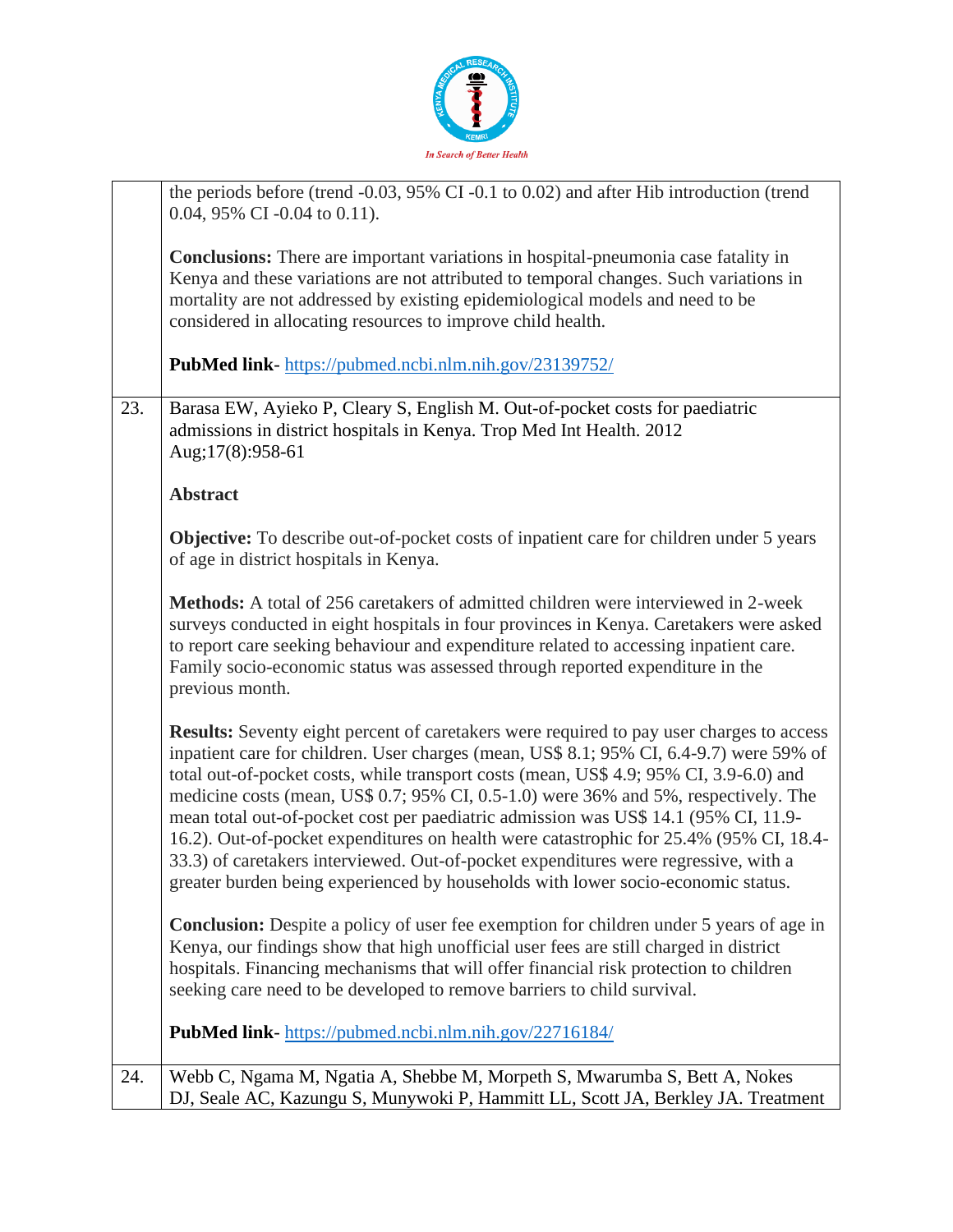

|     | failure among Kenyan children with severe pneumonia--a cohort study. Pediatr<br>Infect Dis J. 2012 Sep;31(9):e152-7.                                                                                                                                                                                                                                                                                                                                                                                                                                                                                                                                                                                                                                                                                                                                                                                                                                   |
|-----|--------------------------------------------------------------------------------------------------------------------------------------------------------------------------------------------------------------------------------------------------------------------------------------------------------------------------------------------------------------------------------------------------------------------------------------------------------------------------------------------------------------------------------------------------------------------------------------------------------------------------------------------------------------------------------------------------------------------------------------------------------------------------------------------------------------------------------------------------------------------------------------------------------------------------------------------------------|
|     | <b>Abstract</b>                                                                                                                                                                                                                                                                                                                                                                                                                                                                                                                                                                                                                                                                                                                                                                                                                                                                                                                                        |
|     | <b>Background:</b> Pneumonia is the leading cause of childhood mortality worldwide. The<br>World Health Organization recommends presumptive treatment based on clinical<br>syndromes. Recent studies raise concerns over the frequency of treatment failure in<br>Africa.                                                                                                                                                                                                                                                                                                                                                                                                                                                                                                                                                                                                                                                                              |
|     | Methods: We applied a definition of treatment failure to data prospectively collected<br>from children who were 2-59 months of age with severe, or very severe, pneumonia<br>admitted to Kilifi District Hospital, Kenya, from May 2007 through May 2008 and<br>treated using World Health Organization guidelines. The primary outcome was<br>treatment failure at 48 hours.                                                                                                                                                                                                                                                                                                                                                                                                                                                                                                                                                                          |
|     | <b>Results:</b> Of 568 children, median age 11 months, 165 (29%) had very severe<br>pneumonia, 30 $(5.3\%)$ a positive HIV test and 62 $(11\%)$ severe malnutrition. One<br>hundred eleven (20%; 95% confidence interval: 17-23%) children failed treatment at 48<br>hours and 34 (6.0%) died; 22 (65%) deaths occurred before 48 hours. Of 353 children<br>with severe pneumonia, without HIV or severe malnutrition, 42 (12%) failed to respond<br>at 48 hours, 15 (4.3%) failed at 5 days and 1 child $(0.3%)$ died. Among 215 children<br>with either severe pneumonia complicated by HIV or severe malnutrition, or very<br>severe pneumonia, 69 (32%) failed to treatment at 48 hours, 47 (22%) failed at 5 days<br>and 33 (16%) died. Treatment failure at 48 hours was associated with shock,<br>bacteremia, very severe pneumonia, oxygen saturation in hemoglobin <95%, severe<br>malnutrition, HIV and age <1 year in multivariable models. |
|     | <b>Conclusions:</b> In this setting, few children with uncomplicated severe pneumonia fail<br>treatment or die under current guidelines. Deaths mainly occurred early and may be<br>reduced by improving prevention, prehospital care and treatment of sepsis.<br>PubMed link-https://pubmed.ncbi.nlm.nih.gov/22692700/                                                                                                                                                                                                                                                                                                                                                                                                                                                                                                                                                                                                                                |
| 25. | Kihara M, de Haan M, Were EO, Garrashi HH, Neville BG, Newton CR. Cognitive                                                                                                                                                                                                                                                                                                                                                                                                                                                                                                                                                                                                                                                                                                                                                                                                                                                                            |
|     | deficits following exposure to pneumococcal meningitis: an event-related<br>potential study. BMC Infect Dis. 2012 Mar 31;12:79.                                                                                                                                                                                                                                                                                                                                                                                                                                                                                                                                                                                                                                                                                                                                                                                                                        |
|     | <b>Abstract</b>                                                                                                                                                                                                                                                                                                                                                                                                                                                                                                                                                                                                                                                                                                                                                                                                                                                                                                                                        |
|     | <b>Background:</b> Pneumococcal meningitis (PM) is a severe and life-threatening disease<br>that is associated with cognitive impairment including learning difficulties, cognitive<br>slowness, short-term memory deficits and poor academic performance. There are                                                                                                                                                                                                                                                                                                                                                                                                                                                                                                                                                                                                                                                                                   |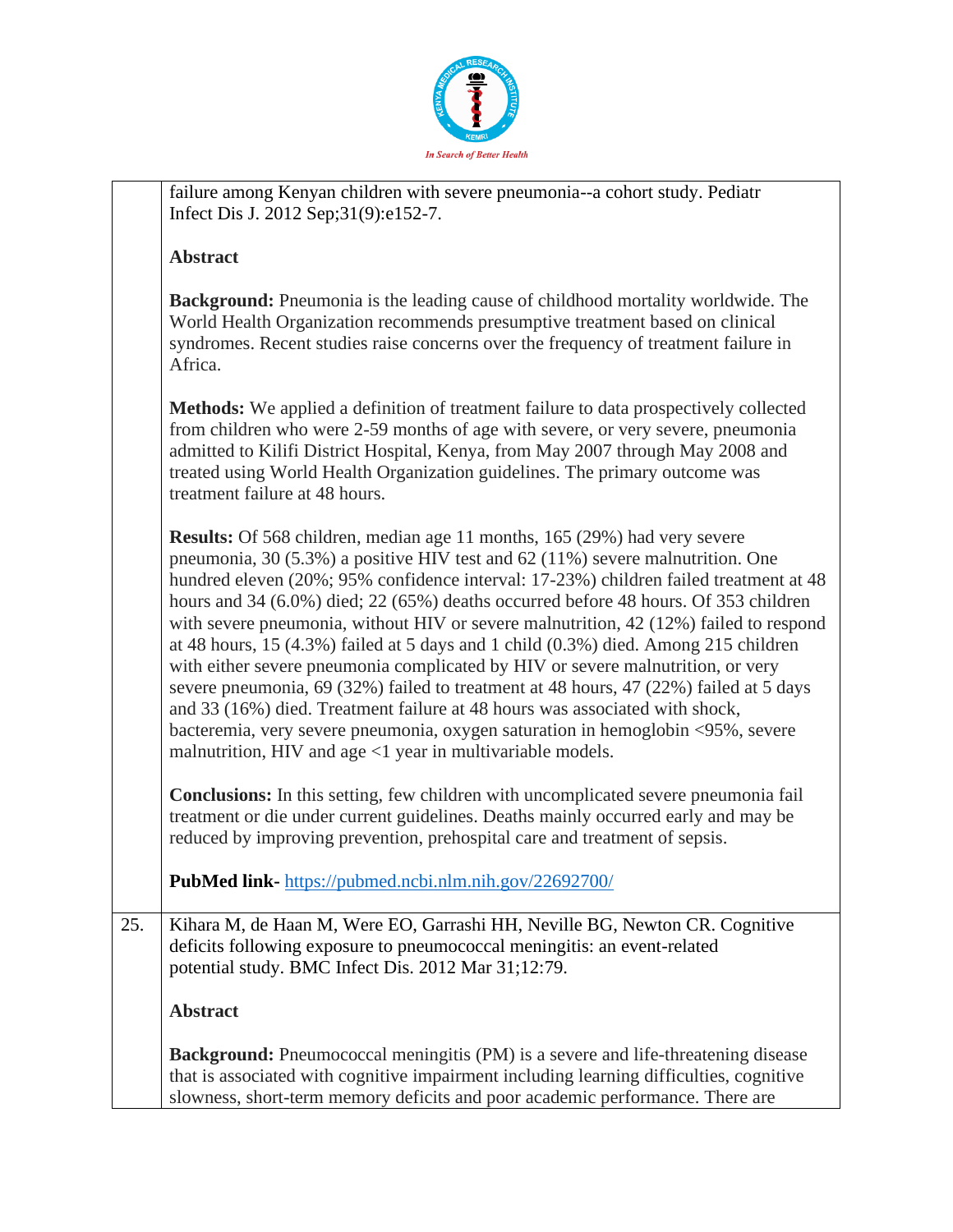

|     | limited data on cognitive outcomes following exposure to PM from Africa mainly due<br>to lack of culturally appropriate tools. We report cognitive processes of exposed<br>children as measured by auditory and visual event-related potentials.                                                                                                                                                                                                                                                                                                                                                                                                                                                                                               |
|-----|------------------------------------------------------------------------------------------------------------------------------------------------------------------------------------------------------------------------------------------------------------------------------------------------------------------------------------------------------------------------------------------------------------------------------------------------------------------------------------------------------------------------------------------------------------------------------------------------------------------------------------------------------------------------------------------------------------------------------------------------|
|     | Methods: Sixty-five children (32 male, mean 8.4 years, SD 3.0 years) aged between 4-<br>15 years with a history of PM and an age-matched control group of 93 children (46<br>male; mean 8.4 years, SD 2.7 years) were recruited from a well-demarcated study area<br>in Kilifi. In the present study, both baseline to peak and peak-to-peak amplitude<br>differences are reported.                                                                                                                                                                                                                                                                                                                                                            |
|     | <b>Results:</b> Children with a history of pneumococcal meningitis had significantly longer<br>auditory P1 and P3a latencies and smaller P1 amplitudes compared to unexposed<br>children. In the visual paradigm, children with PM seemingly lacked a novelty P3a<br>component around 350 ms where control children had a maximum, and showed a lack<br>of stimulus differentiation at Nc. Further, children with exposure to PM had smaller<br>peak to peak amplitude (N2-P1) compared to unexposed children.                                                                                                                                                                                                                                 |
|     | <b>Conclusion:</b> The results suggest that children with a history of PM process novelty<br>differently than do unexposed children, with slower latencies and reduced or absent<br>components. This pattern suggests poorer auditory attention and/or cognitive slowness<br>and poorer visual attention orienting, possibly due to disruption in the functions of the<br>lateral prefrontal and superior temporal cortices. ERPs may be useful for assessment of<br>the development of perceptual-cognitive functions in post brain-injury in African<br>children by providing an alternate way of assessing cognitive development in patient<br>groups for whom more typical standardized neuropsychological assessments are<br>unavailable. |
|     | PubMed link-https://pubmed.ncbi.nlm.nih.gov/22462525/                                                                                                                                                                                                                                                                                                                                                                                                                                                                                                                                                                                                                                                                                          |
| 26. | Amek N, Bayoh N, Hamel M, Lindblade KA, Gimnig JE, Odhiambo F, Laserson KF,<br>Slutsker L, Smith T, Vounatsou P. Spatial and temporal dynamics of malaria<br>transmission in rural Western Kenya. Parasit Vectors. 2012 Apr 28;5:86.                                                                                                                                                                                                                                                                                                                                                                                                                                                                                                           |
|     | <b>Abstract</b>                                                                                                                                                                                                                                                                                                                                                                                                                                                                                                                                                                                                                                                                                                                                |
|     | <b>Background:</b> Understanding the relationship between Plasmodium falciparum malaria<br>transmission and health outcomes requires accurate estimates of exposure to infectious<br>mosquitoes. However, measures of exposure such as mosquito density and<br>entomological inoculation rate (EIR) are generally aggregated over large areas and time<br>periods, biasing the outcome-exposure relationship. There are few studies examining the<br>extent and drivers of local variation in malaria exposure in endemic areas.                                                                                                                                                                                                               |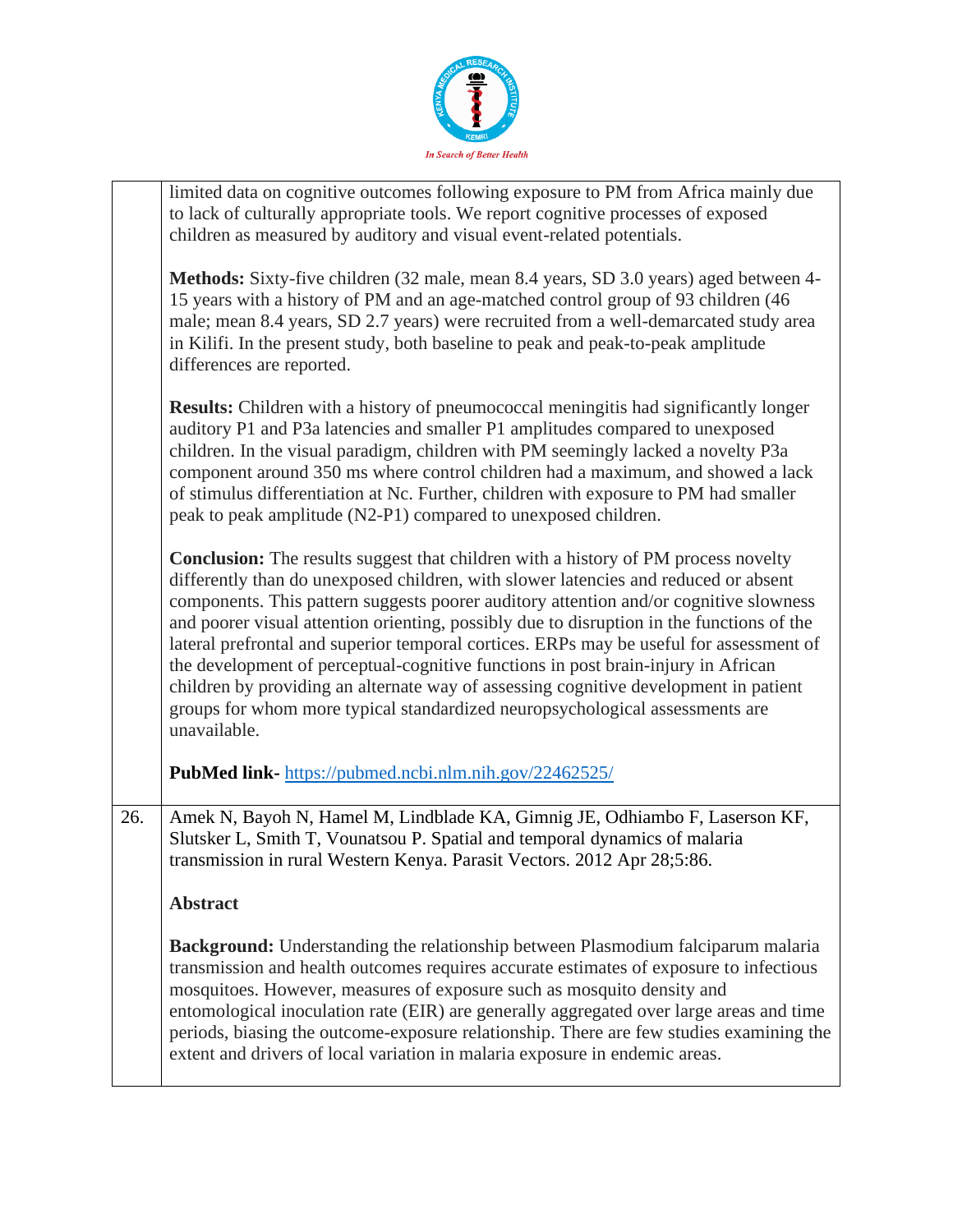

|     | Methods: We describe the spatio-temporal dynamics of malaria transmission intensity<br>measured by mosquito density and EIR in the KEMRI/CDC health and demographic<br>surveillance system using entomological data collected during 2002-2004. Geostatistical<br>zero inflated binomial and negative binomial models were applied to obtain location<br>specific (house) estimates of sporozoite rates and mosquito densities respectively.<br>Model-based predictions were multiplied to estimate the spatial pattern of annual<br>entomological inoculation rate, a measure of the number of infective bites a person<br>receive per unit of time. The models included environmental and climatic predictors<br>extracted from satellite data, harmonic seasonal trends and parameters describing space-<br>time correlation. |
|-----|----------------------------------------------------------------------------------------------------------------------------------------------------------------------------------------------------------------------------------------------------------------------------------------------------------------------------------------------------------------------------------------------------------------------------------------------------------------------------------------------------------------------------------------------------------------------------------------------------------------------------------------------------------------------------------------------------------------------------------------------------------------------------------------------------------------------------------|
|     | <b>Results:</b> Anopheles gambiae s.l was the main vector species accounting for 86%<br>$(n=2309)$ of the total mosquitoes collected with the remainder being Anopheles<br>funestus. Sixty eight percent (757/1110) of the surveyed houses had no mosquitoes.<br>Distance to water bodies, vegetation and day temperature were strongly associated with<br>mosquito density. Overall annual point estimates of EIR were 6.7, 9.3 and 9.6 infectious<br>bites per annum for 2002, 2003 and 2004 respectively. Monthly mosquito density and<br>EIR varied over the study period peaking in May during the wet season each year. The<br>predicted and observed densities of mosquitoes and EIR showed a strong seasonal and<br>spatial pattern over the study area.                                                                 |
|     | <b>Conclusions:</b> Spatio-temporal maps of malaria transmission intensity obtained in this<br>study are not only useful in understanding variability in malaria epidemiology over<br>small areas but also provide a high resolution exposure surface that can be used to<br>analyse the impact of transmission on malaria related and all-cause morbidity and<br>mortality.                                                                                                                                                                                                                                                                                                                                                                                                                                                     |
|     | PubMed link-https://pubmed.ncbi.nlm.nih.gov/22541138/                                                                                                                                                                                                                                                                                                                                                                                                                                                                                                                                                                                                                                                                                                                                                                            |
| 27. | Kwena ZA, Bukusi E, Omondi E, Ng'ayo M, Holmes KK. Transactional sex in the<br>fishing communities along Lake Victoria, Kenya: a catalyst for the spread of<br>HIV. Afr J AIDS Res. 2012 Mar;11(1):9-15                                                                                                                                                                                                                                                                                                                                                                                                                                                                                                                                                                                                                          |
|     | <b>Abstract</b>                                                                                                                                                                                                                                                                                                                                                                                                                                                                                                                                                                                                                                                                                                                                                                                                                  |
|     | The study describes the nature, context and implications of a unique form of<br>transactional sexual relationships in the fishing communities along Lake Victoria in<br>Kisumu County, Kenya. We conducted 12 focus group discussions and 17 key<br>informant interviews among fishermen, fishmongers and fish transporters in Kisumu.<br>Women fishmongers in the fishing communities commonly form relationships with<br>fishermen, which are often sexual, as part of the jaboya system, wherein women who<br>wish to sell fish in the market secure the rights to purchase the fish caught by the<br>fishermen. Due to the nature and context of the sexual intercourse, sex typically occurs                                                                                                                                |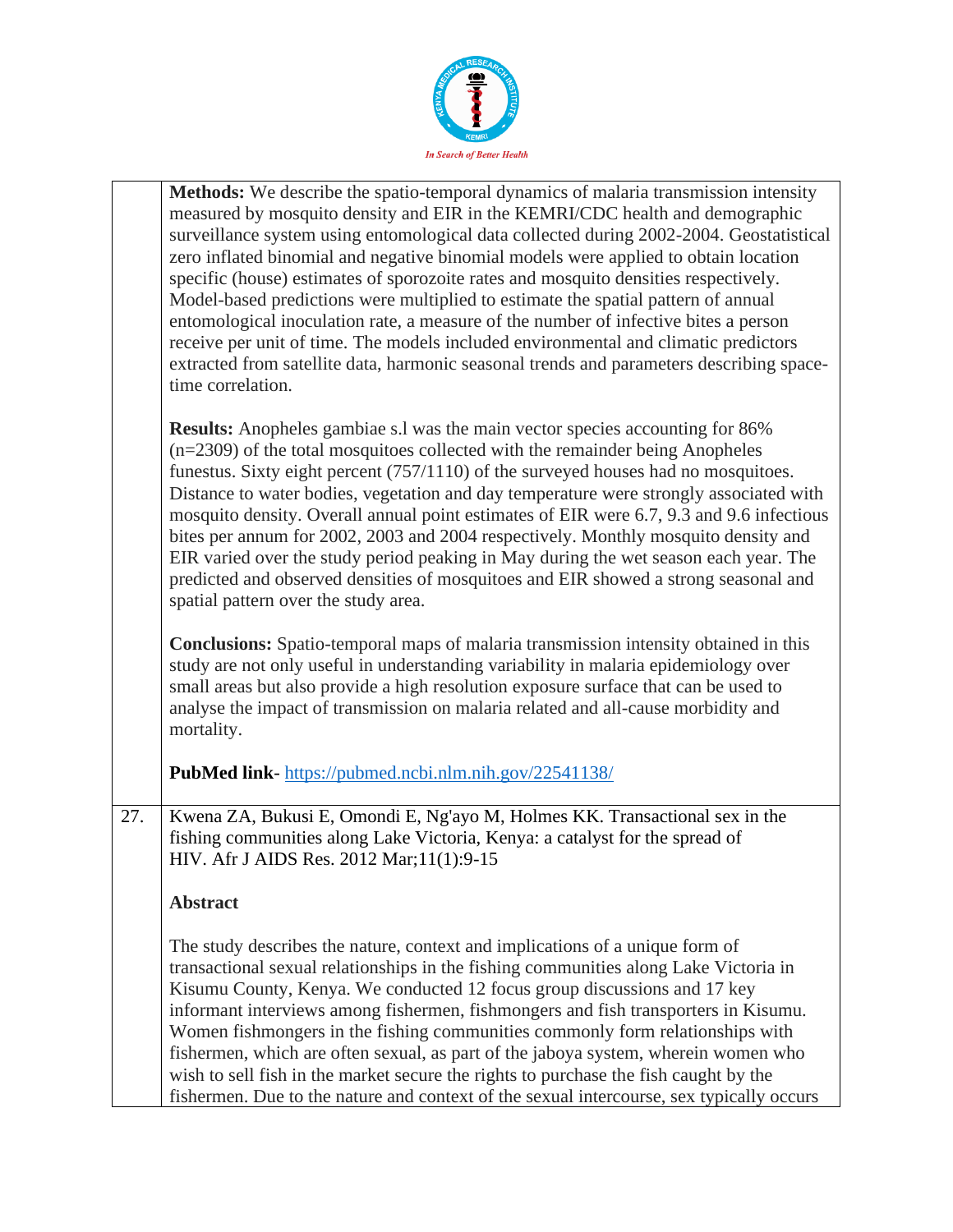

in a hurried manner, often without preparation or protection. Thus, by engaging in a web of these relationships, conducted in contexts that compromise their ability to practice safer sex, men and women in these fishing communities are at increased risk of HIV. **PubMed link-** <https://pubmed.ncbi.nlm.nih.gov/25870893/>

28. | Mbuba CK, Ngugi AK, Fegan G, Ibinda F, Muchohi SN, Nyundo C, Odhiambo R, Edwards T, Odermatt P, Carter JA, Newton CR. Risk factors associated with the epilepsy treatment gap in Kilifi, Kenya: a cross-sectional study. Lancet Neurol. 2012 Aug;11(8):688-96.

#### **Abstract**

**Background:** Many people with epilepsy in low-income countries do not receive appropriate biomedical treatment. This epilepsy treatment gap might be caused by patients not seeking biomedical treatment or not adhering to prescribed antiepileptic drugs (AEDs). We measured the prevalence of and investigated risk factors for the epilepsy treatment gap in rural Kenya.

**Methods:** All people with active convulsive epilepsy identified during a cross-sectional survey of 232,176 people in Kilifi were approached. The epilepsy treatment gap was defined as the percentage of people with active epilepsy who had not accessed biomedical services or who were not on treatment or were on inadequate treatment. Information about risk factors was obtained through a questionnaire-based interview of sociodemographic characteristics, socioeconomic status, access to health facilities, seizures, stigma, and beliefs and attitudes about epilepsy. The factors associated with people not seeking biomedical treatment and not adhering to AEDs were investigated separately, adjusted for age.

**Findings:** 673 people with epilepsy were interviewed, of whom 499 (74%) reported seeking treatment from a health facility. Blood samples were taken from 502 (75%) people, of whom 132 (26%) reported taking AEDs, but 189 (38%) had AEDs detectable in the blood. The sensitivity and specificity of self-reported adherence compared with AEDs detected in blood were 38·1% (95% CI 31·1-45·4) and 80·8% (76·0-85·0). The epilepsy treatment gap was 62·4% (58·1-66·6). In multivariable analysis, failure to seek biomedical treatment was associated with a patient holding traditional animistic religious beliefs (adjusted odds ratio  $1.85$ , 95% CI  $1.11$ -2.71), reporting negative attitudes about biomedical treatment (0·86, 0·78-0·95), living more than 30 km from health facilities  $(3.89, 1.77-8.51)$ , paying for AEDs  $(2.99, 1.82-4.92)$ , having learning difficulties  $(2.30, 1.29-4.11)$ , having had epilepsy for longer than 10 years  $(4.60, 2.07-$ 10·23), and having focal seizures (2·28, 1·50-3·47). Reduced adherence was associated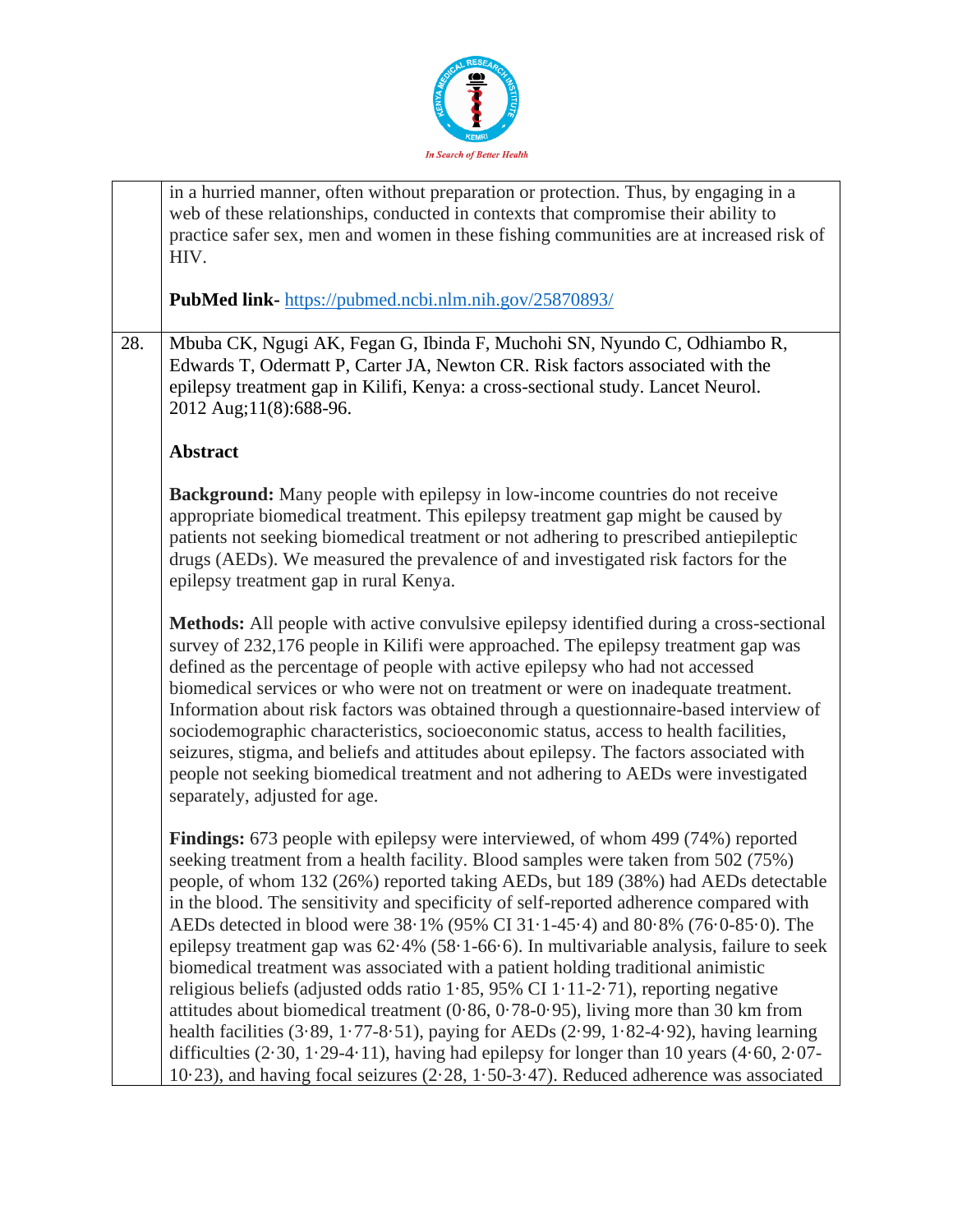

|     | with negative attitudes about epilepsy $(1.10, 1.03-1.18)$ and taking of AEDs for longer<br>than 5 years $(3.78, 1.79 - 7.98)$ .                                                                                                                                                                                                                                                                                                                                                                                                                                                                                                                                                                                                                                                                                                                                                                                                                                                                                                                                                                                                                                                                                                                                                                                                                                                                                                                                                                                                                                                                  |
|-----|---------------------------------------------------------------------------------------------------------------------------------------------------------------------------------------------------------------------------------------------------------------------------------------------------------------------------------------------------------------------------------------------------------------------------------------------------------------------------------------------------------------------------------------------------------------------------------------------------------------------------------------------------------------------------------------------------------------------------------------------------------------------------------------------------------------------------------------------------------------------------------------------------------------------------------------------------------------------------------------------------------------------------------------------------------------------------------------------------------------------------------------------------------------------------------------------------------------------------------------------------------------------------------------------------------------------------------------------------------------------------------------------------------------------------------------------------------------------------------------------------------------------------------------------------------------------------------------------------|
|     | <b>Interpretation:</b> The sensitivity and specificity of self-reported adherence is poor, but<br>on the basis of AED detection in blood almost two-thirds of patients with epilepsy were<br>not on treatment. Education about epilepsy and making AEDs freely available in health<br>facilities near people with epilepsy should be investigated as potential ways to reduce<br>the epilepsy treatment gap.                                                                                                                                                                                                                                                                                                                                                                                                                                                                                                                                                                                                                                                                                                                                                                                                                                                                                                                                                                                                                                                                                                                                                                                      |
|     | PubMed link- https://pubmed.ncbi.nlm.nih.gov/22770914/                                                                                                                                                                                                                                                                                                                                                                                                                                                                                                                                                                                                                                                                                                                                                                                                                                                                                                                                                                                                                                                                                                                                                                                                                                                                                                                                                                                                                                                                                                                                            |
| 29. | Olotu A, Fegan G, Wambua J, Nyangweso G, Ogada E, Drakeley C, Marsh K, Bejon<br>P. Estimating individual exposure to malaria using local prevalence of malaria<br>infection in the field. PLoS One. 2012;7(3):e32929.                                                                                                                                                                                                                                                                                                                                                                                                                                                                                                                                                                                                                                                                                                                                                                                                                                                                                                                                                                                                                                                                                                                                                                                                                                                                                                                                                                             |
|     | <b>Abstract</b>                                                                                                                                                                                                                                                                                                                                                                                                                                                                                                                                                                                                                                                                                                                                                                                                                                                                                                                                                                                                                                                                                                                                                                                                                                                                                                                                                                                                                                                                                                                                                                                   |
|     | Background: Heterogeneity in malaria exposure complicates survival analyses of<br>vaccine efficacy trials and confounds the association between immune correlates of<br>protection and malaria infection in longitudinal studies. Analysis may be facilitated by<br>taking into account the variability in individual exposure levels, but it is unclear how<br>exposure can be estimated at an individual level.                                                                                                                                                                                                                                                                                                                                                                                                                                                                                                                                                                                                                                                                                                                                                                                                                                                                                                                                                                                                                                                                                                                                                                                 |
|     | Method and findings: We studied three cohorts (Chonyi, Junju and Ngerenya) in Kilifi<br>District, Kenya to assess measures of malaria exposure. Prospective data were available<br>on malaria episodes, geospatial coordinates, proximity to infected and uninfected<br>individuals and residence in predefined malaria hotspots for 2,425 individuals. Antibody<br>levels to the malaria antigens AMA1 and MSP1(142) were available for 291 children<br>from Junju. We calculated distance-weighted local prevalence of malaria infection<br>within 1 km radius as a marker of individual's malaria exposure. We used multivariable<br>modified Poisson regression model to assess the discriminatory power of these markers<br>for malaria infection (i.e. asymptomatic parasitaemia or clinical malaria). The area<br>under the receiver operating characteristic (ROC) curve was used to assess the<br>discriminatory power of the models. Local malaria prevalence within 1 km radius and<br>AMA1 and MSP1(142) antibodies levels were independently associated with malaria<br>infection. Weighted local malaria prevalence had an area under ROC curve of 0.72<br>(95% CI: 0.66-0.73), 0.71 (95% CI: 0.69-0.73) and 0.82 (95% CI: 0.80-0.83) among<br>cohorts in Chonyi, Junju and Ngerenya respectively. In a small subset of children from<br>Junju, a model incorporating weighted local malaria prevalence with AMA1 and<br>MSP1(142) antibody levels provided an AUC of 0.83 (95%CI: 0.79-0.88).<br><b>Conclusion:</b> We have proposed an approach to estimating the intensity of an |

individual's malaria exposure in the field. The weighted local malaria prevalence can be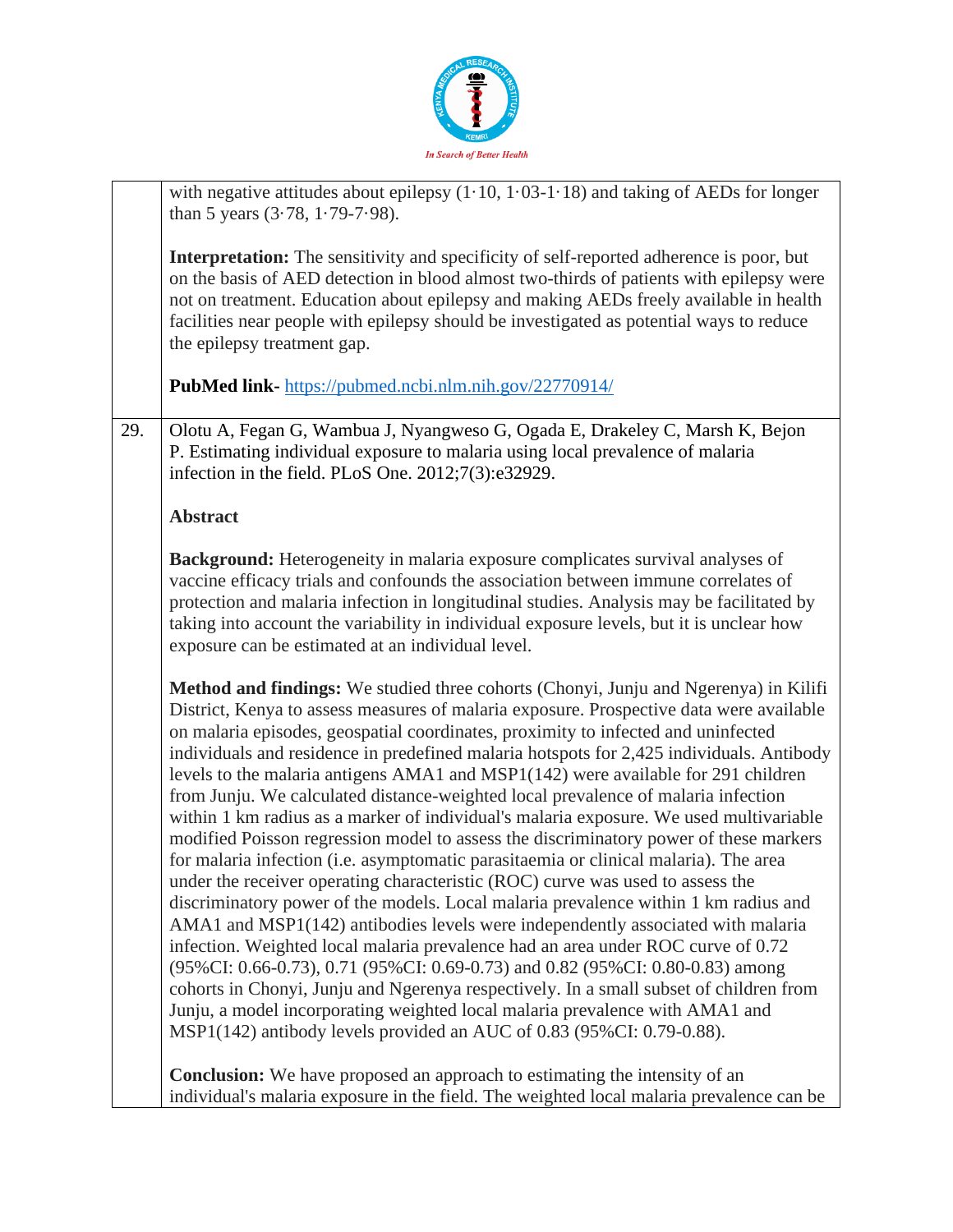

used as individual marker of malaria exposure in malaria vaccine trials and longitudinal studies of natural immunity to malaria. PubMed link- <https://pubmed.ncbi.nlm.nih.gov/22479349/> 30. Chuma J, Maina T, Ataguba J. Does the distribution of health care benefits in Kenya meet the principles of universal coverage? BMC Public Health. 2012 Jan 10;12:20 **Abstract Background:** The 58th World Health Assembly called for all health systems to move towards universal coverage where everyone has access to key promotive, preventive, curative and rehabilitative health interventions at an affordable cost. Universal coverage involves ensuring that health care benefits are distributed on the basis of need for care and not on ability to pay. The distribution of health care benefits is therefore an important policy question, which health systems should address. The aim of this study is to assess the distribution of health care benefits in the Kenyan health system, compare changes over two time periods and demonstrate the extent to which the distribution meets the principles of universal coverage. **Methods:** Two nationally representative cross-sectional households surveys conducted in 2003 and 2007 were the main sources of data. A comprehensive analysis of the entire health system is conducted including the public sector, private-not-for-profit and private-for-profit sectors. Standard benefit incidence analysis techniques were applied and adopted to allow application to private sector services. **Results:** The three sectors recorded similar levels of pro-rich distribution in 2003, but in 2007, the private-not-for-profit sector was pro-poor, public sector benefits showed an equal distribution, while the private-for-profit sector remained pro-rich. Larger pro-rich disparities were recorded for inpatient compared to outpatient benefits at the hospital level, but primary health care services were pro-poor. Benefits were distributed on the basis of ability to pay and not on need for care. **Conclusions:** The principles of universal coverage require that all should benefit from health care according to need. The Kenyan health sector is clearly inequitable and benefits are not distributed on the basis of need. Deliberate efforts should be directed to restructuring the Kenyan health system to address access barriers and ensure that all Kenyans benefit from health care when they need it. **PubMed link**- <https://pubmed.ncbi.nlm.nih.gov/22233470/>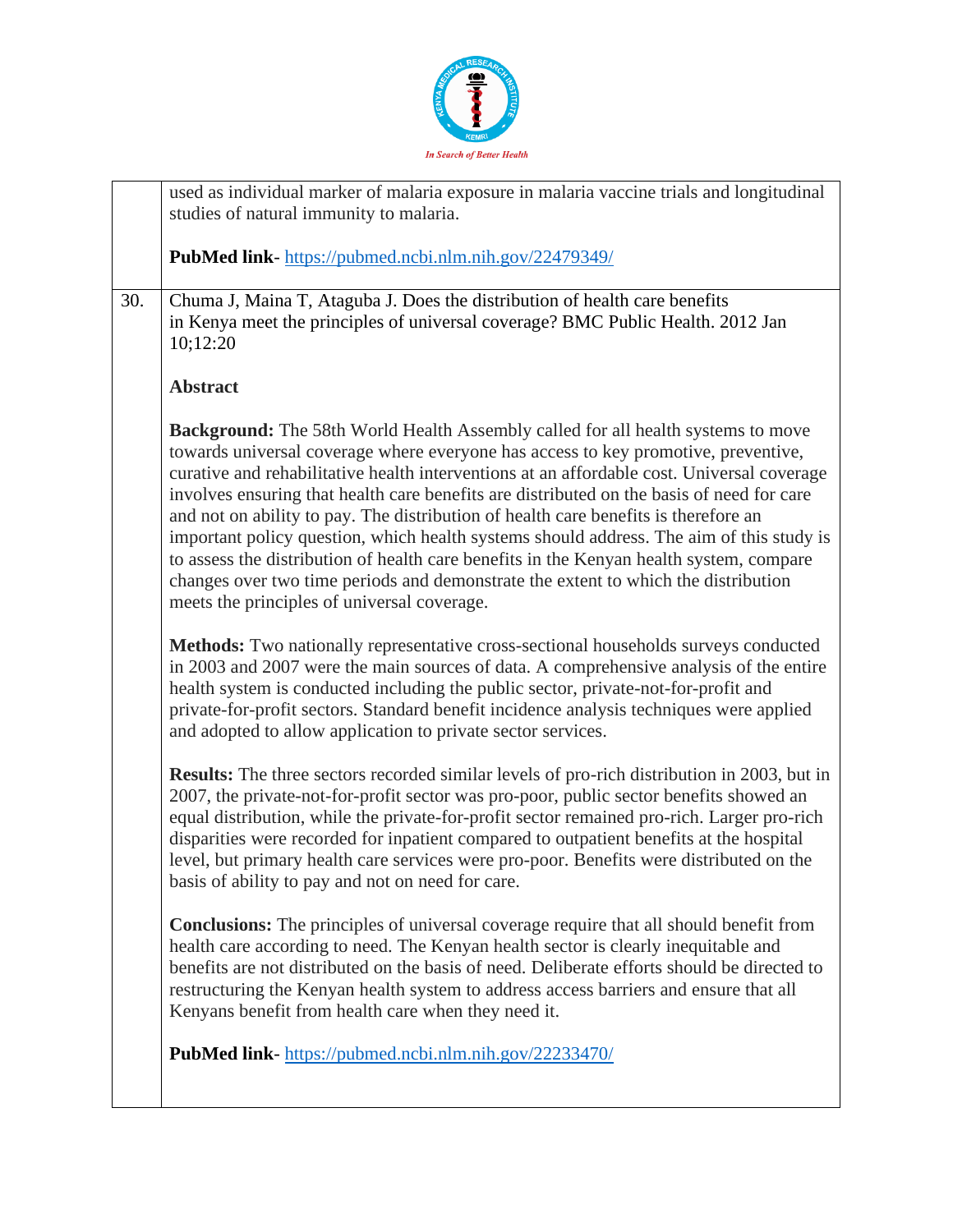

| 31. | Onyango CO, Njeru R, Kazungu S, Achilla R, Bulimo W, Welch SR, Cane PA,<br>Gunson RN, Hammitt LL, Scott JA, Berkley JA, Nokes DJ. Influenza surveillance<br>among children with pneumonia admitted to a district hospital in coastal Kenya,<br>2007-2010. J Infect Dis. 2012 Dec 15;206 Suppl 1(Suppl 1):S61-7                                                                                                                                                                                                                                                                                                                                                                                                                                                                                                                                                                                                                                                                          |
|-----|-----------------------------------------------------------------------------------------------------------------------------------------------------------------------------------------------------------------------------------------------------------------------------------------------------------------------------------------------------------------------------------------------------------------------------------------------------------------------------------------------------------------------------------------------------------------------------------------------------------------------------------------------------------------------------------------------------------------------------------------------------------------------------------------------------------------------------------------------------------------------------------------------------------------------------------------------------------------------------------------|
|     | <b>Abstract</b>                                                                                                                                                                                                                                                                                                                                                                                                                                                                                                                                                                                                                                                                                                                                                                                                                                                                                                                                                                         |
|     | Background: Influenza data gaps in sub-Saharan Africa include incidence, case<br>fatality, seasonal patterns, and associations with prevalent disorders.                                                                                                                                                                                                                                                                                                                                                                                                                                                                                                                                                                                                                                                                                                                                                                                                                                |
|     | Methods: Nasopharyngeal samples from children aged <12 years who were admitted to<br>Kilifi District Hospital during 2007-2010 with severe or very severe pneumonia and<br>resided in the local demographic surveillance system were screened for influenza A, B,<br>and C viruses by molecular methods. Outpatient children provided comparative data.                                                                                                                                                                                                                                                                                                                                                                                                                                                                                                                                                                                                                                 |
|     | <b>Results:</b> Of 2002 admissions, influenza A virus infection was diagnosed in 3.5% (71),<br>influenza B virus infection, in 0.9% (19); and influenza C virus infection, in 0.8% (11 of<br>1404 tested). Four patients with influenza died. Among outpatients, 13 of 331 (3.9%)<br>with acute respiratory infection and 1 of 196 without acute respiratory infection were<br>influenza positive. The annual incidence of severe or very severe pneumonia, of<br>influenza (any type), and of influenza A, was 1321, 60, and 43 cases per $100,000 < 5$<br>years of age, respectively. Peak occurrence was in quarters 3-4 each year, and<br>approximately 50% of cases involved infants: temporal association with bacteremia was<br>absent. Hypoxia was more frequent among pneumonia cases involving influenza (odds<br>ratio, 1.78; 95% confidence interval, 1.04-1.96). Influenza A virus subtypes were<br>seasonal H3N2 (57%), seasonal H1N1 (12%), and 2009 pandemic H1N1 (7%). |
|     | <b>Conclusions:</b> The burden of influenza was small during 2007-2010 in this pediatric<br>hospital in Kenya. Influenza A virus subtype H3N2 predominated, and 2009 pandemic<br>influenza A virus subtype H1N1 had little impact.                                                                                                                                                                                                                                                                                                                                                                                                                                                                                                                                                                                                                                                                                                                                                      |
|     | PubMed link-https://pubmed.ncbi.nlm.nih.gov/23169974/                                                                                                                                                                                                                                                                                                                                                                                                                                                                                                                                                                                                                                                                                                                                                                                                                                                                                                                                   |
| 32. | Molyneux S, Mulupi S, Mbaabu L, Marsh V. Benefits and payments for research<br>participants: experiences and views from a research centre on the Kenyan coast.<br>BMC Med Ethics. 2012 Jun 22;13:13.                                                                                                                                                                                                                                                                                                                                                                                                                                                                                                                                                                                                                                                                                                                                                                                    |
|     | <b>Abstract</b>                                                                                                                                                                                                                                                                                                                                                                                                                                                                                                                                                                                                                                                                                                                                                                                                                                                                                                                                                                         |
|     | <b>Background:</b> There is general consensus internationally that unfair distribution of the<br>benefits of research is exploitative and should be avoided or reduced. However, what<br>constitutes fair benefits, and the exact nature of the benefits and their mode of provision<br>can be strongly contested. Empirical studies have the potential to contribute viewpoints                                                                                                                                                                                                                                                                                                                                                                                                                                                                                                                                                                                                        |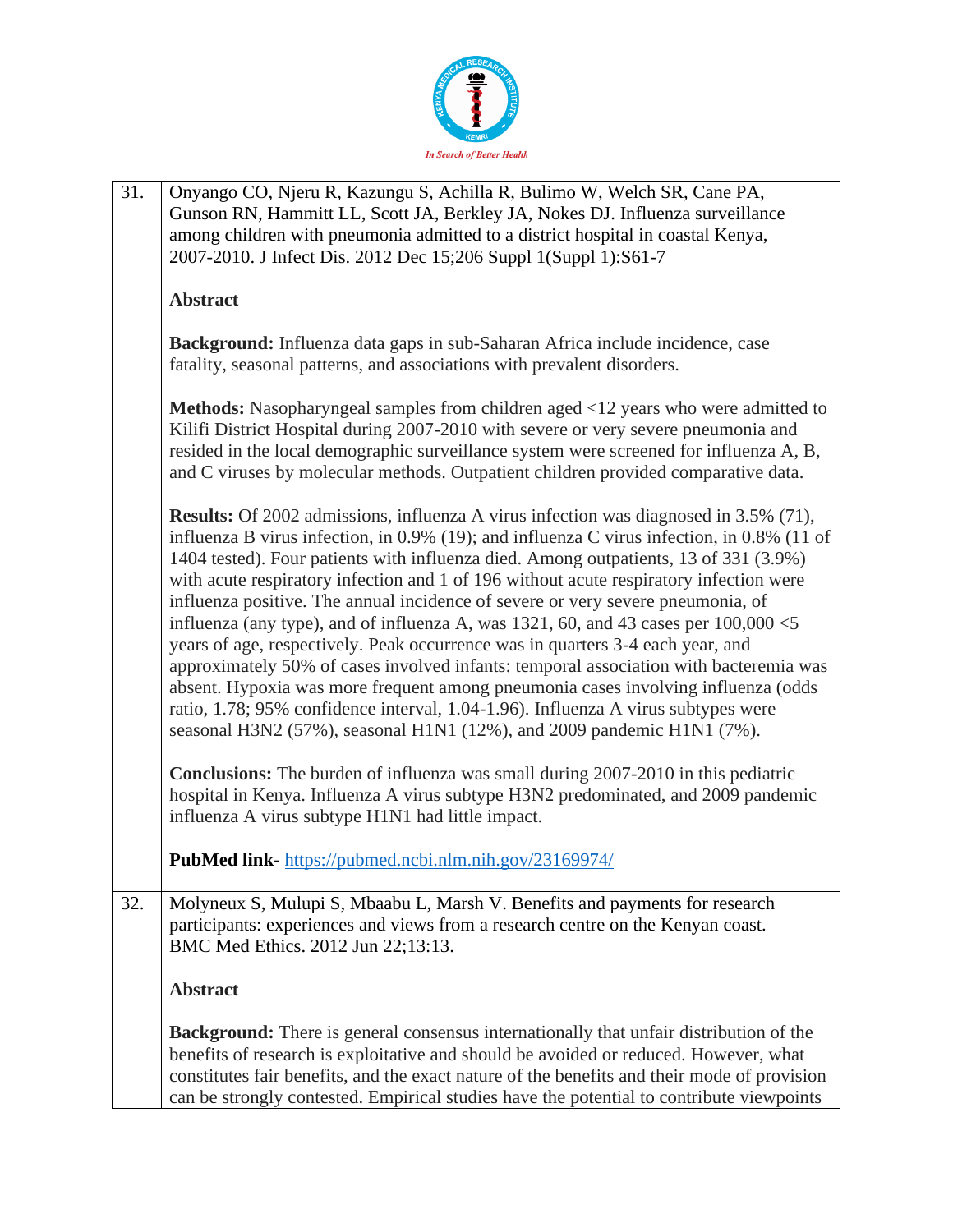

|     | and experiences to debates and guidelines, but few have been conducted. We conducted<br>a study to support the development of guidelines on benefits and payments for studies<br>conducted by the KEMRI-Wellcome Trust programme in Kilifi, Kenya.                                                                                                                                                                                                                                                                                                                                                                                                                                                                                  |
|-----|-------------------------------------------------------------------------------------------------------------------------------------------------------------------------------------------------------------------------------------------------------------------------------------------------------------------------------------------------------------------------------------------------------------------------------------------------------------------------------------------------------------------------------------------------------------------------------------------------------------------------------------------------------------------------------------------------------------------------------------|
|     | Methods: Following an initial broad based survey of cash, health services and other<br>items being offered during research by all programme studies ( $n = 38$ studies),<br>interviews were held with research managers $(n = 9)$ , and with research staff involved in<br>8 purposively selected case studies ( $n = 30$ interviewees). Interviews explored how<br>these 'benefits' were selected and communicated, experiences with their administration,<br>and recommendations for future guidelines. Data fed into a consultative workshop<br>attended by 48 research staff and health managers, which was facilitated by an external<br>ethicist.                                                                             |
|     | <b>Findings:</b> The most commonly provided benefits were medical care (for example free<br>care, and strengthened quality of care), and lunch or snacks. Most cash given to<br>participants was reimbursement of transport costs (for example to meet appointments or<br>facilitate use of services when unexpectedly sick), but these payments were often<br>described by research participants as benefits. Challenges included: tensions within<br>households and communities resulting from lack of clarity and agreement on who is<br>eligible for benefits; suspicion regarding motivation for their provision; and confusion<br>caused by differences between studies in types and levels of benefits.                      |
|     | <b>Conclusions:</b> Research staff differed in their views on how benefits should be<br>approached. Echoing elements of international benefit sharing and ancillary care<br>debates, some research staff saw research as based on goodwill and partnership, and<br>aimed to avoid costs to participants and a commercial relationship; while others sought<br>to maximise participant benefits given the relative wealth of the institution and the<br>multiple community needs. An emerging middle position was to strengthen collateral or<br>indirect medical benefits to communities through collaborations with the Ministry of<br>Health to support sustainability.<br>PubMed link- https://pubmed.ncbi.nlm.nih.gov/22726531/ |
|     |                                                                                                                                                                                                                                                                                                                                                                                                                                                                                                                                                                                                                                                                                                                                     |
| 33. | Gitonga CW, Edwards T, Karanja PN, Noor AM, Snow RW, Brooker SJ. Plasmodium<br>infection, anaemia and mosquito net use among school children across different<br>settings in Kenya. Trop Med Int Health. 2012 Jul;17(7):858-70                                                                                                                                                                                                                                                                                                                                                                                                                                                                                                      |
|     | <b>Abstract</b>                                                                                                                                                                                                                                                                                                                                                                                                                                                                                                                                                                                                                                                                                                                     |
|     | <b>Objective:</b> To investigate risk factors, including reported net use, for Plasmodium<br>infection and anaemia among school children and to explore variations in effects across<br>different malaria ecologies occurring in Kenya.                                                                                                                                                                                                                                                                                                                                                                                                                                                                                             |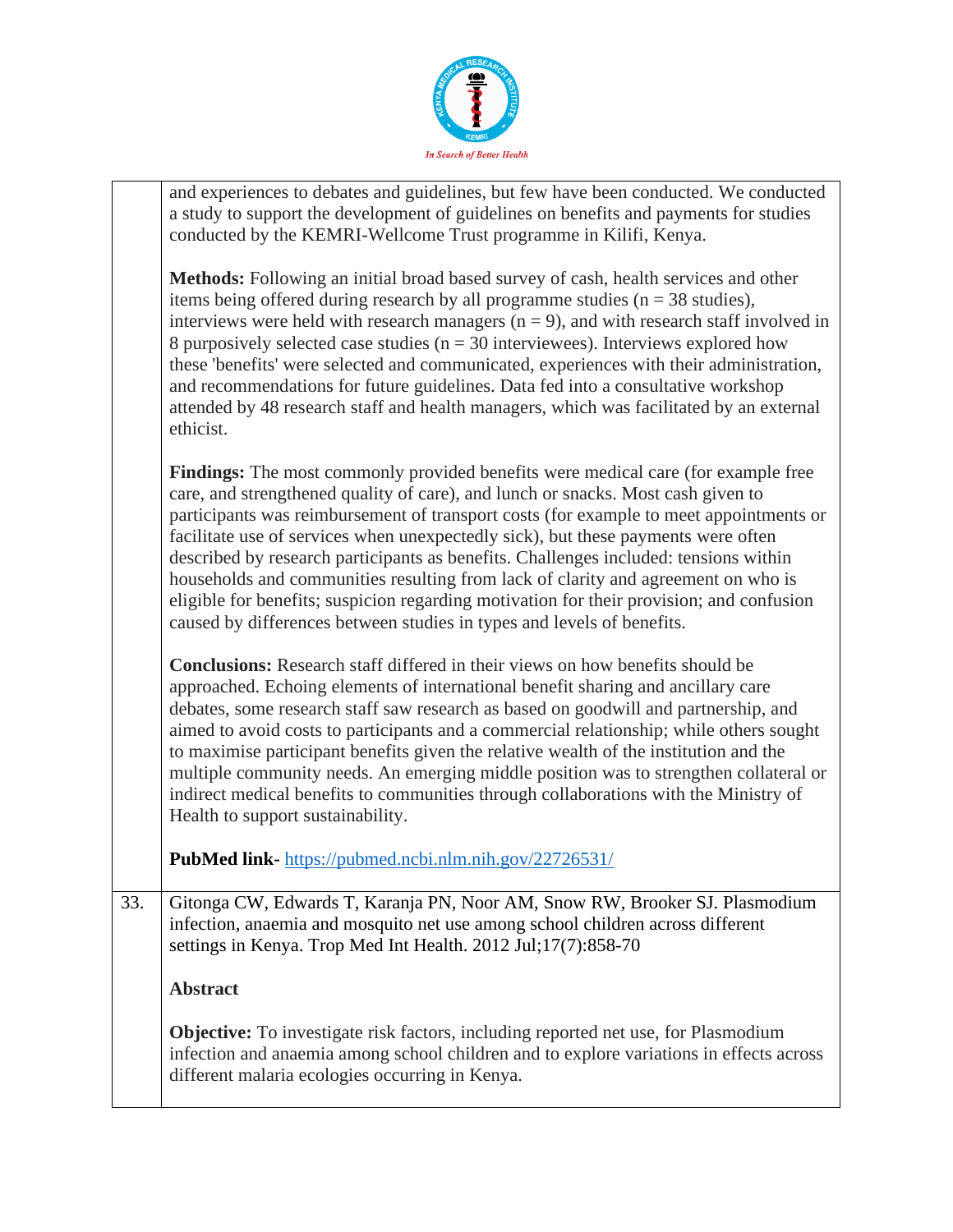

| Methods: This study analysed data for 49 975 school children in 480 schools surveyed<br>during a national school malaria survey, 2008-2010. Mixed effects logistic regression<br>was used to investigate factors associated with Plasmodium infection and anaemia<br>within different malaria transmission zones.                                                                                                                                                                                                                                                                                                                                                                                                                                                                             |
|-----------------------------------------------------------------------------------------------------------------------------------------------------------------------------------------------------------------------------------------------------------------------------------------------------------------------------------------------------------------------------------------------------------------------------------------------------------------------------------------------------------------------------------------------------------------------------------------------------------------------------------------------------------------------------------------------------------------------------------------------------------------------------------------------|
| <b>Results:</b> Insecticide-treated net (ITN) use was associated with reduction in the odds of<br>Plasmodium infection in coastal and western highlands epidemic zones and among boys<br>in the lakeside high transmission zone. Other risk factors for Plasmodium infection and<br>for anaemia also varied by zone. Plasmodium infection was negatively associated with<br>increasing socio-economic status in all transmission settings, except in the semi-arid<br>north-east zone. Plasmodium infection was a risk factor for anaemia in lakeside high<br>transmission, western highlands epidemic and central low-risk zones, whereas ITN use<br>was only associated with lower levels of anaemia in coastal and central zones and<br>among boys in the lakeside high transmission zone. |
| <b>Conclusions:</b> The risk factors for Plasmodium infection and anaemia, including the<br>protective associations with ITN use, vary according to malaria transmission settings in<br>Kenya, and future efforts to control malaria and anaemia should take into account such<br>heterogeneities among school children.                                                                                                                                                                                                                                                                                                                                                                                                                                                                      |
| <b>PubMed link-</b> https://pubmed.ncbi.nlm.nih.gov/22574948/                                                                                                                                                                                                                                                                                                                                                                                                                                                                                                                                                                                                                                                                                                                                 |
| Ndungu FM, Olotu A, Mwacharo J, Nyonda M, Apfeld J, Mramba LK, Fegan GW,                                                                                                                                                                                                                                                                                                                                                                                                                                                                                                                                                                                                                                                                                                                      |
| Bejon P, Marsh K. Memory B cells are a more reliable archive for historical<br>antimalarial responses than plasma antibodies in no-longer exposed children.<br>Proc Natl Acad Sci U S A. 2012 May 22;109(21):8247-52.                                                                                                                                                                                                                                                                                                                                                                                                                                                                                                                                                                         |
| <b>Abstract</b>                                                                                                                                                                                                                                                                                                                                                                                                                                                                                                                                                                                                                                                                                                                                                                               |
|                                                                                                                                                                                                                                                                                                                                                                                                                                                                                                                                                                                                                                                                                                                                                                                               |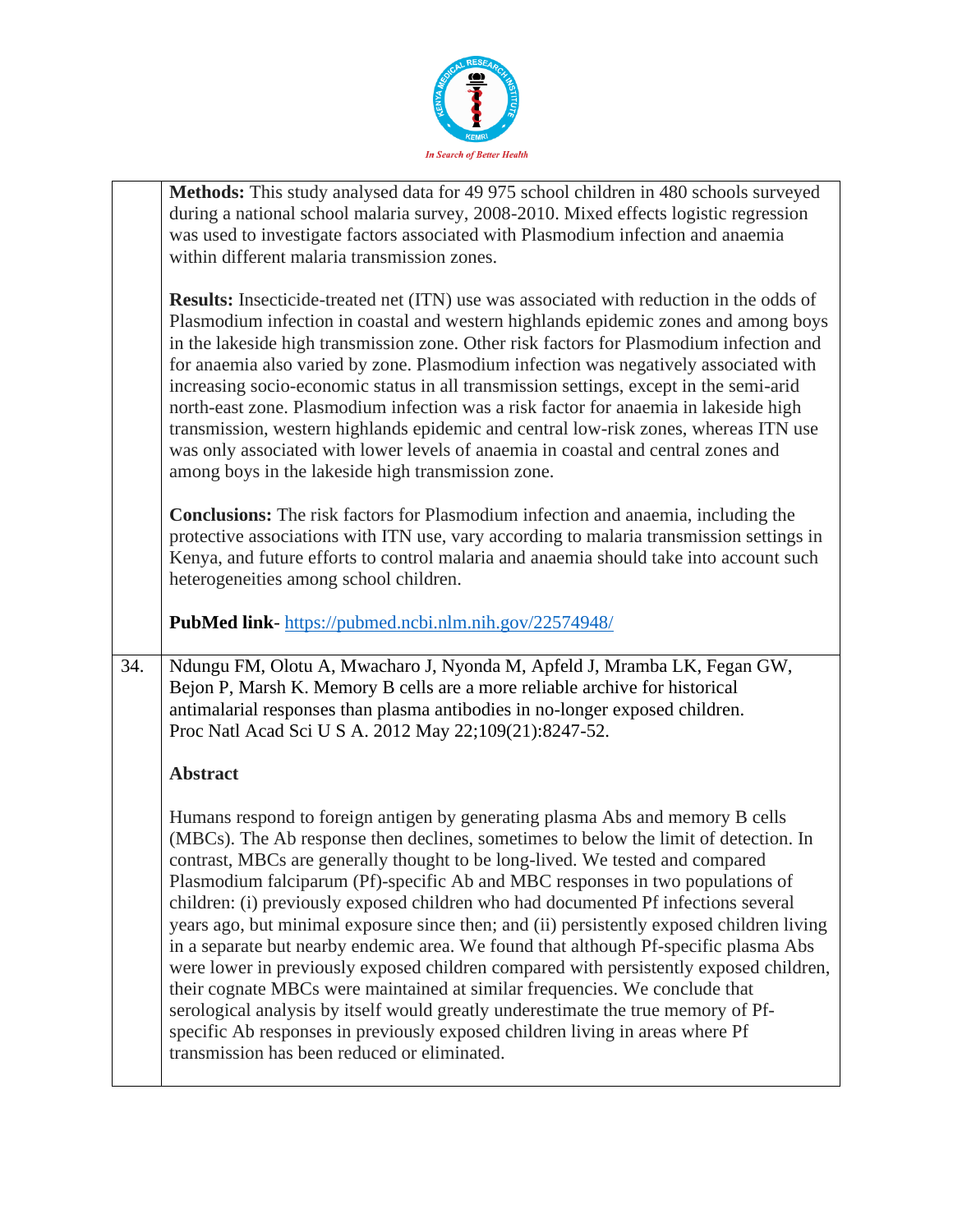

|     | PubMed link-https://pubmed.ncbi.nlm.nih.gov/22566630/                                                                                                                                                                                                                                                                                                                                                                                                                                                                                                                                                                                                                                                                                                                                                                                                                                                                                                                                                                                                                                                                                                                                                                                                                                                                                                                                                                                                                                                                                                                                                                                                                                                                                                                                                                                                                                                                                                                                                                                                                                                                                                                                                                                                                                                                                                                                                                                                                                                                                                                                                                                                                                                                                                                                          |
|-----|------------------------------------------------------------------------------------------------------------------------------------------------------------------------------------------------------------------------------------------------------------------------------------------------------------------------------------------------------------------------------------------------------------------------------------------------------------------------------------------------------------------------------------------------------------------------------------------------------------------------------------------------------------------------------------------------------------------------------------------------------------------------------------------------------------------------------------------------------------------------------------------------------------------------------------------------------------------------------------------------------------------------------------------------------------------------------------------------------------------------------------------------------------------------------------------------------------------------------------------------------------------------------------------------------------------------------------------------------------------------------------------------------------------------------------------------------------------------------------------------------------------------------------------------------------------------------------------------------------------------------------------------------------------------------------------------------------------------------------------------------------------------------------------------------------------------------------------------------------------------------------------------------------------------------------------------------------------------------------------------------------------------------------------------------------------------------------------------------------------------------------------------------------------------------------------------------------------------------------------------------------------------------------------------------------------------------------------------------------------------------------------------------------------------------------------------------------------------------------------------------------------------------------------------------------------------------------------------------------------------------------------------------------------------------------------------------------------------------------------------------------------------------------------------|
|     |                                                                                                                                                                                                                                                                                                                                                                                                                                                                                                                                                                                                                                                                                                                                                                                                                                                                                                                                                                                                                                                                                                                                                                                                                                                                                                                                                                                                                                                                                                                                                                                                                                                                                                                                                                                                                                                                                                                                                                                                                                                                                                                                                                                                                                                                                                                                                                                                                                                                                                                                                                                                                                                                                                                                                                                                |
| 35. | Mwangangi JM, Midega J, Kahindi S, Njoroge L, Nzovu J, Githure J, Mbogo CM,<br>Beier JC. Mosquito species abundance and diversity in Malindi, Kenya and their<br>potential implication in pathogen transmission. Parasitol Res. 2012<br>$Jan;110(1):61-71.$                                                                                                                                                                                                                                                                                                                                                                                                                                                                                                                                                                                                                                                                                                                                                                                                                                                                                                                                                                                                                                                                                                                                                                                                                                                                                                                                                                                                                                                                                                                                                                                                                                                                                                                                                                                                                                                                                                                                                                                                                                                                                                                                                                                                                                                                                                                                                                                                                                                                                                                                    |
|     | <b>Abstract</b>                                                                                                                                                                                                                                                                                                                                                                                                                                                                                                                                                                                                                                                                                                                                                                                                                                                                                                                                                                                                                                                                                                                                                                                                                                                                                                                                                                                                                                                                                                                                                                                                                                                                                                                                                                                                                                                                                                                                                                                                                                                                                                                                                                                                                                                                                                                                                                                                                                                                                                                                                                                                                                                                                                                                                                                |
|     | Mosquitoes (Diptera: Culicidae) are important vectors of human disease-causing<br>pathogens. Mosquitoes are found both in rural and urban areas. Deteriorating<br>infrastructure, poor access to health, water and sanitation services, increasing population<br>density, and widespread poverty contribute to conditions that modify the environment,<br>which directly influences the risk of disease within the urban and peri-urban ecosystem.<br>The objective of this study was to evaluate the mosquito vector abundance and diversity<br>in urban, peri-urban, and rural strata in Malindi along the Kenya coast. The study was<br>conducted in the coastal district of Malindi between January and December 2005. Three<br>strata were selected which were described as urban, peri-urban, and rural. Sampling was<br>done during the wet and dry seasons. Sampling in the wet season was done in the<br>months of April and June to cover the long rainy season and in November and<br>December to cover the short rainy season, while the dry season was between January<br>and March and September and October. Adult mosquito collection was done using<br>Pyrethrum Spray Collection (PSC) and Centers for Disease Control and Prevention<br>(CDC) light traps inside houses and specimens were identified morphologically. In the<br>three strata (urban, peri-urban, and rural), 78.5% of the total mosquito ( $n = 7,775$ ) were<br>collected using PSC while 18.1% ( $n = 1,795$ ) were collected using the CDC light traps.<br>Using oviposition traps, mosquito eggs were collected and reared in the insectary which<br>yielded 329 adults of which 83.8% ( $n = 276$ ) were Aedes aegypti and 16.2% ( $n = 53$ )<br>were Culex quinquefasciatus. The mosquito distribution in the three sites varied<br>significantly in each collection site. Anopheles gambiae, Anopheles funestus and<br>Anopheles coustani were predominant in the rural stratum while C. quinquefasciatus<br>was mostly found in urban and peri-urban strata. However, using PSC and CDC light<br>trap collection techniques, A. aegypti was only found in urban strata. In the three strata,<br>mosquitoes were mainly found in high numbers during the wet season. Further, A.<br>gambiae, C. quinquefasciatus, and A. aegypti mosquitoes were found occurring together<br>inside the houses. This in turn exposes the inhabitants to an array of mosquito-borne<br>diseases including malaria, bancroftian filariasis, and arboviruses (dengue fever, Yellow<br>fever, Rift Valley fever, Chikungunya fever, and West Nile Virus). In conclusion, our<br>findings provide useful information for the design of integrated mosquito and disease<br>control programs in East African environments. |

**PubMed link-** <https://pubmed.ncbi.nlm.nih.gov/21626425/>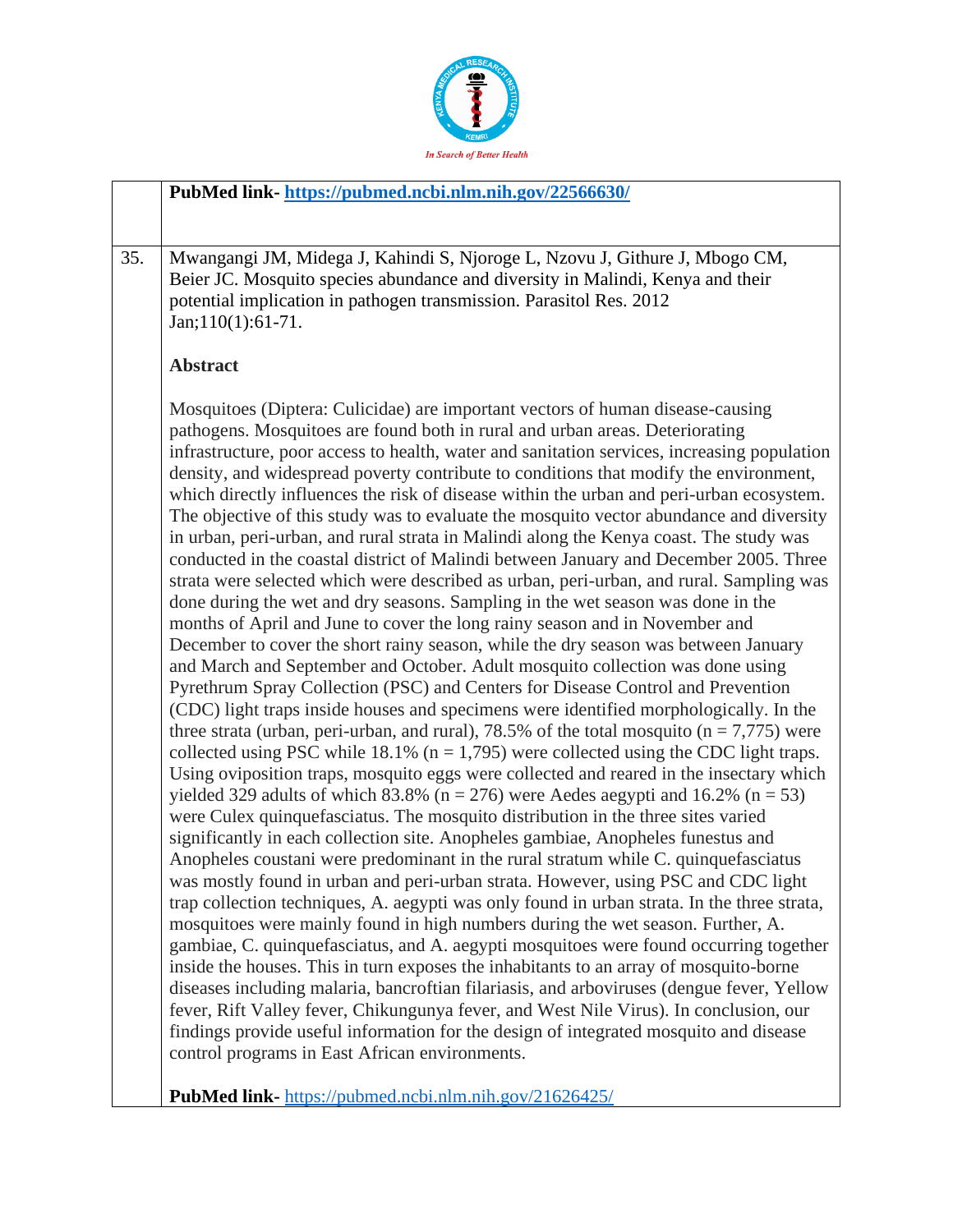

36. Mang'era CM, Mbai FN, Omedo IA, Mireji PO, Omar SA. Changes in genotypes of Plasmodium falciparum human malaria parasite following withdrawal of chloroquine in Tiwi, Kenya. Acta Trop. 2012 Sep;123(3):202-7 **Abstract** Chloroquine (CQ) drug was withdrawn in 1998 as a first-line treatment of uncomplicated malaria in Kenya. This was in response to resistance to the drug in Plasmodium falciparum malaria parasite. Investigations were conducted to determine prevalence of CQ resistance genotypes in the parasites in Tiwi, a malaria endemic town in Kenya, before and about a decade after the withdrawal of the drug. Blood samples were collected and spotted on filter papers in 1999 and 2008 from 75 and 77 outpatients respectively with uncomplicated malaria. The sampling was conducted using finger pricking technique. DNA was extracted from individual spots in the papers and screened for the presence of P. falciparum chloroquine resistance transporter (Pfcrt) and multi drug resistance (Pfmdr-1) markers using nested PCR. Nature of mutations (haplotypes) in the Pfcrt and Pfmdr-1 markers in the samples were confirmed using dot blot hybridization technique. Changes in pattern of CQ resistance in the parasite samples in 1999 and 2008 were assessed by Chi Square test. There was a significant (P<0.05) reduction in CQ resistant genotypes of the parasite between 1999 and 2008. Pfmdr and Pfcrt CQ resistant genotypes in 2008 reduced to 54.10 and 63.64% respectively, from 75.39 and 88.0% respectively in 1999. This reduction was accompanied by emergence of Pfcrt specific CQ sensitive (IEK) and intermediate/partially CQ resistant (MET) haplotypes. Results suggest significant reversal of the phenotype of the parasite from chloroquine resistant to wild/sensitive type. The novel haplotypes indicates transitional phase of the parasite to the wild type. Current prevalence of chloroquine resistant genotype is definitely above the threshold for efficacious re-introduction of chloroquine for treatment of malaria in Tiwi. **PubMed link**- <https://pubmed.ncbi.nlm.nih.gov/22641431/> 37. Mwangome MK, Fegan G, Mbunya R, Prentice AM, Berkley JA. Reliability and accuracy of anthropometry performed by community health workers among infants under 6 months in rural Kenya. Trop Med Int Health. 2012 May;17(5):622-9 **Abstract Objective:** To assess the inter-observer variability and accuracy of Mid Upper Arm Circumference (MUAC) and weight-for-length Z score (WFLz) among infants aged <6 months performed by community health workers (CHWs) in Kilifi District, Kenya.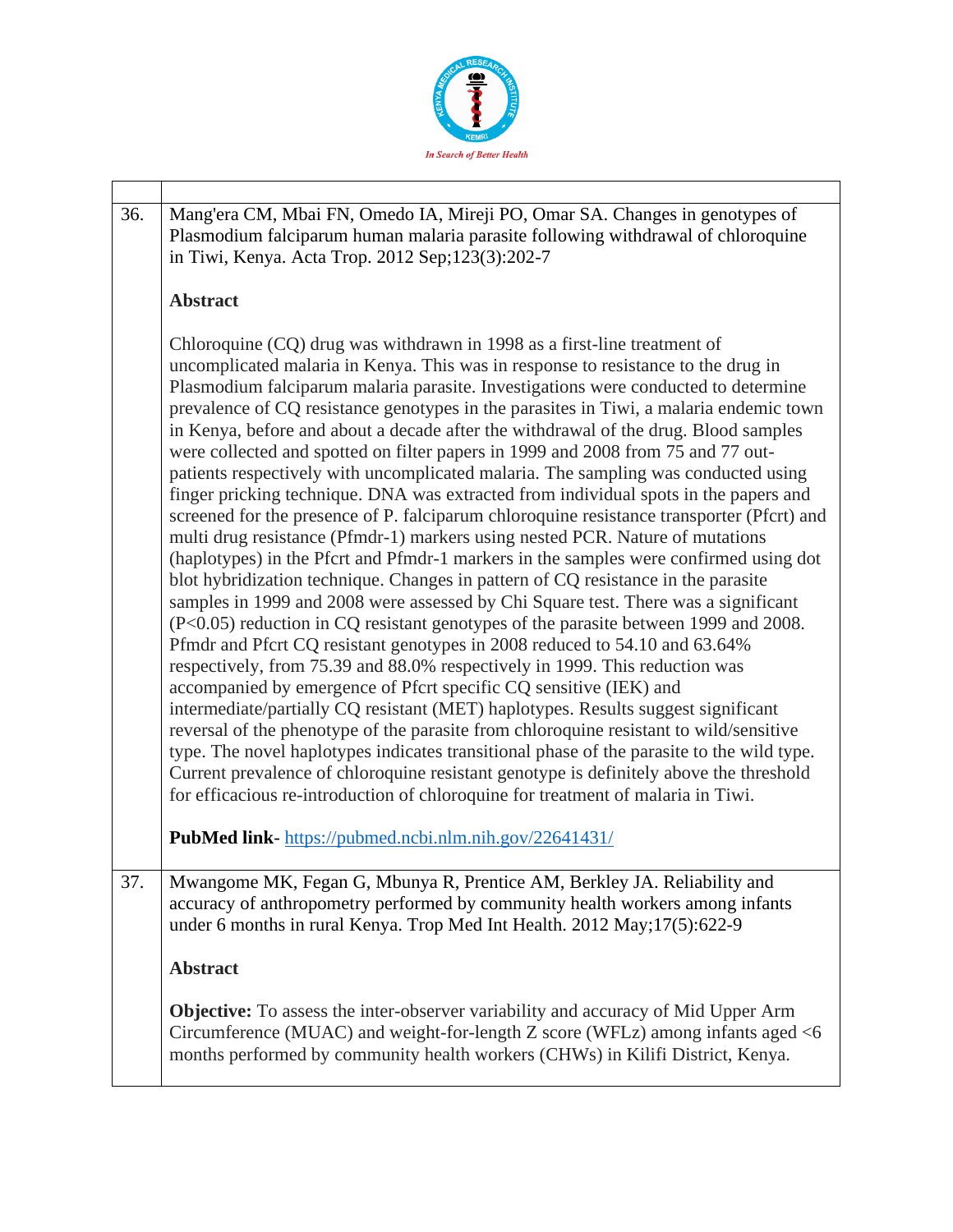

|     | Methods: A cross-sectional repeatability study estimated inter-observer variation and<br>accuracy of measurements initially undertaken by an expert anthropometrist, nurses and<br>public health technicians. Then, after training, 18 CHWs (three at each of six sites)<br>repeatedly measured MUAC, weight and length of infants aged <6 months. Intra-class<br>correlations (ICCs) and the Pitman's statistic were calculated.                                                                                                                                                                                                                                                                                                                                                                                                                                                                                                                                                                                                                                                                                                                                                                                                                                                                                                                                                                                                                                                                                                                                                                                                                                                                |
|-----|--------------------------------------------------------------------------------------------------------------------------------------------------------------------------------------------------------------------------------------------------------------------------------------------------------------------------------------------------------------------------------------------------------------------------------------------------------------------------------------------------------------------------------------------------------------------------------------------------------------------------------------------------------------------------------------------------------------------------------------------------------------------------------------------------------------------------------------------------------------------------------------------------------------------------------------------------------------------------------------------------------------------------------------------------------------------------------------------------------------------------------------------------------------------------------------------------------------------------------------------------------------------------------------------------------------------------------------------------------------------------------------------------------------------------------------------------------------------------------------------------------------------------------------------------------------------------------------------------------------------------------------------------------------------------------------------------|
|     | <b>Results:</b> Among CHWs, ICCs pooled across the six sites (924 infants) were 0.96 (95%<br>CI 0.95-0.96) for MUAC and 0.71 (95% CI 0.68-0.74) for WFLz. MUAC measures by<br>CHWs differed little from their trainers: the mean difference in MUAC was 0.65 mm<br>(95% CI 0.023-1.07), with no significant difference in variance ( $P = 0.075$ ).                                                                                                                                                                                                                                                                                                                                                                                                                                                                                                                                                                                                                                                                                                                                                                                                                                                                                                                                                                                                                                                                                                                                                                                                                                                                                                                                              |
|     | <b>Conclusion:</b> Mid Upper Arm Circumference is more reliably measured by CHWs than<br>WFLz among infants aged <6 months. Further work is needed to define cut-off values<br>based on MUAC's ability to predict mortality among younger infants.                                                                                                                                                                                                                                                                                                                                                                                                                                                                                                                                                                                                                                                                                                                                                                                                                                                                                                                                                                                                                                                                                                                                                                                                                                                                                                                                                                                                                                               |
|     | PubMed link- https://pubmed.ncbi.nlm.nih.gov/22364555/                                                                                                                                                                                                                                                                                                                                                                                                                                                                                                                                                                                                                                                                                                                                                                                                                                                                                                                                                                                                                                                                                                                                                                                                                                                                                                                                                                                                                                                                                                                                                                                                                                           |
| 38. | Gitau EN, Tuju J, Stevenson L, Kimani E, Karanja H, Marsh K, Bull PC, Urban<br>BC. T-cell responses to the DBLα-tag, a short semi-conserved region of the<br>Plasmodium falciparum membrane erythrocyte protein 1. PLoS One.<br>2012;7(1):e30095                                                                                                                                                                                                                                                                                                                                                                                                                                                                                                                                                                                                                                                                                                                                                                                                                                                                                                                                                                                                                                                                                                                                                                                                                                                                                                                                                                                                                                                 |
|     | <b>Abstract</b>                                                                                                                                                                                                                                                                                                                                                                                                                                                                                                                                                                                                                                                                                                                                                                                                                                                                                                                                                                                                                                                                                                                                                                                                                                                                                                                                                                                                                                                                                                                                                                                                                                                                                  |
|     | The Plasmodium falciparum erythrocyte membrane protein 1 (PfEMP1) is a variant<br>surface antigen expressed on mature forms of infected erythrocytes. It is considered an<br>important target of naturally acquired immunity. Despite its extreme sequence<br>heterogeneity, variants of PfEMP1 can be stratified into distinct groups. Group A<br>PfEMP1 have been independently associated with low host immunity and severe<br>disease in several studies and are now of potential interest as vaccine candidates.<br>Although antigen-specific antibodies are considered the main effector mechanism in<br>immunity to malaria, the induction of efficient and long-lasting antibody responses<br>requires CD4+ T-cell help. To date, very little is known about CD4+ T-cell responses to<br>PfEMP1 expressed on clinical isolates. The $DBL\alpha$ -tag is a small region from the $DBL\alpha$ -<br>domain of PfEMP1 that can be amplified with universal primers and is accessible in<br>clinical parasite isolates. We identified the dominant expressed PfEMP1 in 41<br>individual clinical parasite isolates and expressed the corresponding DBLa-tag as<br>recombinant antigen. Individual DBLα-tags were then used to activate CD4+ T-cells<br>from acute and convalescent blood samples in children who were infected with the<br>respective clinical parasite isolate. Here we show that CD4+ T-cell responses to the<br>homologous DBLa-tag were induced in almost all children during acute malaria and<br>maintained in some for 4 months. Children infected with parasites that dominantly<br>expressed group A-like PfEMP1 were more likely to maintain antigen-specific IFNy- |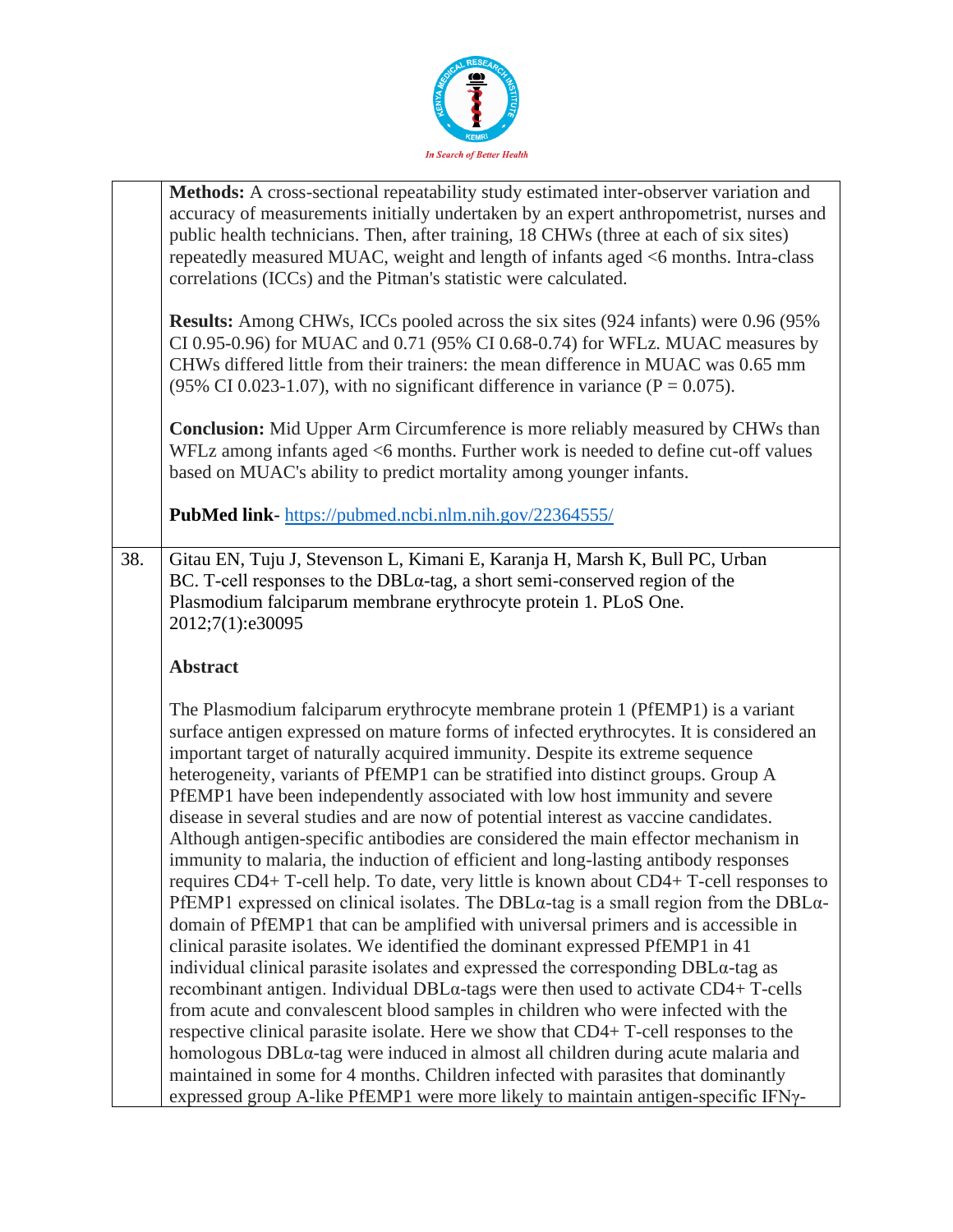

|     | producing CD4+ T-cells than children infected with parasites dominantly expressing<br>other PfEMP1. These results suggest that group A-like PfEMP1 may induce long-<br>lasting effector memory T-cells that might be able to provide rapid help to variant-<br>specific B cells. Furthermore, a number of children induced CD4+ T-cell responses to<br>heterologous DBLa-tags, suggesting that CD4+ T-cells may recognise shared epitopes<br>between several DBLa-tags.                                                                                                              |
|-----|--------------------------------------------------------------------------------------------------------------------------------------------------------------------------------------------------------------------------------------------------------------------------------------------------------------------------------------------------------------------------------------------------------------------------------------------------------------------------------------------------------------------------------------------------------------------------------------|
|     | PubMed link- https://pubmed.ncbi.nlm.nih.gov/22272280/                                                                                                                                                                                                                                                                                                                                                                                                                                                                                                                               |
| 39. | Okombo J, Kiara SM, Mwai L, Pole L, Ohuma E, Ochola LI, Nzila A. Baseline in<br>vitro activities of the antimalarials pyronaridine and methylene blue against<br>Plasmodium falciparum isolates from Kenya. Antimicrob Agents Chemother. 2012.<br>Feb;56(2):1105-7                                                                                                                                                                                                                                                                                                                   |
|     | <b>Abstract</b>                                                                                                                                                                                                                                                                                                                                                                                                                                                                                                                                                                      |
|     | We have analyzed the in vitro activities of pyronaridine and methylene blue against 59<br>Plasmodium falciparum isolates from Kenya in association with polymorphisms in Pfcrt<br>(codon 76), Pfmdr1 (codon 86), and Pfnhe (full sequence). The median inhibitory<br>concentrations that kill 50% of parasites were 13.5 and 3.3 nM for pyronaridine and<br>methylene blue, respectively. Their activities were not associated with polymorphisms<br>in these genes. The drugs' high in vitro activities indicate that they would be efficacious<br>against Kenyan isolates in vivo. |
|     | PubMed link-https://pubmed.ncbi.nlm.nih.gov/22123687/                                                                                                                                                                                                                                                                                                                                                                                                                                                                                                                                |
| 40. | Sudoi RK, Githinji S, Nyandigisi A, Muturi A, Snow RW, Zurovac D. The<br>magnitude and trend of artemether-lumefantrine stock-outs at public health<br>facilities in Kenya. Malar J. 2012 Feb 8;11:37.                                                                                                                                                                                                                                                                                                                                                                               |
|     | <b>Abstract</b>                                                                                                                                                                                                                                                                                                                                                                                                                                                                                                                                                                      |
|     | <b>Background:</b> Health facility stock-outs of artemether-lumefantrine (AL), the common<br>first-line therapy for uncomplicated malaria across Africa, adversely affect effective<br>malaria case-management. They have been previously reported on various scales in time<br>and space, however the magnitude of the problem and trends over time are less clear.<br>Here, 2010-2011 data are reported from public facilities in Kenya where alarming<br>stock-outs were revealed in 2008.                                                                                        |
|     | <b>Methods:</b> Data were collected between January 2010 and June 2011 as part of 18<br>monthly cross-sectional surveys undertaken at nationally representative samples of<br>public health facilities. The primary monitoring indicator was total stock-out of all four<br>weight-specific AL packs. The secondary indicators were stock-outs of at least one AL                                                                                                                                                                                                                    |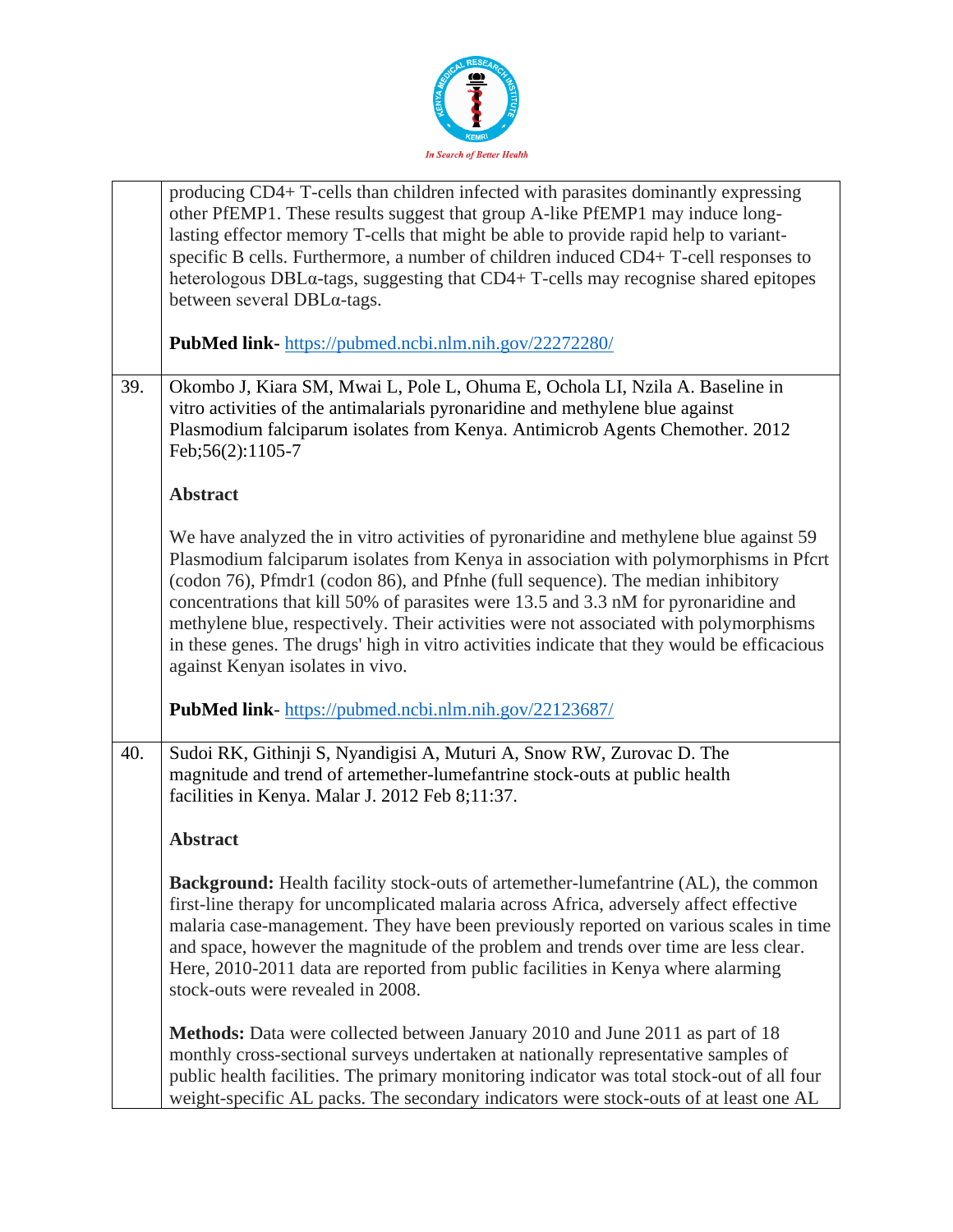

|     | pack and individual stock-outs for each AL pack. Monthly proportions and summary<br>means of the proportions over the monitoring period were measured for each indicator.<br>Stock-out trends were assessed using linear regression.                                                                                                                                                                                                                                                                                                                                                                                                                                                                                                         |
|-----|----------------------------------------------------------------------------------------------------------------------------------------------------------------------------------------------------------------------------------------------------------------------------------------------------------------------------------------------------------------------------------------------------------------------------------------------------------------------------------------------------------------------------------------------------------------------------------------------------------------------------------------------------------------------------------------------------------------------------------------------|
|     | <b>Results:</b> The number of surveyed facilities across 18 time points ranged between 162<br>and 176 facilities. The stock-out means of the proportion of health facilities were 11.6%<br>for total AL stock-out, 40.6% for stock-out of at least one AL pack, and between 20.5%<br>and 27.4% for stock-outs of individual AL packs. Monthly decrease of the total AL<br>stock-out was 0.005% (95% CI: -0.5 to +0.5; $p = 0.983$ ). Monthly decrease in the stock-<br>out of at least one AL pack was 0.7% (95% CI: -1.5 to +0.3; $p = 0.058$ ) while stock-outs<br>of individual AL packs decreased monthly between 0.2% for AL 24-pack and 0.7% for<br>AL six-pack without statistical significance for any of the weight-specific packs. |
|     | <b>Conclusions:</b> Despite lower levels of AL stock-outs compared to the reports in 2008,<br>the stock-outs at Kenyan facilities during 2010-2011 are still substantial and of<br>particular worry for the most detrimental:- simultaneous absence of any AL pack. Only<br>minor decrease was observed in the stock-outs of individual AL packs. Recently<br>launched interventions to eliminate AL stock-outs in Kenya are fully justified.                                                                                                                                                                                                                                                                                                |
|     | PubMed link-https://pubmed.ncbi.nlm.nih.gov/22316236/                                                                                                                                                                                                                                                                                                                                                                                                                                                                                                                                                                                                                                                                                        |
| 41. | Njomo DW, Amuyunzu-Nyamongo M, Magambo JK, Njenga SM. The role of personal<br>opinions and experiences in compliance with mass drug administration for<br>lymphatic filariasis elimination in Kenya. PLoS One. 2012;7(11):e48395.                                                                                                                                                                                                                                                                                                                                                                                                                                                                                                            |
|     | <b>Abstract</b>                                                                                                                                                                                                                                                                                                                                                                                                                                                                                                                                                                                                                                                                                                                              |
|     | <b>Background:</b> The main strategy adopted for Lymphatic Filariasis (LF) elimination<br>globally is annual mass drug administration (MDA) for 4 to 6 rounds. At least 65% of<br>the population at risk should be treated in each round for LF elimination to occur. In<br>Kenya, MDA using diethylcarbamazine citrate (DEC) and albendazole data shows<br>declining compliance (proportion of eligible populations who receive and swallow the<br>drugs) levels (85%-62.8%). The present study's aim was to determine the role of<br>personal opinions and experiences in compliance with MDA.                                                                                                                                             |
|     | <b>Methods/findings:</b> This was a retrospective cross-sectional study conducted between<br>January and September 2009 in two districts based on December 2008 MDA round. In<br>each district, one location with high and one with low compliance was selected.<br>Through systematic sampling, nine villages were selected and interviewer-based<br>questionnaires administered to 965 household heads or adult representatives also<br>systematically sampled. The qualitative data were generated from opinion leaders, LF<br>patients with clinical signs and community drug distributors (CDDs) all purposively<br>selected and interviewed. Sixteen focus group discussions (FGDs) were also conducted                                |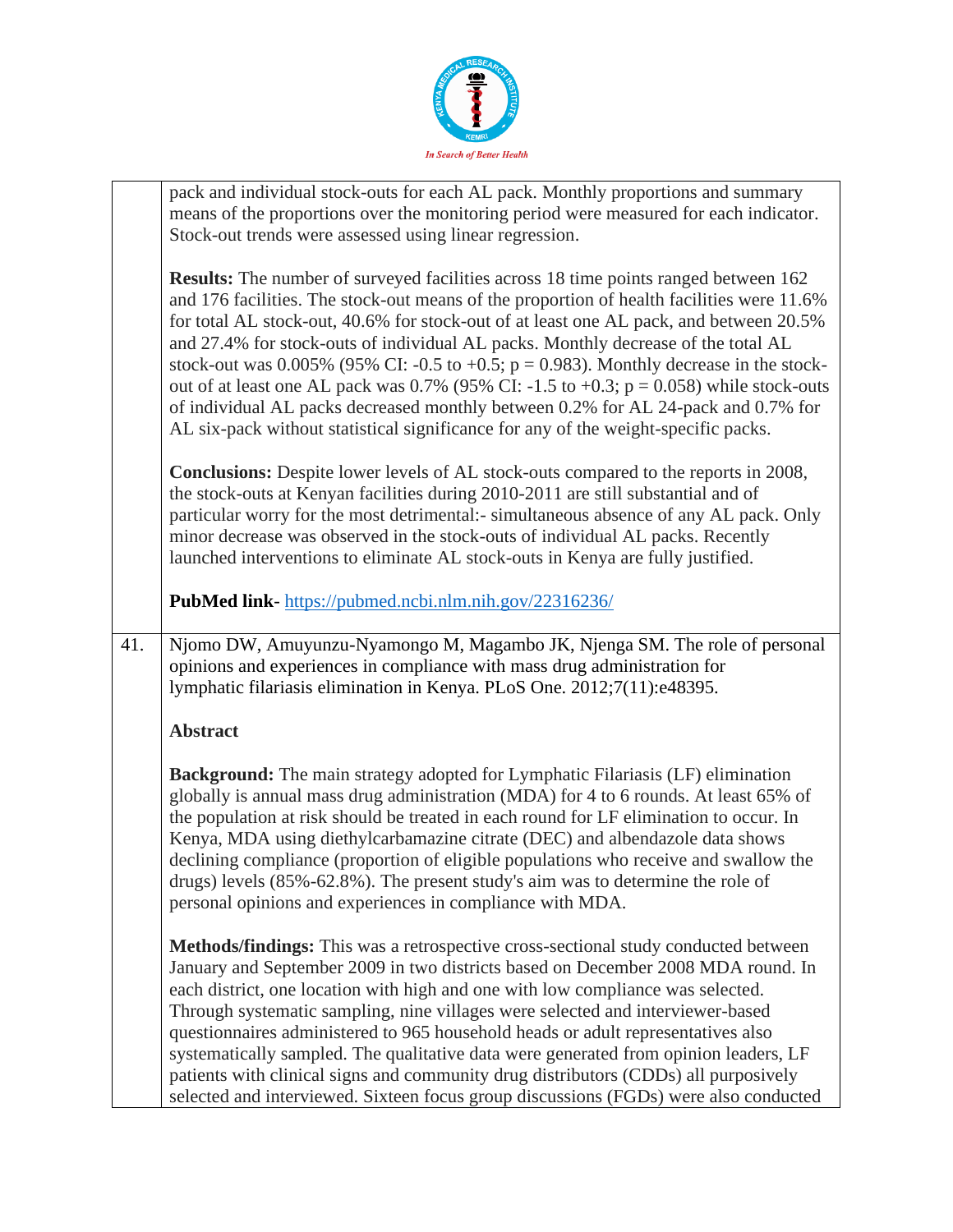

|     | with single-sex adult and youth male and female groups. Chi square test was used to<br>assess the statistical significance of differences in compliance with treatment based on<br>the records reviewed. The house-to-house method of drug distribution influenced<br>compliance. Over one-quarter (27%) in low compared to 15% in high compliance<br>villages disliked this method. Problems related to size, number and taste of the drugs<br>were more common in low (16.4%) than in high (14.4%) compliance villages. Reasons<br>for failure to take the drugs were associated with compliance $(p<0.001)$ . The reasons<br>given included: feeling that the drugs were not necessary, CDD not visiting to issue the<br>drugs, being absent and thinking that the drugs were meant for only the patients with LF<br>clinical signs. A dislike for modern medicine prevailed more in low (6.7%) than in high<br>(1.2%) compliance villages. Experience of side effects influenced compliance<br>(P<0.001). The common side effects experienced included giddiness, fever, headache<br>and vomiting. Social support, alcohol and substance use were not associated with<br>compliance in both types of villages $(p>0.05)$ .<br>Conclusions/significance: Community sensitization on treatment, drugs used, their<br>regimen and distribution method involving all leaders should be strengthened by the<br>Programme Implementers. The communities need to be made aware of the potential<br>side effects of the drugs and that health personnel are on standby for the management of<br>side effects in order to build confidence and increase the compliance levels. |
|-----|---------------------------------------------------------------------------------------------------------------------------------------------------------------------------------------------------------------------------------------------------------------------------------------------------------------------------------------------------------------------------------------------------------------------------------------------------------------------------------------------------------------------------------------------------------------------------------------------------------------------------------------------------------------------------------------------------------------------------------------------------------------------------------------------------------------------------------------------------------------------------------------------------------------------------------------------------------------------------------------------------------------------------------------------------------------------------------------------------------------------------------------------------------------------------------------------------------------------------------------------------------------------------------------------------------------------------------------------------------------------------------------------------------------------------------------------------------------------------------------------------------------------------------------------------------------------------------------------------------------------------------------------------------------------------|
|     | PubMed link-https://pubmed.ncbi.nlm.nih.gov/23185256/                                                                                                                                                                                                                                                                                                                                                                                                                                                                                                                                                                                                                                                                                                                                                                                                                                                                                                                                                                                                                                                                                                                                                                                                                                                                                                                                                                                                                                                                                                                                                                                                                     |
| 42. | Okiro EA, Ngama M, Bett A, Nokes DJ. The incidence and clinical burden of<br>respiratory syncytial virus disease identified through hospital outpatient<br>presentations in Kenyan children. PLoS One. 2012;7(12):e52520                                                                                                                                                                                                                                                                                                                                                                                                                                                                                                                                                                                                                                                                                                                                                                                                                                                                                                                                                                                                                                                                                                                                                                                                                                                                                                                                                                                                                                                  |
|     | <b>Abstract</b>                                                                                                                                                                                                                                                                                                                                                                                                                                                                                                                                                                                                                                                                                                                                                                                                                                                                                                                                                                                                                                                                                                                                                                                                                                                                                                                                                                                                                                                                                                                                                                                                                                                           |
|     | <b>Background:</b> There is little information that describe the burden of respiratory<br>syncytial virus (RSV) associated disease in the tropical African outpatient setting.                                                                                                                                                                                                                                                                                                                                                                                                                                                                                                                                                                                                                                                                                                                                                                                                                                                                                                                                                                                                                                                                                                                                                                                                                                                                                                                                                                                                                                                                                            |
|     | <b>Methods:</b> We studied a systematic sample of children aged <5 years presenting to a<br>rural district hospital in Kenya with acute respiratory infection (ARI) between May<br>2002 and April 2004. We collected clinical data and screened nasal wash samples for<br>RSV antigen by immunofluorescence. We used a linked demographic surveillance<br>system to estimate disease incidence.                                                                                                                                                                                                                                                                                                                                                                                                                                                                                                                                                                                                                                                                                                                                                                                                                                                                                                                                                                                                                                                                                                                                                                                                                                                                           |
|     | <b>Results:</b> Among 2143 children tested, 166 (8%) were RSV positive (6% among<br>children with upper respiratory tract infection and 12% among children with lower<br>respiratory tract infection (LRTI). RSV was more likely in LRTI than URTI ( $p<0.001$ ).<br>51% of RSV cases were aged 1 year or over. RSV cases represented 3.4% of hospital<br>outpatient presentations. Relative to RSV negative cases, RSV positive cases were more                                                                                                                                                                                                                                                                                                                                                                                                                                                                                                                                                                                                                                                                                                                                                                                                                                                                                                                                                                                                                                                                                                                                                                                                                          |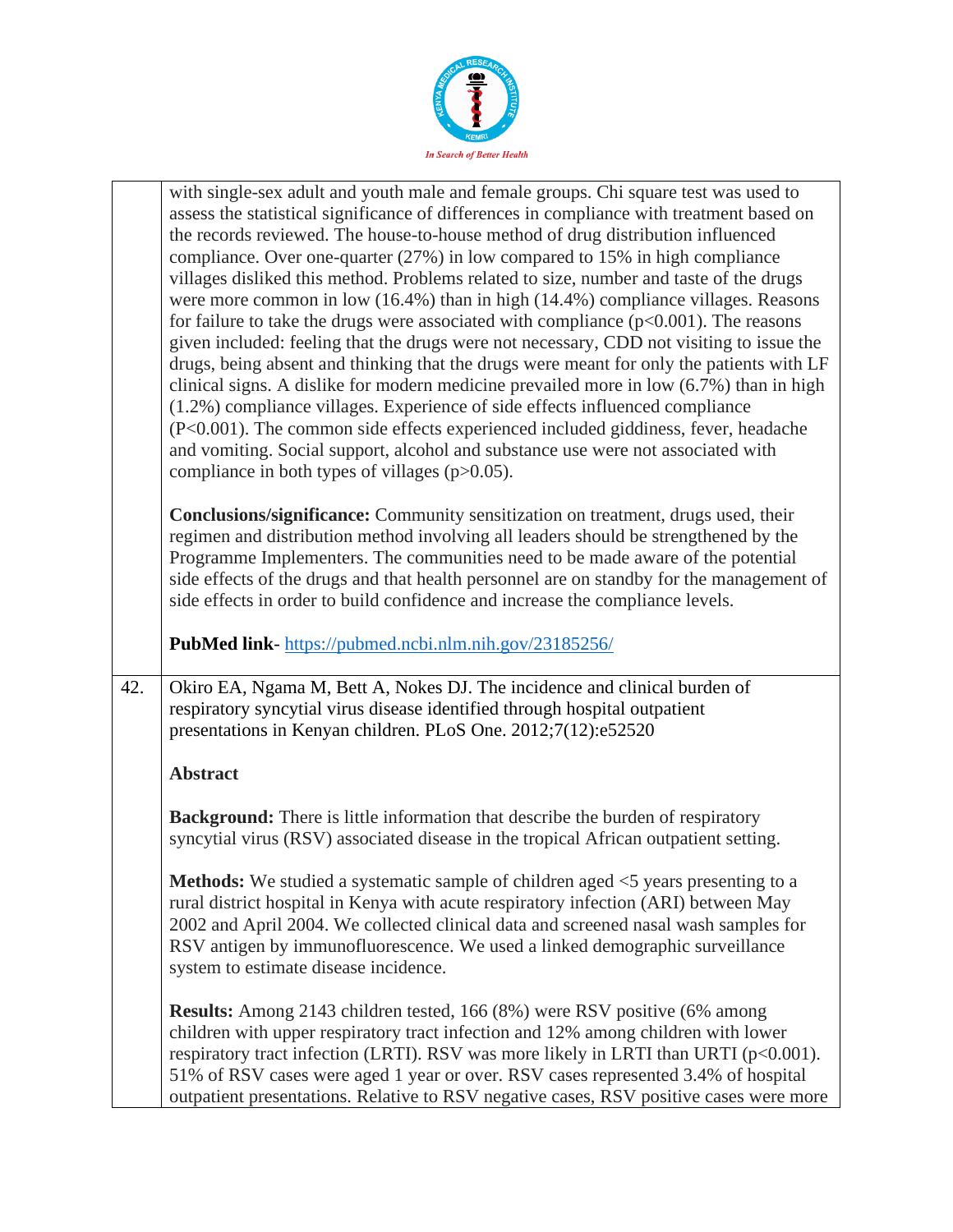

|     | likely to have crackles (RR = 1.63; 95% CI 1.34-1.97), nasal flaring (RR = 2.66; 95%<br>CI 1.40-5.04), in-drawing (RR = 2.24; 95% CI 1.47-3.40), fast breathing for age (RR =<br>1.34; 95% CI 1.03-1.75) and fever (RR = 1.54; 95% CI 1.33-1.80). The estimated<br>incidence of RSV-ARI and RSV-LRTI, per $100,000$ child years, among those aged $\leq 5$<br>years was 767 and 283, respectively.                                                                                                                                                                                                                                                                                                                                                                                                         |
|-----|------------------------------------------------------------------------------------------------------------------------------------------------------------------------------------------------------------------------------------------------------------------------------------------------------------------------------------------------------------------------------------------------------------------------------------------------------------------------------------------------------------------------------------------------------------------------------------------------------------------------------------------------------------------------------------------------------------------------------------------------------------------------------------------------------------|
|     | Conclusion: The burden of childhood RSV-associated URTI and LRTI presenting to<br>outpatients in this setting is considerable. The clinical features of cases associated with<br>an RSV infection were more severe than cases without an RSV diagnosis.                                                                                                                                                                                                                                                                                                                                                                                                                                                                                                                                                    |
|     | PubMed link- https://pubmed.ncbi.nlm.nih.gov/23300695/                                                                                                                                                                                                                                                                                                                                                                                                                                                                                                                                                                                                                                                                                                                                                     |
| 43. | Okello G, Ndegwa SN, Halliday KE, Hanson K, Brooker SJ, Jones C. Local<br>perceptions of intermittent screening and treatment for malaria in school<br>children on the south coast of Kenya. Malar J. 2012 Jun 8;11:185.                                                                                                                                                                                                                                                                                                                                                                                                                                                                                                                                                                                   |
|     | <b>Abstract</b>                                                                                                                                                                                                                                                                                                                                                                                                                                                                                                                                                                                                                                                                                                                                                                                            |
|     | <b>Background:</b> The intermittent screening and treatment (IST) of school children for<br>malaria is one possible intervention strategy that could help reduce the burden of<br>malaria among school children. Future implementation of IST will not only depend on<br>its efficacy and cost-effectiveness but also on its acceptability to parents of the children<br>who receive IST, as well as those responsible for its delivery. This study was conducted<br>alongside a cluster-randomized trial to investigate local perceptions of school-based IST<br>among parents and other stakeholders on the Kenyan south coast.                                                                                                                                                                          |
|     | <b>Methods:</b> Six out of the 51 schools receiving the IST intervention were purposively<br>sampled, based on the prevalence of Plasmodium infection, to participate in the<br>qualitative study. Twenty-two focus group discussions and 17 in-depth interviews were<br>conducted with parents and other key stakeholders involved in the implementation of<br>school health programmes in the district. Data analysis was guided by the framework<br>analysis method.                                                                                                                                                                                                                                                                                                                                    |
|     | Results: High knowledge of the burden of clinical malaria on school children, the<br>perceived benefits of preventing clinical disease through IST and previous positive<br>experiences and interactions with other school health programmes facilitated the<br>acceptability of IST. However, lack of understanding of the consequences of<br>asymptomatic parasitaemia for apparently healthy school children could potentially<br>contribute to non-adherence to treatment, and use of alternative anti-malarial drugs with<br>simpler regimens was generally preferred. The general consensus of stakeholders was<br>that health workers were best placed to undertake the screening and provide treatment,<br>and although teachers' involvement in the programme is critical, most participants were |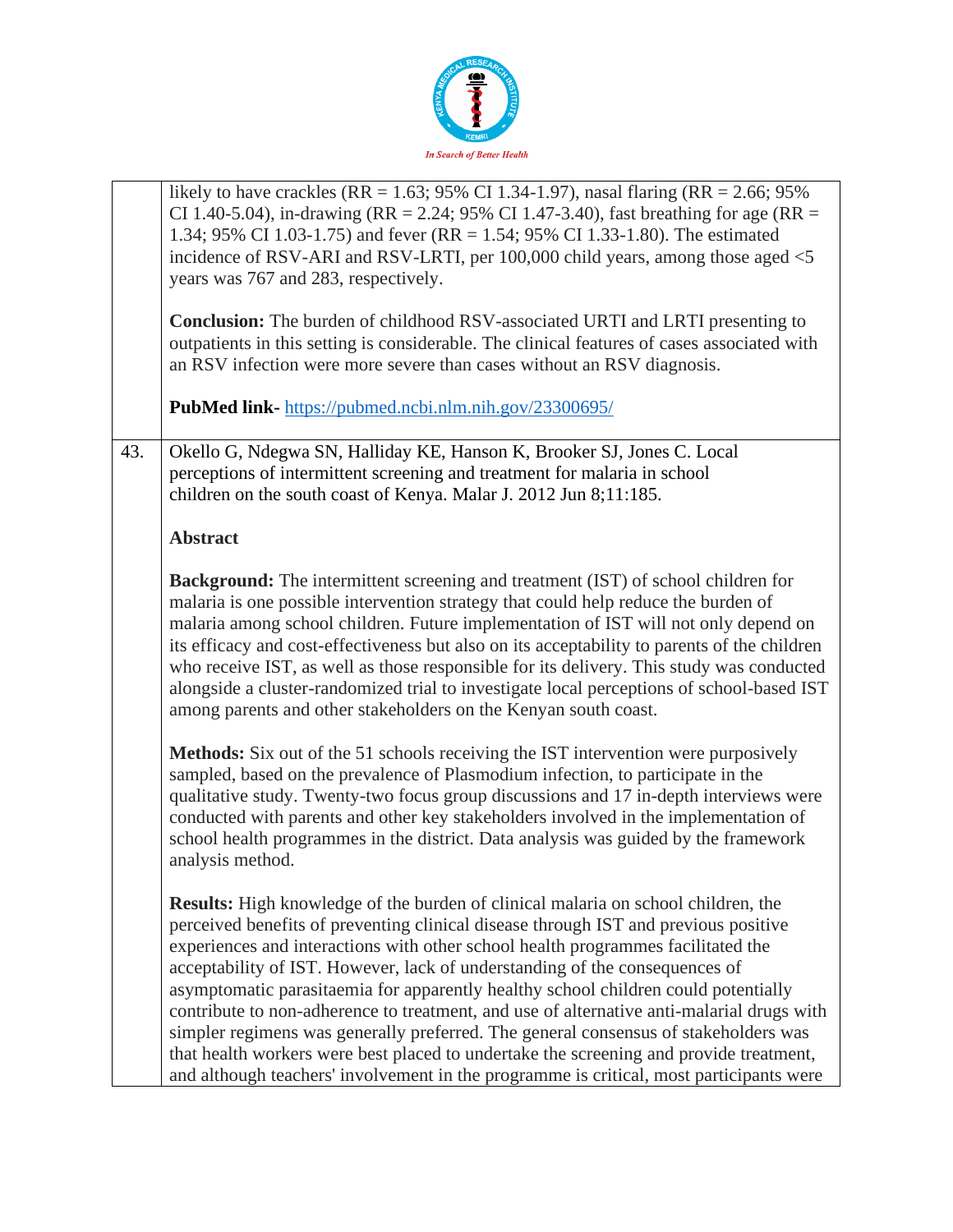

|     | opposed to teachers taking finger-prick blood samples from children. There was also a<br>strong demand for the distribution of mosquito nets to augment IST.                                                                                                                                                                                                                                                                                                                                                                                                                                                                                                                                                                                                                                                                                                                                                                                                                                                                                                                                                                                                                                                                                                                                                                                                                                                                                   |
|-----|------------------------------------------------------------------------------------------------------------------------------------------------------------------------------------------------------------------------------------------------------------------------------------------------------------------------------------------------------------------------------------------------------------------------------------------------------------------------------------------------------------------------------------------------------------------------------------------------------------------------------------------------------------------------------------------------------------------------------------------------------------------------------------------------------------------------------------------------------------------------------------------------------------------------------------------------------------------------------------------------------------------------------------------------------------------------------------------------------------------------------------------------------------------------------------------------------------------------------------------------------------------------------------------------------------------------------------------------------------------------------------------------------------------------------------------------|
|     | <b>Conclusion:</b> School-based malaria control through IST was acceptable to most parents<br>and other stakeholders, but careful consideration of the various roles of teachers,<br>community health workers, and health workers, and the use of anti-malarial drugs with<br>simpler regimens are critical to its future implementation.                                                                                                                                                                                                                                                                                                                                                                                                                                                                                                                                                                                                                                                                                                                                                                                                                                                                                                                                                                                                                                                                                                      |
|     | PubMed link- https://pubmed.ncbi.nlm.nih.gov/22681850/                                                                                                                                                                                                                                                                                                                                                                                                                                                                                                                                                                                                                                                                                                                                                                                                                                                                                                                                                                                                                                                                                                                                                                                                                                                                                                                                                                                         |
| 44. | Barasa EW, Ayieko P, Cleary S, English M. A multifaceted intervention to<br>improve the quality of care of children in district hospitals in Kenya: a cost-<br>effectiveness analysis. PLoS Med. 2012;9(6):e1001238                                                                                                                                                                                                                                                                                                                                                                                                                                                                                                                                                                                                                                                                                                                                                                                                                                                                                                                                                                                                                                                                                                                                                                                                                            |
|     | <b>Abstract</b>                                                                                                                                                                                                                                                                                                                                                                                                                                                                                                                                                                                                                                                                                                                                                                                                                                                                                                                                                                                                                                                                                                                                                                                                                                                                                                                                                                                                                                |
|     | <b>Background:</b> To improve care for children in district hospitals in Kenya, a multifaceted<br>approach employing guidelines, training, supervision, feedback, and facilitation was<br>developed, for brevity called the Emergency Triage and Treatment Plus (ETAT+)<br>strategy. We assessed the cost effectiveness of the ETAT+ strategy, in Kenyan<br>hospitals. Further, we estimate the costs of scaling up the intervention to Kenya<br>nationally and potential cost effectiveness at scale.                                                                                                                                                                                                                                                                                                                                                                                                                                                                                                                                                                                                                                                                                                                                                                                                                                                                                                                                         |
|     | Methods and findings: Our cost-effectiveness analysis from the provider's perspective<br>used data from a previously reported cluster randomized trial comparing the full ETAT+<br>strategy ( $n = 4$ hospitals) with a partial intervention ( $n = 4$ hospitals). Effectiveness was<br>measured using 14 process measures that capture improvements in quality of care; their<br>average was used as a summary measure of quality. Economic costs of the development<br>and implementation of the intervention were determined (2009 US\$). Incremental cost-<br>effectiveness ratios were defined as the incremental cost per percentage improvement in<br>(average) quality of care. Probabilistic sensitivity analysis was used to assess<br>uncertainty. The cost per child admission was US\$50.74 (95% CI 49.26-67.06) in<br>intervention hospitals compared to US\$31.1 (95% CI 30.67-47.18) in control hospitals.<br>Each percentage improvement in average quality of care cost an additional US\$0.79<br>(95% CI 0.19-2.31) per admitted child. The estimated annual cost of nationally scaling<br>up the full intervention was US\$3.6 million, approximately 0.6% of the annual child<br>health budget in Kenya. A "what-if" analysis assuming conservative reductions in<br>mortality suggests the incremental cost per disability adjusted life year (DALY) averted<br>by scaling up would vary between US\$39.8 and US\$398.3. |
|     | Conclusion: Improving quality of care at scale nationally with the full ETAT+ strategy                                                                                                                                                                                                                                                                                                                                                                                                                                                                                                                                                                                                                                                                                                                                                                                                                                                                                                                                                                                                                                                                                                                                                                                                                                                                                                                                                         |

may be affordable for low income countries such as Kenya. Resultant plausible reductions in hospital mortality suggest the intervention could be cost-effective when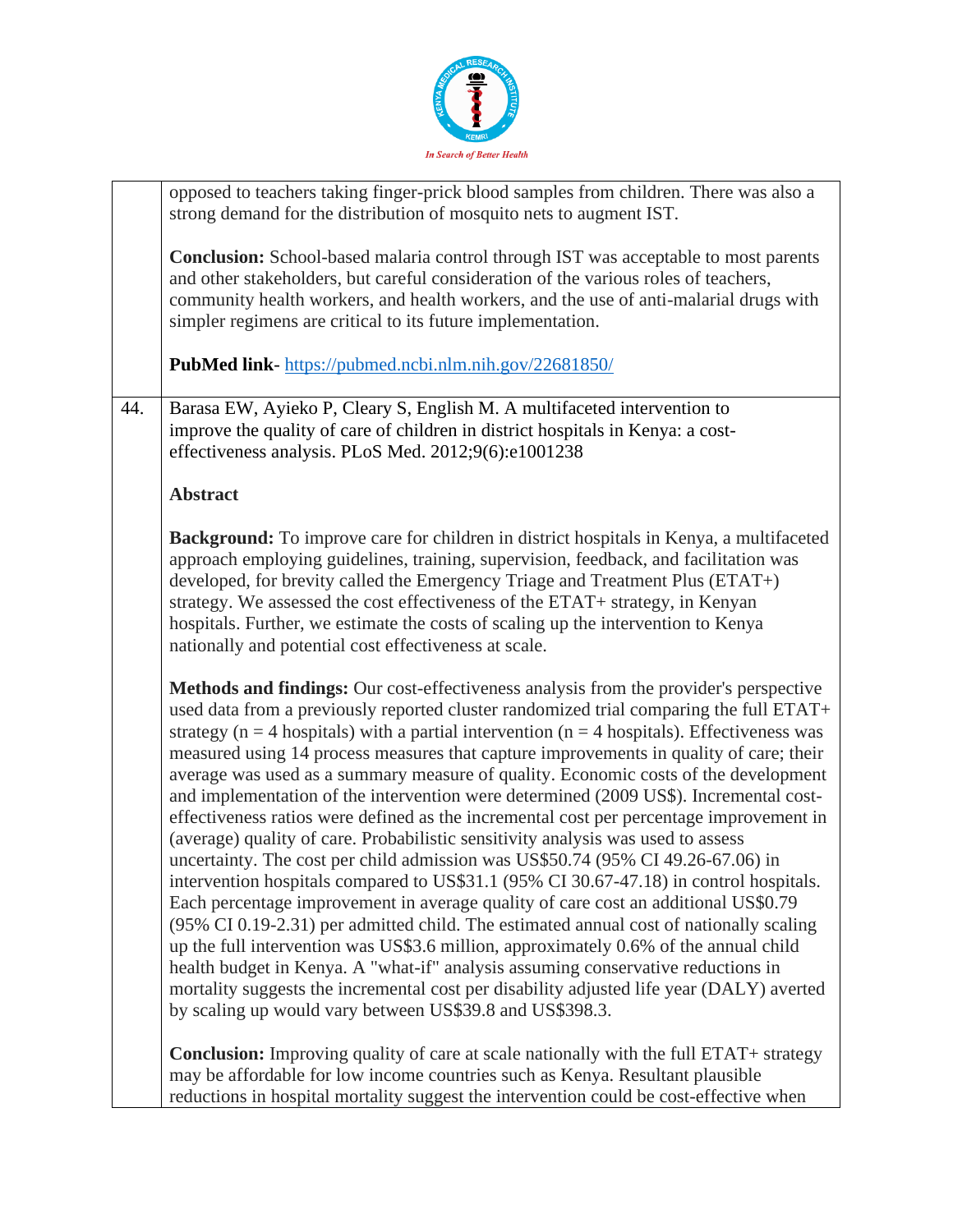

|     | compared to incremental cost-effectiveness ratios of other priority child health                                                                                                                                                                                                                                                                                                                                                                                                                                                                                                               |
|-----|------------------------------------------------------------------------------------------------------------------------------------------------------------------------------------------------------------------------------------------------------------------------------------------------------------------------------------------------------------------------------------------------------------------------------------------------------------------------------------------------------------------------------------------------------------------------------------------------|
|     | interventions.                                                                                                                                                                                                                                                                                                                                                                                                                                                                                                                                                                                 |
|     | PubMed link-https://pubmed.ncbi.nlm.nih.gov/22719233/                                                                                                                                                                                                                                                                                                                                                                                                                                                                                                                                          |
| 45. | Keter LK, Mutiso PC. Ethnobotanical studies of medicinal plants used by<br>Traditional Health Practitioners in the management of diabetes in Lower Eastern<br>Province, Kenya. J Ethnopharmacol. 2012 Jan 6;139(1):74-80                                                                                                                                                                                                                                                                                                                                                                       |
|     | <b>Abstract</b>                                                                                                                                                                                                                                                                                                                                                                                                                                                                                                                                                                                |
|     | <b>Ethnopharmacological relevance:</b> Diabetes mellitus is a growing problem in many<br>developing countries and the financial burden associated with it is enormous. In<br>traditional African communities, majority of people relies on traditional medicines and<br>Traditional Health Practitioners as the primary source of health care. Hence, this study<br>was undertaken in the Lower Eastern province of Kenya to document the medicinal<br>plants used by the traditional practitioners to treat diabetes and to assess the existing<br>knowledge in management of this condition. |
|     | Materials and methods: Data was collected using structured open- and close-ended<br>questionnaires.                                                                                                                                                                                                                                                                                                                                                                                                                                                                                            |
|     | <b>Results:</b> Thirty-nine species belonging to 33 genera and 26 families were encountered<br>and the most frequently cited species were from Caesalpiniaceae, Ebenaceae,<br>Solanaceae and Labiatae families. Twenty-eight percent of the plant species are reported<br>to have hypoglycaemic activity.                                                                                                                                                                                                                                                                                      |
|     | <b>Conclusions:</b> Currently there is no data on medicinal plants used to treat diabetes in<br>Kenya. Therefore, these findings are important in the management of diabetes and<br>future research on traditional medicine in drug development.                                                                                                                                                                                                                                                                                                                                               |
|     | <b>PubMed link-</b> https://pubmed.ncbi.nlm.nih.gov/22020309/                                                                                                                                                                                                                                                                                                                                                                                                                                                                                                                                  |
| 46. | Agoti CN, Mwihuri AG, Sande CJ, Onyango CO, Medley GF, Cane PA, Nokes DJ.<br>Genetic relatedness of infecting and reinfecting respiratory syncytial virus<br>strains identified in a birth cohort from rural Kenya. J Infect Dis. 2012 Nov<br>15;206(10):1532-41                                                                                                                                                                                                                                                                                                                               |
|     | <b>Abstract</b>                                                                                                                                                                                                                                                                                                                                                                                                                                                                                                                                                                                |
|     | <b>Background:</b> Respiratory syncytial virus (RSV) reinfects individuals repeatedly. The<br>extent to which this is a consequence of RSV antigenic diversity is unclear.                                                                                                                                                                                                                                                                                                                                                                                                                     |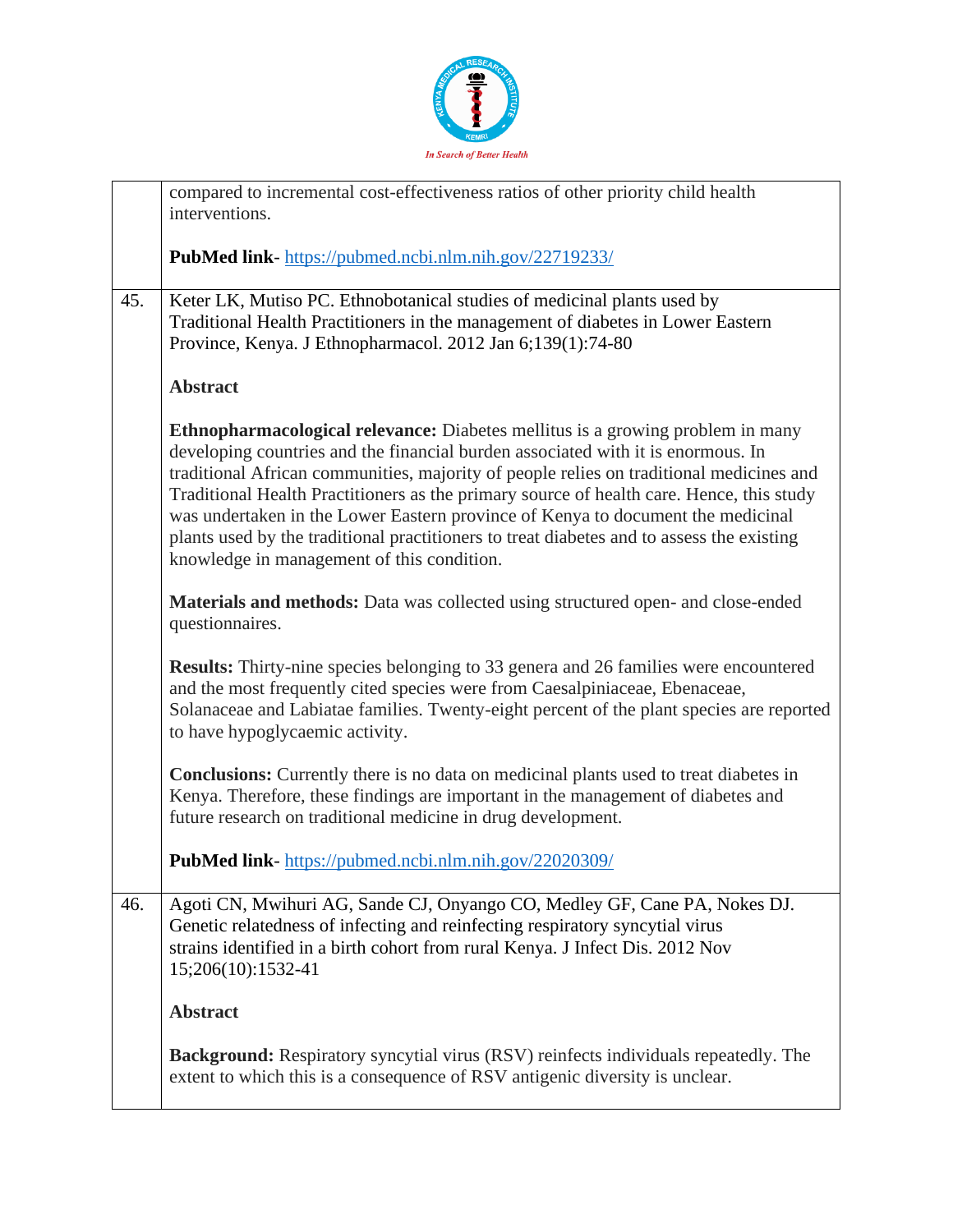

|     | Methods: Six-hundred thirty-five children from rural Kenya were closely monitored for<br>RSV infection from birth through 3 consecutive RSV epidemics. RSV infections were<br>identified by immunofluorescence testing of nasal washing samples collected during<br>acute respiratory illnesses, typed into group A and B, and sequenced in the attachment<br>(G) protein. A positive sample separated from a previous positive by $\geq$ 14 days was<br>defined as a reinfection a priori.                                                                                                                                                                                                                                                                                                                                                                                                                                                                                                                                                                             |
|-----|-------------------------------------------------------------------------------------------------------------------------------------------------------------------------------------------------------------------------------------------------------------------------------------------------------------------------------------------------------------------------------------------------------------------------------------------------------------------------------------------------------------------------------------------------------------------------------------------------------------------------------------------------------------------------------------------------------------------------------------------------------------------------------------------------------------------------------------------------------------------------------------------------------------------------------------------------------------------------------------------------------------------------------------------------------------------------|
|     | <b>Results:</b> Phylogenetic analysis was undertaken for 325 (80%) of 409 identified<br>infections, including 53 (64%) of 83 reinfections. Heterologous group reinfections were<br>observed in 28 episodes, and homologous group reinfections were observed in 25<br>episodes; 10 involved homologous genotypes, 5 showed no amino acid changes, and 3<br>were separated by 21-24 days and were potentially persistent infections. The temporal<br>distribution of genotypes among reinfections did not differ from that of single<br>infections.                                                                                                                                                                                                                                                                                                                                                                                                                                                                                                                       |
|     | <b>Conclusions:</b> The vast majority of infection and reinfection pairs differed by group,<br>genotype, or G amino acid sequence (ie, comprised distinct viruses). The extent to<br>which this is a consequence of immune memory of infection history or prevalent<br>diversity remains unclear.                                                                                                                                                                                                                                                                                                                                                                                                                                                                                                                                                                                                                                                                                                                                                                       |
|     | PubMed link-https://pubmed.ncbi.nlm.nih.gov/22966119/                                                                                                                                                                                                                                                                                                                                                                                                                                                                                                                                                                                                                                                                                                                                                                                                                                                                                                                                                                                                                   |
| 47. | Kariuki SM, Abubakar A, Holding PA, Mung'ala-Odera V, Chengo E, Kihara M,<br>Neville BG, Newton CR. Behavioral problems in children with epilepsy in rural<br>Kenya. Epilepsy Behav. 2012 Jan;23(1):41-6.                                                                                                                                                                                                                                                                                                                                                                                                                                                                                                                                                                                                                                                                                                                                                                                                                                                               |
|     | <b>Abstract</b>                                                                                                                                                                                                                                                                                                                                                                                                                                                                                                                                                                                                                                                                                                                                                                                                                                                                                                                                                                                                                                                         |
|     | The aims of this study were to record behavioral problems in children with epilepsy<br>(CWE), compare the prevalence with that reported among healthy children without<br>epilepsy, and investigate the risk factors. A child behavioral questionnaire for parents<br>comprising 15 items was administered to the main caregiver of 108 CWE and 108<br>controls matched for age in Kilifi, Kenya. CWE had a higher mean score for reported<br>behavioral problems than controls (6.9 vs 4.9, t=4.7, $P<0.001$ ). CWE with active<br>epilepsy also recorded more behavioral problems than those with inactive epilepsy (8.2)<br>vs 6.2, t=-2.9, P=0.005). A significantly greater proportion of CWE (49% vs 26% of<br>controls) were reported to have behavioral problems. Active epilepsy, cognitive<br>impairment, and focal seizures were the most significant independent covariates of<br>behavioral problems. Behavioral problems in African CWE are common and need to be<br>taken into consideration in planning comprehensive clinical services in this region. |
|     | PubMed link-https://pubmed.ncbi.nlm.nih.gov/22119107/                                                                                                                                                                                                                                                                                                                                                                                                                                                                                                                                                                                                                                                                                                                                                                                                                                                                                                                                                                                                                   |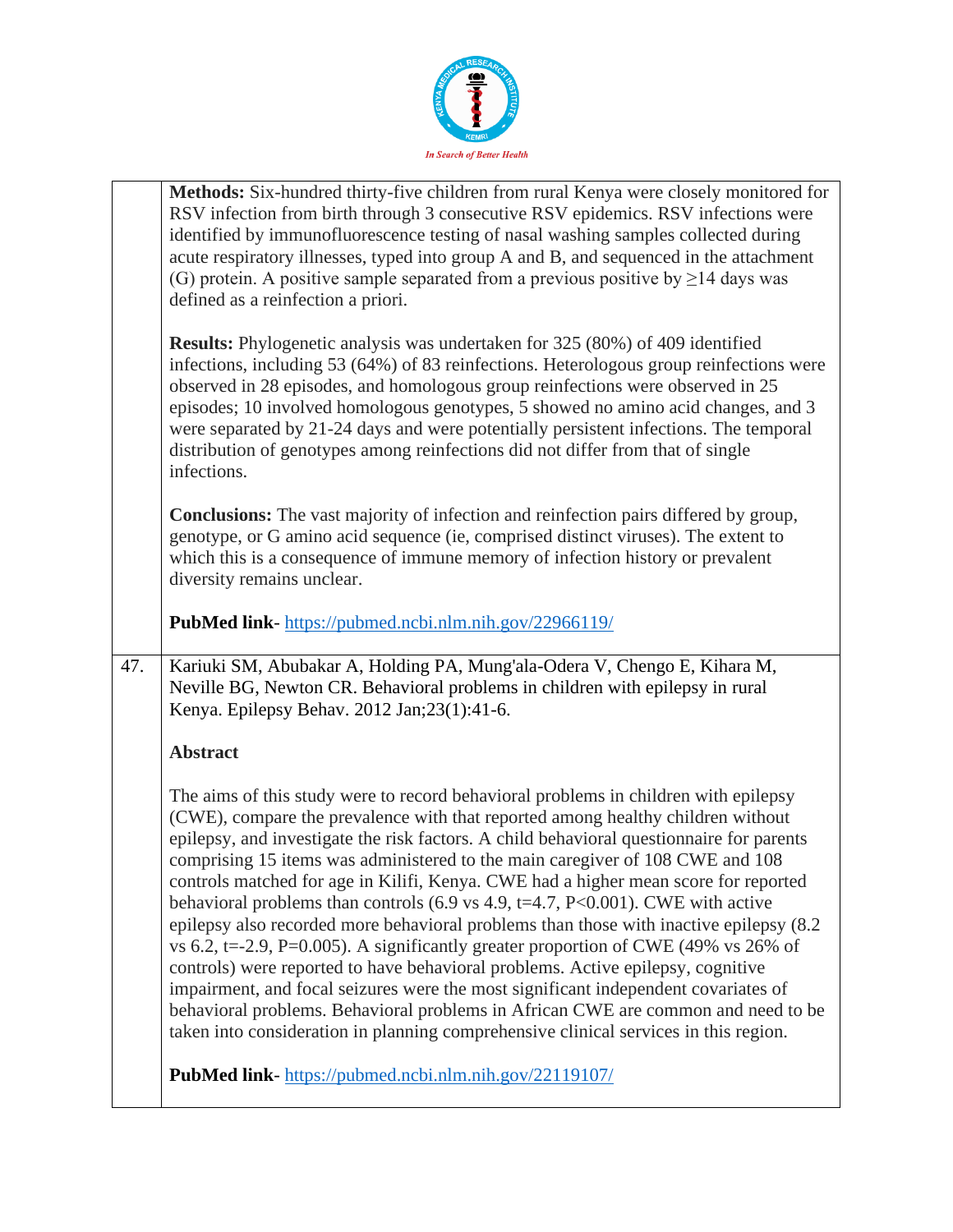

| 48. | Ndungu FM, Mwacharo J, Kimani D, Kai O, Moris P, Jongert E, Vekemans J,                                                                                                                                                                                                                                                                                                                                                                                                                                                                                                                                                                                                                                                                                                                                                                                                                                                                                                                                                                                                                                                                                                                                                                                      |
|-----|--------------------------------------------------------------------------------------------------------------------------------------------------------------------------------------------------------------------------------------------------------------------------------------------------------------------------------------------------------------------------------------------------------------------------------------------------------------------------------------------------------------------------------------------------------------------------------------------------------------------------------------------------------------------------------------------------------------------------------------------------------------------------------------------------------------------------------------------------------------------------------------------------------------------------------------------------------------------------------------------------------------------------------------------------------------------------------------------------------------------------------------------------------------------------------------------------------------------------------------------------------------|
|     | Olotu A, Bejon P. A statistical interaction between circumsporozoite protein-                                                                                                                                                                                                                                                                                                                                                                                                                                                                                                                                                                                                                                                                                                                                                                                                                                                                                                                                                                                                                                                                                                                                                                                |
|     | specific T cell and antibody responses and risk of clinical malaria episodes                                                                                                                                                                                                                                                                                                                                                                                                                                                                                                                                                                                                                                                                                                                                                                                                                                                                                                                                                                                                                                                                                                                                                                                 |
|     | following vaccination with RTS, S/AS01E. PLoS One. 2012;7(12):e52870                                                                                                                                                                                                                                                                                                                                                                                                                                                                                                                                                                                                                                                                                                                                                                                                                                                                                                                                                                                                                                                                                                                                                                                         |
|     |                                                                                                                                                                                                                                                                                                                                                                                                                                                                                                                                                                                                                                                                                                                                                                                                                                                                                                                                                                                                                                                                                                                                                                                                                                                              |
|     | <b>Abstract</b>                                                                                                                                                                                                                                                                                                                                                                                                                                                                                                                                                                                                                                                                                                                                                                                                                                                                                                                                                                                                                                                                                                                                                                                                                                              |
|     | The candidate malaria vaccine RTS, S/AS01(E) provides significant but partial<br>protection from clinical malaria. On in vitro circumsporozoite protein (CSP) peptide<br>stimulation and intra-cellular cytokine staining of whole blood taken from 407 5-17<br>month-old children in a phase IIb trial of RTS, S/AS01(E), we identified significantly<br>increased frequencies of two CSP-specific CD4+ T cells phenotypes among<br>RTS, S/AS01(E) vaccinees (IFNy-IL2+TNF- and IFNy-IL2+TNF+ CD4+ T cells), and<br>increased frequency of IFNy-IL2-TNF+ CD4+ T cells after natural exposure. All these<br>T cells phenotypes were individually associated with reductions in the risk of clinical<br>malaria, but IFNy-IL2-TNF+ CD4+ T cells independently predicted reduced risk of<br>clinical malaria on multi-variable analysis ( $HR = 0.29$ , 95% confidence intervals 0.15-<br>$0.54$ , $p<0.0005$ ). Furthermore, there was a strongly significant synergistic interaction<br>between CSP-specific IFNγ-IL2-TNF+ CD4+ T cells and anti-CSP antibodies in<br>determining protection against clinical malaria ( $p = 0.002$ ). Vaccination strategies that<br>combine potent cellular and antibody responses may enhance protection against malaria. |
|     |                                                                                                                                                                                                                                                                                                                                                                                                                                                                                                                                                                                                                                                                                                                                                                                                                                                                                                                                                                                                                                                                                                                                                                                                                                                              |
|     | PubMed link- https://pubmed.ncbi.nlm.nih.gov/23300801/                                                                                                                                                                                                                                                                                                                                                                                                                                                                                                                                                                                                                                                                                                                                                                                                                                                                                                                                                                                                                                                                                                                                                                                                       |
| 49. | Hassan AS, Fielding KL, Thuo NM, Nabwera HM, Sanders EJ, Berkley JA. Early<br>loss to follow-up of recently diagnosed HIV-infected adults from routine pre-ART<br>care in a rural district hospital in Kenya: a cohort study. Trop Med Int Health.<br>2012 Jan; 17(1): 82-93.                                                                                                                                                                                                                                                                                                                                                                                                                                                                                                                                                                                                                                                                                                                                                                                                                                                                                                                                                                                |
|     | <b>Abstract</b>                                                                                                                                                                                                                                                                                                                                                                                                                                                                                                                                                                                                                                                                                                                                                                                                                                                                                                                                                                                                                                                                                                                                                                                                                                              |
|     | <b>Objective:</b> To determine the rate and predictors of early loss to follow-up (LTFU) for<br>recently diagnosed HIV-infected, antiretroviral therapy (ART)-ineligible adults in rural<br>Kenya.                                                                                                                                                                                                                                                                                                                                                                                                                                                                                                                                                                                                                                                                                                                                                                                                                                                                                                                                                                                                                                                           |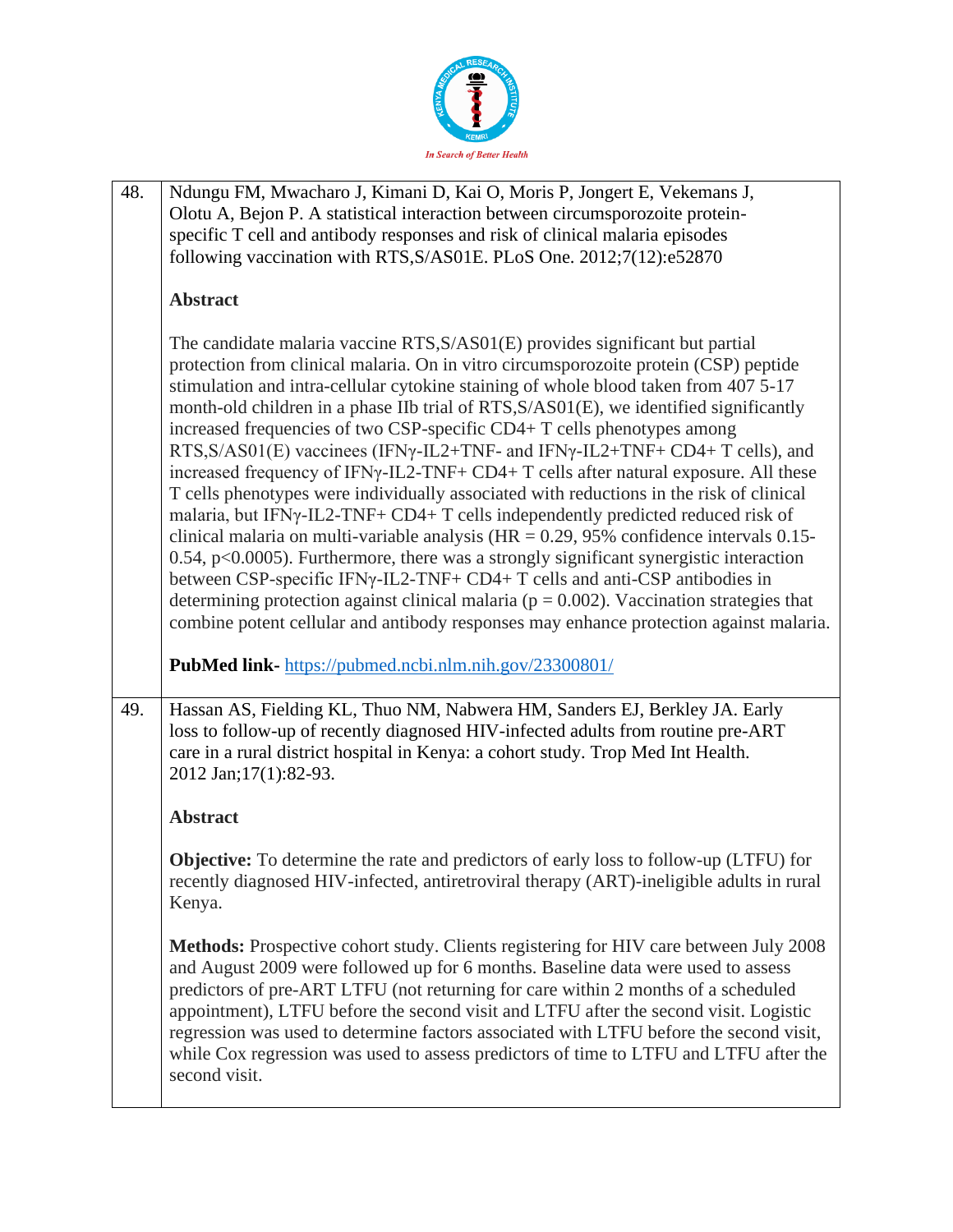

|     | Results: Of 530 eligible clients, 178 (33.6%) were LTFU from pre-ART care (11.1/100<br>person-months). Of these, 96 (53.9%) were LTFU before the second visit. Distance $($ >5<br>km vs. <1 km: adjusted hazard ratio 2.6 [1.9-3.7], $P < 0.01$ and marital status (married<br>vs. single: $0.5$ [0.3-0.6], $P < 0.01$ ) independently predicted pre-ART LTFU. Distance<br>and marital status were independently associated with LTFU before the second visit,<br>while distance, education status and seasonality showed weak evidence of predicting<br>LTFU after the second visit. HIV disease severity did not predict pre-ART LTFU.                                                                                                                                                                                                                                                                                                                                                                                                                                                                                                                                                                                                                                                                                                                                                                                                                                                                                                                                                                                                                                                                                                                                             |
|-----|--------------------------------------------------------------------------------------------------------------------------------------------------------------------------------------------------------------------------------------------------------------------------------------------------------------------------------------------------------------------------------------------------------------------------------------------------------------------------------------------------------------------------------------------------------------------------------------------------------------------------------------------------------------------------------------------------------------------------------------------------------------------------------------------------------------------------------------------------------------------------------------------------------------------------------------------------------------------------------------------------------------------------------------------------------------------------------------------------------------------------------------------------------------------------------------------------------------------------------------------------------------------------------------------------------------------------------------------------------------------------------------------------------------------------------------------------------------------------------------------------------------------------------------------------------------------------------------------------------------------------------------------------------------------------------------------------------------------------------------------------------------------------------------|
|     | <b>Conclusions:</b> A third of recently diagnosed HIV-infected, ART-ineligible clients were<br>LTFU within 6 months of registration. Predictors of LTFU among ART-ineligible<br>clients are different from those among clients on ART. These findings warrant<br>consideration of an enhanced pre-ART care package aimed at improving retention and<br>timely ART initiation.                                                                                                                                                                                                                                                                                                                                                                                                                                                                                                                                                                                                                                                                                                                                                                                                                                                                                                                                                                                                                                                                                                                                                                                                                                                                                                                                                                                                        |
|     | PubMed link-https://pubmed.ncbi.nlm.nih.gov/22943164/                                                                                                                                                                                                                                                                                                                                                                                                                                                                                                                                                                                                                                                                                                                                                                                                                                                                                                                                                                                                                                                                                                                                                                                                                                                                                                                                                                                                                                                                                                                                                                                                                                                                                                                                |
| 50. | Jones CO, Wasunna B, Sudoi R, Githinji S, Snow RW, Zurovac D. "Even if you<br>know everything you can forget": health worker perceptions of mobile phone text-<br>messaging to improve malaria case-management in Kenya. PLoS One.<br>2012;7(6):e38636.                                                                                                                                                                                                                                                                                                                                                                                                                                                                                                                                                                                                                                                                                                                                                                                                                                                                                                                                                                                                                                                                                                                                                                                                                                                                                                                                                                                                                                                                                                                              |
|     | <b>Abstract</b>                                                                                                                                                                                                                                                                                                                                                                                                                                                                                                                                                                                                                                                                                                                                                                                                                                                                                                                                                                                                                                                                                                                                                                                                                                                                                                                                                                                                                                                                                                                                                                                                                                                                                                                                                                      |
|     | This paper presents the results of a qualitative study to investigate the perceptions and<br>experiences of health workers involved in a a cluster-randomized controlled trial of a<br>novel intervention to improve health worker malaria case-management in 107<br>government health facilities in Kenya. The intervention involved sending text-messages<br>about paediatric outpatient malaria case-management accompanied by "motivating"<br>quotes to health workers' mobile phones. Ten malaria messages were developed<br>reflecting recommendations from the Kenyan national guidelines. Two messages were<br>delivered per day for 5 working days and the process was repeated for 26 weeks (May<br>to October 2009). The accompanying quotes were unique to each message. The<br>intervention was delivered to 119 health workers and there were significant<br>improvements in correct artemether-lumefantrine (AL) management both immediately<br>after the intervention (November 2009) and 6 months later (May 2010). In-depth<br>interviews with 24 health workers were undertaken to investigate the possible drivers of<br>this change. The results suggest high acceptance of all components of the intervention,<br>with the active delivery of information in an on the job setting, the ready availability of<br>new and stored text messages and the perception of being kept 'up to date' as important<br>factors influencing practice. Applying the construct of stages of change we infer that in<br>this intervention the SMS messages were operating primarily at the action and<br>maintenance stages of behaviour change achieving their effect by creating an enabling<br>environment and providing a prompt to action for the implementation of case |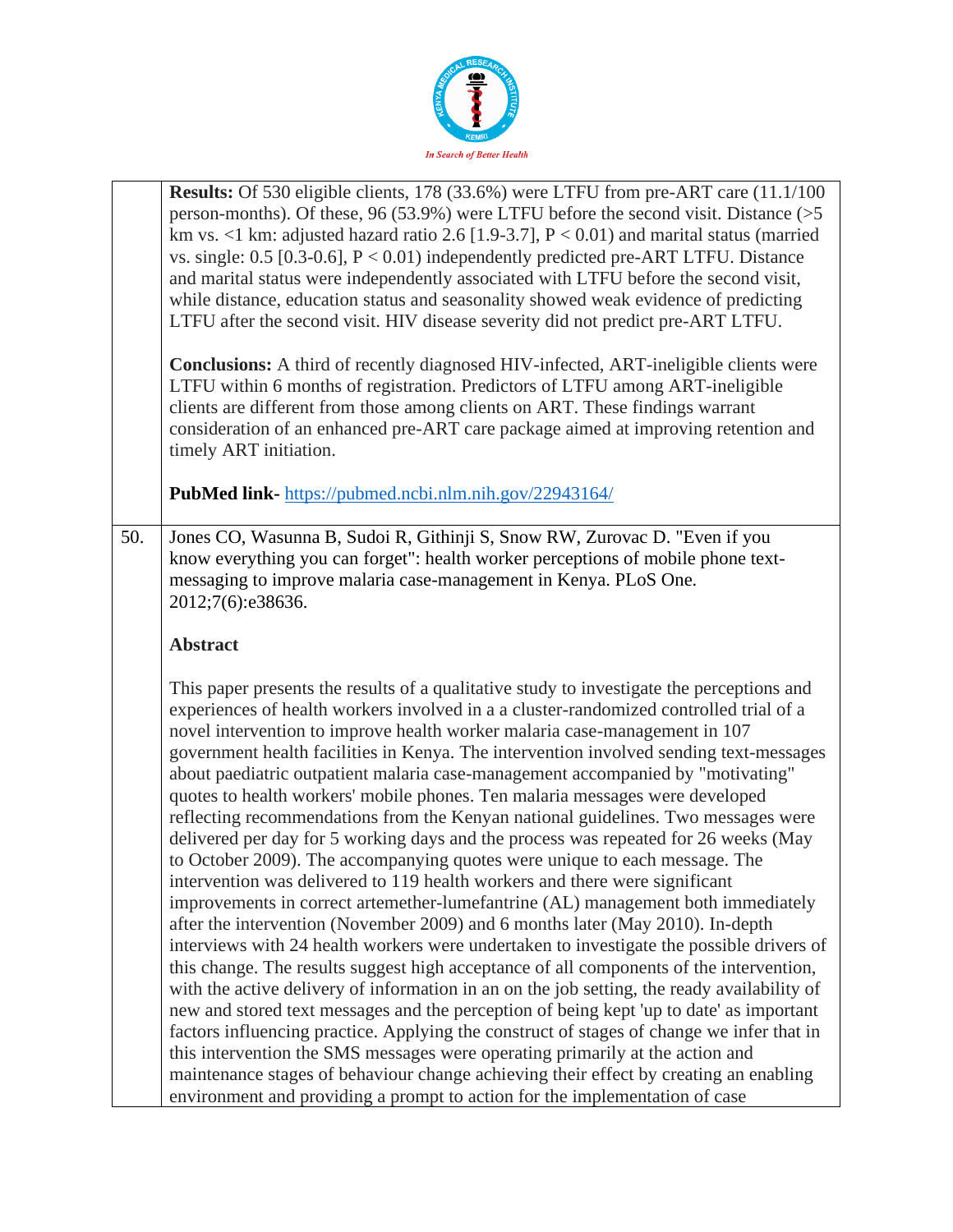

management practices that had already been accepted as the clinical norm by the health workers. Future trials testing the effectiveness of SMS reminders in creating an enabling environment for the establishment of new norms in clinical practice as well as in providing a prompt to action for the implementation of the new case-management guidelines are justified. **PubMed link-** <https://pubmed.ncbi.nlm.nih.gov/22719911/> 51. Zurovac D, Larson BA, Sudoi RK, Snow RW. Costs and cost-effectiveness of a mobile phone text-message reminder programmes to improve health workers' adherence to malaria guidelines in Kenya. PLoS One. 2012;7(12):e52045 **Abstract Background:** Simple interventions for improving health workers' adherence to malaria case-management guidelines are urgently required across Africa. A recent trial in Kenya showed that text-message reminders sent to health workers' mobile phones improved management of pediatric outpatients by 25 percentage points. In this paper we examine costs and cost-effectiveness of this intervention. **Methods/findings:** We evaluate costs and cost-effectiveness in 2010 USD under three implementation scenarios: (1) as implemented under study conditions in study areas; (2) if the intervention was routinely implemented by the Ministry of Health (MoH) in the same areas; and (3) if the intervention was scaled up nationally. Under study conditions, intervention costs were 19,342 USD, of which 45% were for developing and pretesting text-messages, 12% for developing text-message distribution system, 29% for collecting health workers' phone numbers, and 13% were costs of sending text-messages and monitoring of the system. If the intervention was implemented in the same areas by the MoH, the costs would be 28% lower (13,920 USD) due to lower costs of collecting health workers' numbers. The cost of national scale-up would be 97,350 USD, and the majority of these costs (66%) would be for sending text-messages. The cost per additional child correctly managed was 0.50 USD under study conditions, 0.36 USD if implemented by the MoH in the same area, and estimated at only 0.03 USD if implemented nationally. Even if the effect size was only 5% or the cost on the national scale was 400% higher than estimated, the cost per additional child correctly managed would be only 0.16 USD. **Conclusions:** A simple text-messaging intervention improving health worker adherence to malaria guidelines is effective and inexpensive. Further research is justified to

optimize delivery of the intervention and expand targets beyond children and malaria

**PubMed link**- <https://pubmed.ncbi.nlm.nih.gov/23272206/>

disease.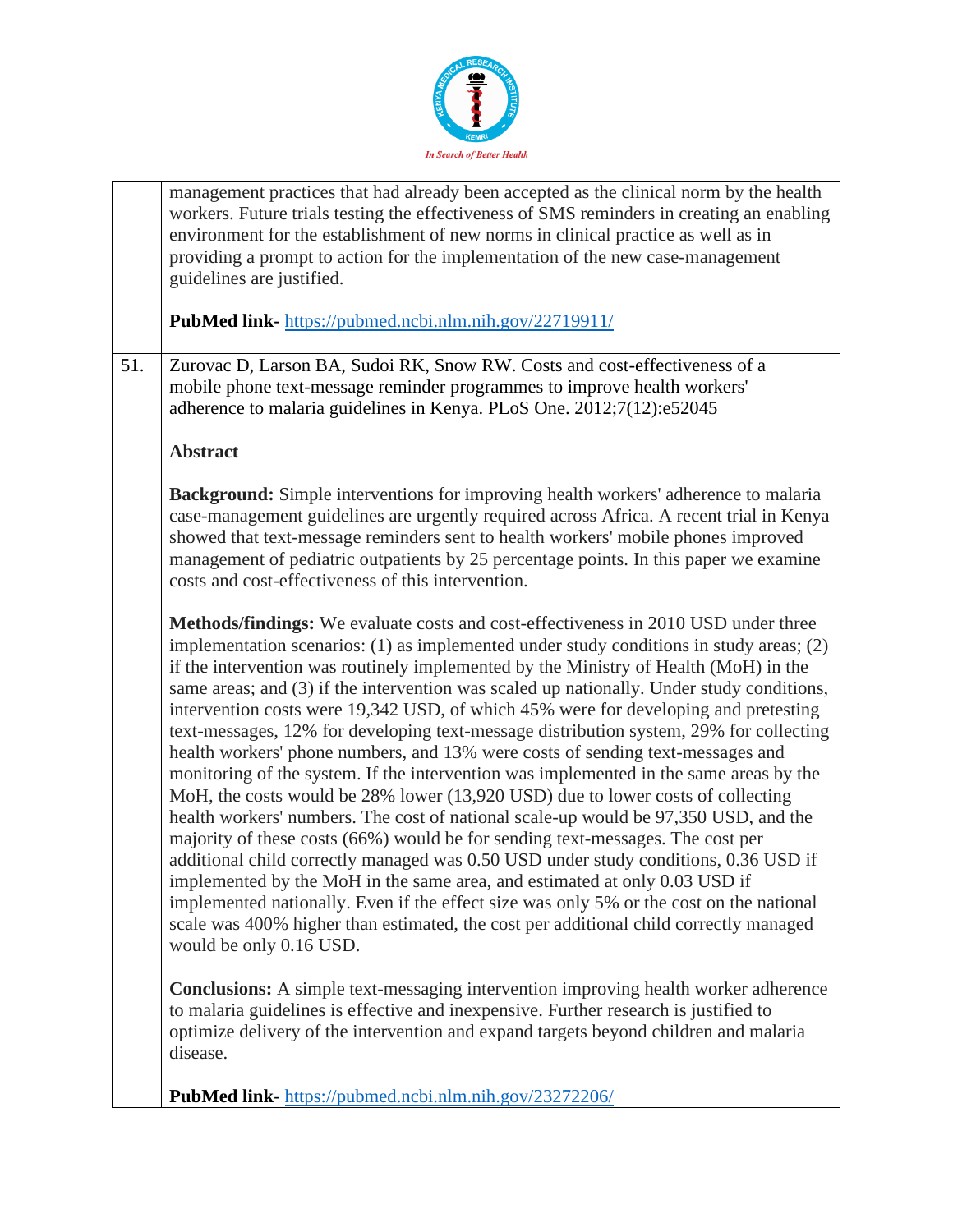

 $\mathsf{r}$ 

T

| 52. | Songok EM, Luo M, Liang B, Mclaren P, Kaefer N, Apidi W, Boucher G, Kimani<br>J, Wachihi C, Sekaly R, Fowke K, Ball BT, Plummer FA. Microarray analysis of HIV<br>resistant female sex workers reveal a gene expression signature pattern<br>reminiscent of a lowered immune activation state. PLoS One. 2012;7(1):e30048.                                                                                                                                                                                                                                                                                                                                                                                                                                                                                                                                                                                                                                                                                                                                                                                                                                                                                                                                                                                                                                                                                                                                                                                                                                                  |
|-----|-----------------------------------------------------------------------------------------------------------------------------------------------------------------------------------------------------------------------------------------------------------------------------------------------------------------------------------------------------------------------------------------------------------------------------------------------------------------------------------------------------------------------------------------------------------------------------------------------------------------------------------------------------------------------------------------------------------------------------------------------------------------------------------------------------------------------------------------------------------------------------------------------------------------------------------------------------------------------------------------------------------------------------------------------------------------------------------------------------------------------------------------------------------------------------------------------------------------------------------------------------------------------------------------------------------------------------------------------------------------------------------------------------------------------------------------------------------------------------------------------------------------------------------------------------------------------------|
|     | <b>Abstract</b>                                                                                                                                                                                                                                                                                                                                                                                                                                                                                                                                                                                                                                                                                                                                                                                                                                                                                                                                                                                                                                                                                                                                                                                                                                                                                                                                                                                                                                                                                                                                                             |
|     | To identify novel biomarkers for HIV-1 resistance, including pathways that may be<br>critical in anti-HIV-1 vaccine design, we carried out a gene expression analysis on<br>blood samples obtained from HIV-1 highly exposed seronegatives (HESN) from a<br>commercial sex worker cohort in Nairobi and compared their profiles to HIV-1 negative<br>controls. Whole blood samples were collected from 43 HIV-1 resistant sex workers and<br>a similar number of controls. Total RNA was extracted and hybridized to the<br>Affymetrix HUG 133 Plus 2.0 micro arrays (Affymetrix, Santa Clara CA). Output data<br>was analysed through ArrayAssist software (Agilent, San Jose CA). More than 2,274<br>probe sets were differentially expressed in the HESN as compared to the control group<br>(fold change $\geq$ 1.3; p value $\leq$ 0.0001, FDR <0.05). Unsupervised hierarchical clustering<br>of the differentially expressed genes readily distinguished HESNs from controls.<br>Pathway analysis through the KEGG signaling database revealed a majority of the<br>impacted pathways (13 of 15, 87%) had genes that were significantly down regulated.<br>The most down expressed pathways were glycolysis/gluconeogenesis, pentose<br>phosphate, phosphatidyl inositol, natural killer cell cytotoxicity and T-cell receptor<br>signaling. Ribosomal protein synthesis and tight junction genes were up regulated. We<br>infer that the hallmark of HIV-1 resistance is down regulation of genes in key signaling<br>pathways that HIV-1 depends on for infection. |
|     | PubMed link-https://pubmed.ncbi.nlm.nih.gov/22291902/                                                                                                                                                                                                                                                                                                                                                                                                                                                                                                                                                                                                                                                                                                                                                                                                                                                                                                                                                                                                                                                                                                                                                                                                                                                                                                                                                                                                                                                                                                                       |
| 53. | Lairumbi GM, Parker M, Fitzpatrick R, English MC. Forms of benefit sharing<br>in global health research undertaken in resource poor settings: a qualitative<br>study of stakeholders' views in Kenya. Philos Ethics Humanit Med. 2012 Jan<br>$17;7:7$ .                                                                                                                                                                                                                                                                                                                                                                                                                                                                                                                                                                                                                                                                                                                                                                                                                                                                                                                                                                                                                                                                                                                                                                                                                                                                                                                     |
|     | <b>Abstract</b>                                                                                                                                                                                                                                                                                                                                                                                                                                                                                                                                                                                                                                                                                                                                                                                                                                                                                                                                                                                                                                                                                                                                                                                                                                                                                                                                                                                                                                                                                                                                                             |
|     | Background: Increase in global health research undertaken in resource poor settings in<br>the last decade though a positive development has raised ethical concerns relating to<br>potential for exploitation. Some of the suggested strategies to address these concerns<br>include calls for providing universal standards of care, reasonable availability of proven<br>interventions and more recently, promoting the overall social value of research<br>especially in clinical research. Promoting the social value of research has been closely<br>associated with providing fair benefits to various stakeholders involved in research. The                                                                                                                                                                                                                                                                                                                                                                                                                                                                                                                                                                                                                                                                                                                                                                                                                                                                                                                         |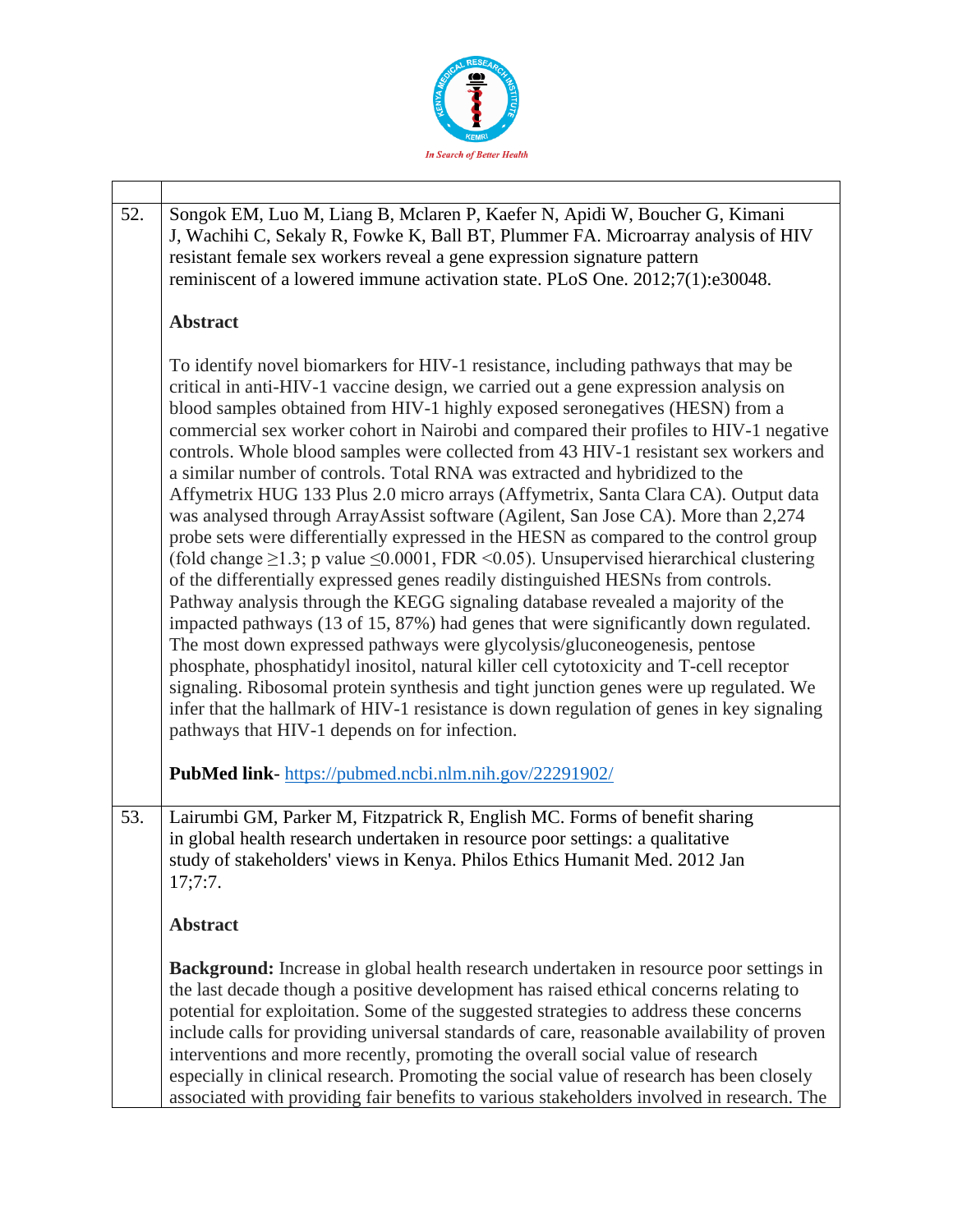

|     | debate over what constitutes fair benefits; whether those that addresses micro level<br>issues of justice or those focusing on the key determinants of health at the macro level<br>has continued. This debate has however not benefited from empirical work on what<br>stakeholders consider fair benefits. This study explores practical experiences of<br>stakeholders involved in global health research in Kenya, over what benefits are fair<br>within a developing world context.                                                                                                                                                                                                                                                                                                                                                                                                           |
|-----|----------------------------------------------------------------------------------------------------------------------------------------------------------------------------------------------------------------------------------------------------------------------------------------------------------------------------------------------------------------------------------------------------------------------------------------------------------------------------------------------------------------------------------------------------------------------------------------------------------------------------------------------------------------------------------------------------------------------------------------------------------------------------------------------------------------------------------------------------------------------------------------------------|
|     | Methods and results: We conducted in-depth interviews with key informants drawn<br>from within the broader health research system in Kenya including researchers from the<br>mainstream health research institutions, networks and universities, teaching hospitals,<br>policy makers, institutional review boards, civil society organisations and community<br>representative groups. The range of benefits articulated by stakeholders addresses both<br>micro and macro level concerns for justice by for instance, seeking to engage with<br>interests of those facilitating research, and the broader systemic issues that make<br>resource poor settings vulnerable to exploitation. We interpret these views to suggest a<br>need for global health research to engage with current crises that face people in these<br>settings as well as the broader systemic issues that produce them. |
|     | <b>Conclusion:</b> Global health research should provide benefits that address both the micro<br>and macro level issues of justice in order to forestall exploitation. Embracing the two is<br>however challenging in terms of how the various competing interests/needs should be<br>balanced ethically, especially in the absence of structures to guide the process. This<br>challenge should point to the need for greater dialogue to facilitate value clarification<br>among stakeholders.                                                                                                                                                                                                                                                                                                                                                                                                   |
|     | PubMed link-https://pubmed.ncbi.nlm.nih.gov/22251457/                                                                                                                                                                                                                                                                                                                                                                                                                                                                                                                                                                                                                                                                                                                                                                                                                                              |
| 54. | Ouma C, Davenport GC, Garcia S, Kempaiah P, Chaudhary A, Were T, Anyona SB,<br>Raballah E, Konah SN, Hittner JB, Vulule JM, Ong'echa JM, Perkins DJ. Functional<br>haplotypes of Fc gamma (Fcγ) receptor (FcγRIIA and FcγRIIIB) predict risk to<br>repeated episodes of severe malarial anemia and mortality in Kenyan children.<br>Hum Genet. 2012 Feb;131(2):289-99.                                                                                                                                                                                                                                                                                                                                                                                                                                                                                                                             |
|     | <b>Abstract</b>                                                                                                                                                                                                                                                                                                                                                                                                                                                                                                                                                                                                                                                                                                                                                                                                                                                                                    |
|     | Development of protective immunity against Plasmodium falciparum is partially<br>mediated through binding of malaria-specific IgG to Fc gamma $(\gamma)$ receptors. Variations<br>in human FcyRIIA-H/R-131 and FcyRIIIB-NA1/NA2 affect differential binding of IgG<br>sub-classes. Since variability in FcyR may play an important role in severe malarial<br>anemia (SMA) pathogenesis by mediating phagocytosis of red blood cells and<br>triggering cytokine production, the relationship between FcyRIIA-H/R131 and<br>Fc $\gamma$ RIIIB-NA1/NA2 haplotypes and susceptibility to SMA (Hb < 6.0 g/dL) was<br>investigated in Kenyan children ( $n = 528$ ) with acute malaria residing in a holoendemic                                                                                                                                                                                        |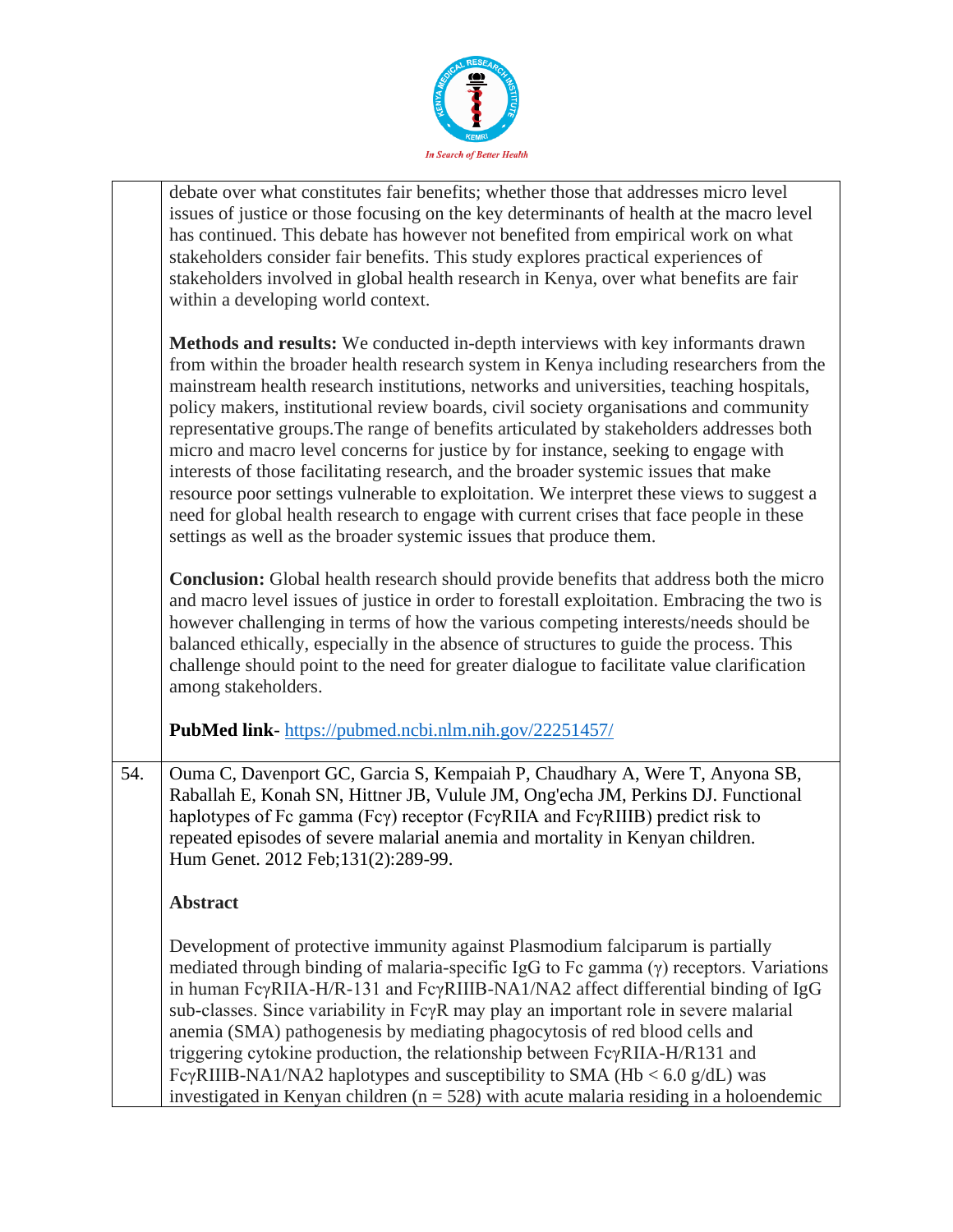

|     | P. falciparum transmission region. In addition, the association between carriage of the<br>haplotypes and repeated episodes of SMA and all-cause mortality were investigated<br>over a 3-year follow-up period. Since variability in Fc $\gamma$ R can alter interferon (IFN)- $\gamma$<br>production, a mediator of innate and adaptive immune responses, functional<br>associations between the haplotypes and IFN- $\gamma$ were also explored. During acute<br>malaria, children with SMA had elevated peripheral IFN- $\gamma$ levels (P = 0.006). Although<br>multivariate logistic regression analyses (controlling for covariates) revealed no<br>associations between the FcyR haplotypes and susceptibility to SMA during acute<br>infection, the FcyRIIA-131H/FcyRIIIB-NA1 haplotype was associated with decreased<br>peripheral IFN- $\gamma$ (P = 0.046). Longitudinal analyses showed that carriage of the<br>FcyRIIA-131H/FcyRIIIB-NA1 haplotype was associated with reduced risk of SMA (RR<br>0.65, 95% CI 0.46-0.90; P = 0.012) and all-cause mortality (P = 0.002). In contrast,<br>carriers of the FcyRIIA-131H/FcyRIIIB-NA2 haplotype had increased susceptibility to<br>SMA (RR 1.47, 95% CI 1.06-2.04; $P = 0.020$ ). Results here demonstrate that variation<br>in the FcyR gene alters susceptibility to repeated episodes of SMA and mortality, as |
|-----|------------------------------------------------------------------------------------------------------------------------------------------------------------------------------------------------------------------------------------------------------------------------------------------------------------------------------------------------------------------------------------------------------------------------------------------------------------------------------------------------------------------------------------------------------------------------------------------------------------------------------------------------------------------------------------------------------------------------------------------------------------------------------------------------------------------------------------------------------------------------------------------------------------------------------------------------------------------------------------------------------------------------------------------------------------------------------------------------------------------------------------------------------------------------------------------------------------------------------------------------------------------------------------------------------------------------------------------------------------------------------|
|     | well as functional changes in IFN- $\gamma$ production.<br>PubMed link-https://pubmed.ncbi.nlm.nih.gov/21818580/                                                                                                                                                                                                                                                                                                                                                                                                                                                                                                                                                                                                                                                                                                                                                                                                                                                                                                                                                                                                                                                                                                                                                                                                                                                             |
| 55. | Mwangome MK, Fegan G, Fulford T, Prentice AM, Berkley JA. Mid-upper arm<br>circumference at age of routine infant vaccination to identify infants at<br>elevated risk of death: a retrospective cohort study in the Gambia. Bull World<br>Health Organ. 2012 Dec 1;90(12):887-94.                                                                                                                                                                                                                                                                                                                                                                                                                                                                                                                                                                                                                                                                                                                                                                                                                                                                                                                                                                                                                                                                                            |
|     | <b>Abstract</b>                                                                                                                                                                                                                                                                                                                                                                                                                                                                                                                                                                                                                                                                                                                                                                                                                                                                                                                                                                                                                                                                                                                                                                                                                                                                                                                                                              |
|     | in English, French, Spanish, Arabic, Chinese, Russian                                                                                                                                                                                                                                                                                                                                                                                                                                                                                                                                                                                                                                                                                                                                                                                                                                                                                                                                                                                                                                                                                                                                                                                                                                                                                                                        |
|     | <b>Objective:</b> To determine the predictive value for death before 12 months of age of mid-<br>upper arm circumference (MUAC) and weight-for-length Z score (WFLz).                                                                                                                                                                                                                                                                                                                                                                                                                                                                                                                                                                                                                                                                                                                                                                                                                                                                                                                                                                                                                                                                                                                                                                                                        |
|     | Methods: A retrospective cohort analysis of infants living in Keneba, in rural Gambia,<br>was conducted. Anthropometric measures were obtained from demographic surveillance<br>system records for infants registered between February 1974 and July 2008 who had<br>had MUAC and WFLz recorded at 6-14 weeks of age and vital status recorded at least<br>once more. Hazard ratios (HRs), population attributable fractions and areas under<br>receiver operating characteristic (ROC) curves were estimated to assess the predictive<br>value for death in infancy of MUAC and WFLz.                                                                                                                                                                                                                                                                                                                                                                                                                                                                                                                                                                                                                                                                                                                                                                                       |
|     | <b>Findings:</b> Of 2876 infants included in the analysis, 40 died before the age of 12 months.<br>The HR for death in this group versus in well-nourished infants was 5.8 (95%<br>confidence interval, CI: 1.6-21) for a WFL $z < -3$ . HRs for MUACs below the thresholds<br>of 115 mm, 110 mm and 105 mm were 4.5 (95% CI: 1.4-15), 9.5 (95% CI: 2.6-35) and                                                                                                                                                                                                                                                                                                                                                                                                                                                                                                                                                                                                                                                                                                                                                                                                                                                                                                                                                                                                              |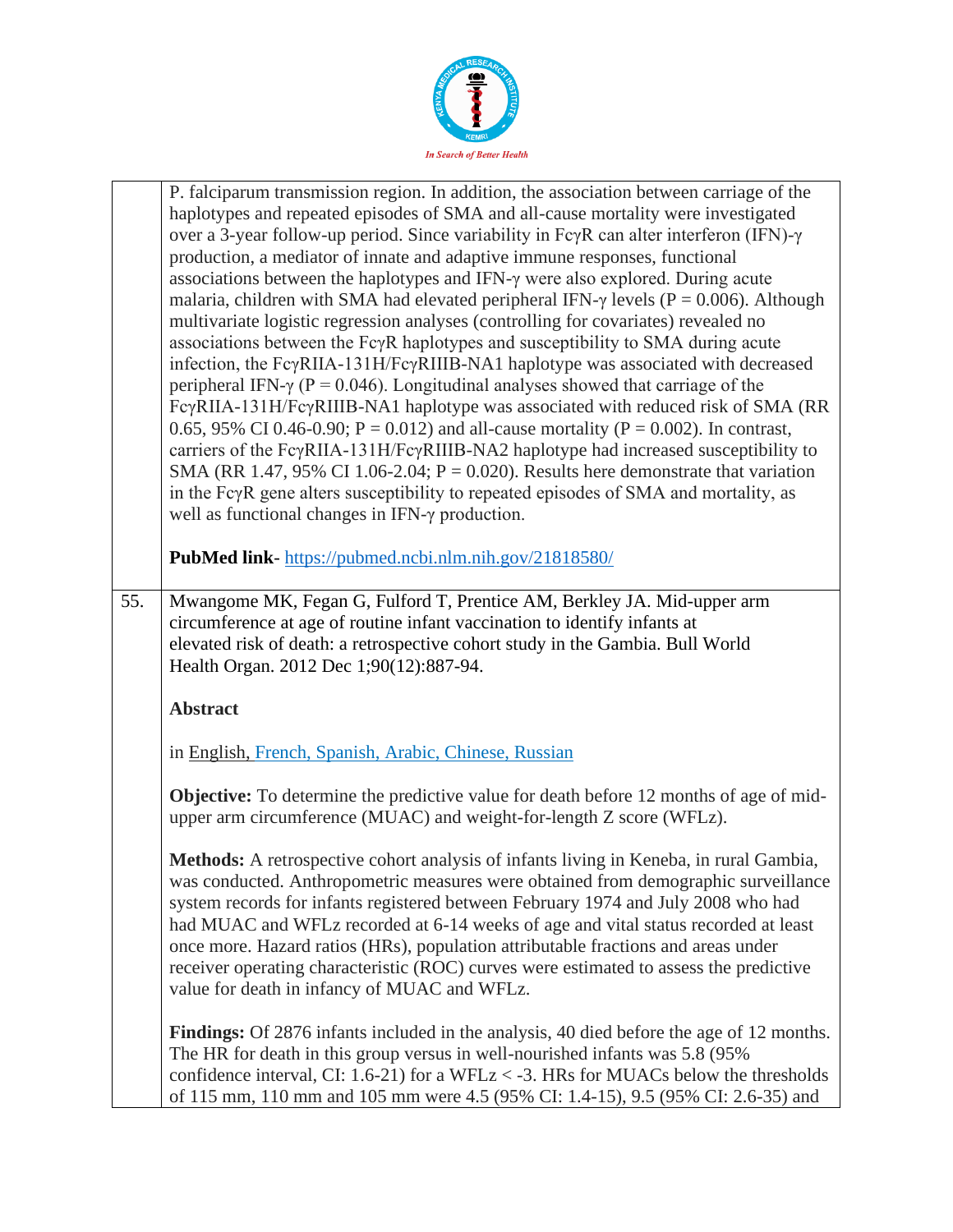

|     | 23 (95% CI: 4.2-122), respectively. The attributable fractions for a MUAC < 130 mm<br>and a WFL $z$ < 0 were 51% and 13%, respectively. The areas under the ROC curve for<br>death in infancy were 0.55 (95% CI: 0.46 to 0.64) for WFLz and 0.64 (95% CI: 0.55 to<br>0.73) for MUAC.<br>Conclusion: Among infants aged 6 to 14 weeks, unadjusted MUAC showed good                                                                                                                                                                                                                                                                                                                                                                                                                                                                                                                                                                                                                                                                                                                                                                                                                                                                  |
|-----|------------------------------------------------------------------------------------------------------------------------------------------------------------------------------------------------------------------------------------------------------------------------------------------------------------------------------------------------------------------------------------------------------------------------------------------------------------------------------------------------------------------------------------------------------------------------------------------------------------------------------------------------------------------------------------------------------------------------------------------------------------------------------------------------------------------------------------------------------------------------------------------------------------------------------------------------------------------------------------------------------------------------------------------------------------------------------------------------------------------------------------------------------------------------------------------------------------------------------------|
|     | performance in identifying infants at increased risk of death.                                                                                                                                                                                                                                                                                                                                                                                                                                                                                                                                                                                                                                                                                                                                                                                                                                                                                                                                                                                                                                                                                                                                                                     |
|     | PubMed link-https://pubmed.ncbi.nlm.nih.gov/23284194/                                                                                                                                                                                                                                                                                                                                                                                                                                                                                                                                                                                                                                                                                                                                                                                                                                                                                                                                                                                                                                                                                                                                                                              |
| 56. | Lang TA, Gould J, von Seidlein L, Lusingu JP, Mshamu S, Ismael S, Liheluka<br>E, Kamuya D, Mwachiro D, Olotu A, Njuguna P, Bejon P, Marsh V, Molyneux C.<br>Approaching the community about screening children for a multicentre malaria<br>vaccine trial. Int Health. 2012 Mar;4(1):47-54.                                                                                                                                                                                                                                                                                                                                                                                                                                                                                                                                                                                                                                                                                                                                                                                                                                                                                                                                        |
|     | <b>Abstract</b>                                                                                                                                                                                                                                                                                                                                                                                                                                                                                                                                                                                                                                                                                                                                                                                                                                                                                                                                                                                                                                                                                                                                                                                                                    |
|     | Community sensitisation, as a component of community engagement, plays an<br>important role in strengthening the ethics of community-based trials in developing<br>countries and is fundamental to trial success. However, few researchers have shared<br>their community sensitisation strategies and experiences. We report on our perspective<br>as researchers on the sensitisation activities undertaken for a phase II malaria vaccine<br>trial in Kilifi District (Kenya) and Korogwe District (Tanzania), with the aim of<br>informing and guiding the operational planning of future trials. We report wide<br>variability in recruitment rates within both sites; a variability that occurred against a<br>backdrop of similarity in overall approaches to sensitisation across the two sites but<br>significant differences in community exposure to biomedical research. We present a<br>range of potential factors contributing to these differences in recruitment rates, which<br>we believe are worth considering in future community sensitisation plans. We conclude<br>by arguing for carefully designed social science research around the implementation and<br>impact of community sensitisation activities. |
|     | PubMed link-https://pubmed.ncbi.nlm.nih.gov/24030880/                                                                                                                                                                                                                                                                                                                                                                                                                                                                                                                                                                                                                                                                                                                                                                                                                                                                                                                                                                                                                                                                                                                                                                              |
| 57. | Ngugi AK, Bottomley C, Chengo E, Kombe MZ, Kazungu M, Bauni E, Mbuba CK,<br>Kleinschmidt I, Newton CR. The validation of a three-stage screening methodology<br>for detecting active convulsive epilepsy in population-based studies in health<br>and demographic surveillance systems. Emerg Themes Epidemiol. 2012 Nov<br>21;9(1):8.                                                                                                                                                                                                                                                                                                                                                                                                                                                                                                                                                                                                                                                                                                                                                                                                                                                                                             |
|     | <b>Abstract</b>                                                                                                                                                                                                                                                                                                                                                                                                                                                                                                                                                                                                                                                                                                                                                                                                                                                                                                                                                                                                                                                                                                                                                                                                                    |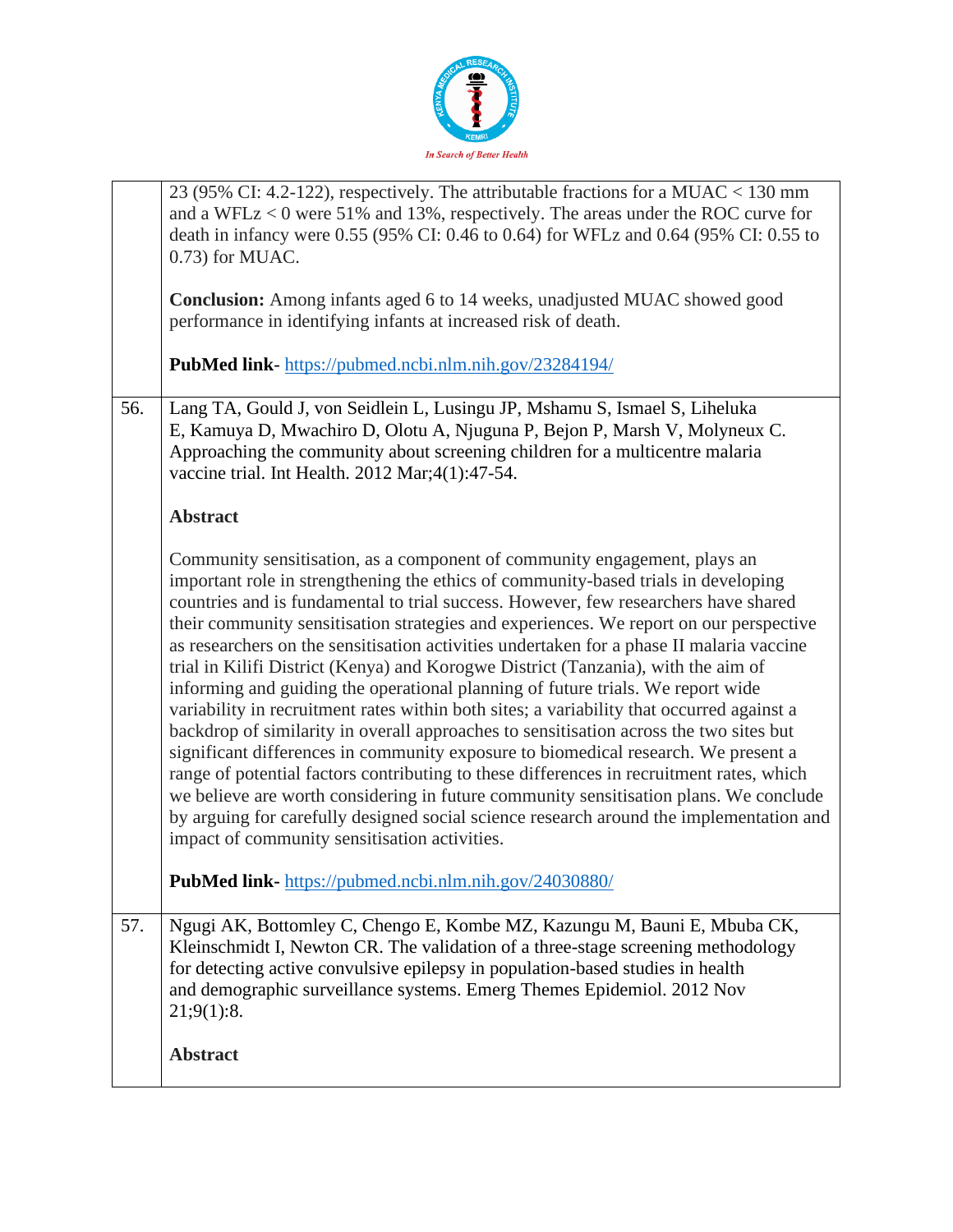

|     | <b>Background:</b> There are few studies on the epidemiology of epilepsy in large<br>populations in Low and Middle Income Countries (LMIC). Most studies in these<br>regions use two-stage population-based screening surveys, which are time-consuming<br>and costly to implement in large populations required to generate accurate estimates.<br>We examined the sensitivity and specificity of a three-stage cross-sectional screening<br>methodology in detecting active convulsive epilepsy (ACE), which can be embedded<br>within on-going census of demographic surveillance systems. We validated a three-stage<br>cross-sectional screening methodology on a randomly selected sample of participants of<br>a three-stage prevalence survey of epilepsy. Diagnosis of ACE by an experienced |
|-----|-------------------------------------------------------------------------------------------------------------------------------------------------------------------------------------------------------------------------------------------------------------------------------------------------------------------------------------------------------------------------------------------------------------------------------------------------------------------------------------------------------------------------------------------------------------------------------------------------------------------------------------------------------------------------------------------------------------------------------------------------------------------------------------------------------|
|     | clinician was used as 'gold standard'. We further compared the expenditure of this<br>method with the standard two-stage methodology.                                                                                                                                                                                                                                                                                                                                                                                                                                                                                                                                                                                                                                                                 |
|     | <b>Results:</b> We screened 4442 subjects in the validation and identified 35 cases of ACE.<br>Of these, 18 were identified as false negatives, most of whom (15/18) were missed in<br>the first stage and a few $(3/18)$ in the second stage of the three-stage screening. Overall,<br>this methodology had a sensitivity of 48.6% and a specificity of 100%. It was 37%<br>cheaper than a two-stage survey.                                                                                                                                                                                                                                                                                                                                                                                         |
|     | <b>Conclusion:</b> This was the first study to evaluate the performance of a multi-stage<br>screening methodology used to detect epilepsy in demographic surveillance sites. This<br>method had poor sensitivity attributed mainly to stigma-related non-response in the first<br>stage. This method needs to take into consideration the poor sensitivity and the savings<br>in expenditure and time as well as validation in target populations. Our findings suggest<br>the need for continued efforts to develop and improve case-ascertainment methods in<br>population-based epidemiological studies of epilepsy in LMIC.                                                                                                                                                                       |
|     | PubMed link- https://pubmed.ncbi.nlm.nih.gov/23171721/                                                                                                                                                                                                                                                                                                                                                                                                                                                                                                                                                                                                                                                                                                                                                |
| 58. | Okombo J, Kiara SM, Abdirahman A, Mwai L, Ohuma E, Borrmann S, Nzila A, Ward<br>S. Antimalarial activity of isoquine against Kenyan Plasmodium falciparum<br>clinical isolates and association with polymorphisms in pfcrt and pfmdr1 genes.<br>J Antimicrob Chemother. 2013 Apr;68(4):786-8                                                                                                                                                                                                                                                                                                                                                                                                                                                                                                          |
|     | <b>Abstract</b>                                                                                                                                                                                                                                                                                                                                                                                                                                                                                                                                                                                                                                                                                                                                                                                       |
|     | <b>Background:</b> The use of amodiaquine in prophylaxis is associated with serious toxicity,<br>resulting from its metabolic conversion into a reactive quinone-imine metabolite by the<br>hepatic cytochrome P450. To circumvent this toxicity, several amodiaquine analogues<br>that lack the potential to form a quinone-imine derivative, while retaining antimalarial<br>activity, have been designed. Isoquine is one of these promising molecules that has<br>already reached Phase I clinical trials in humans.                                                                                                                                                                                                                                                                              |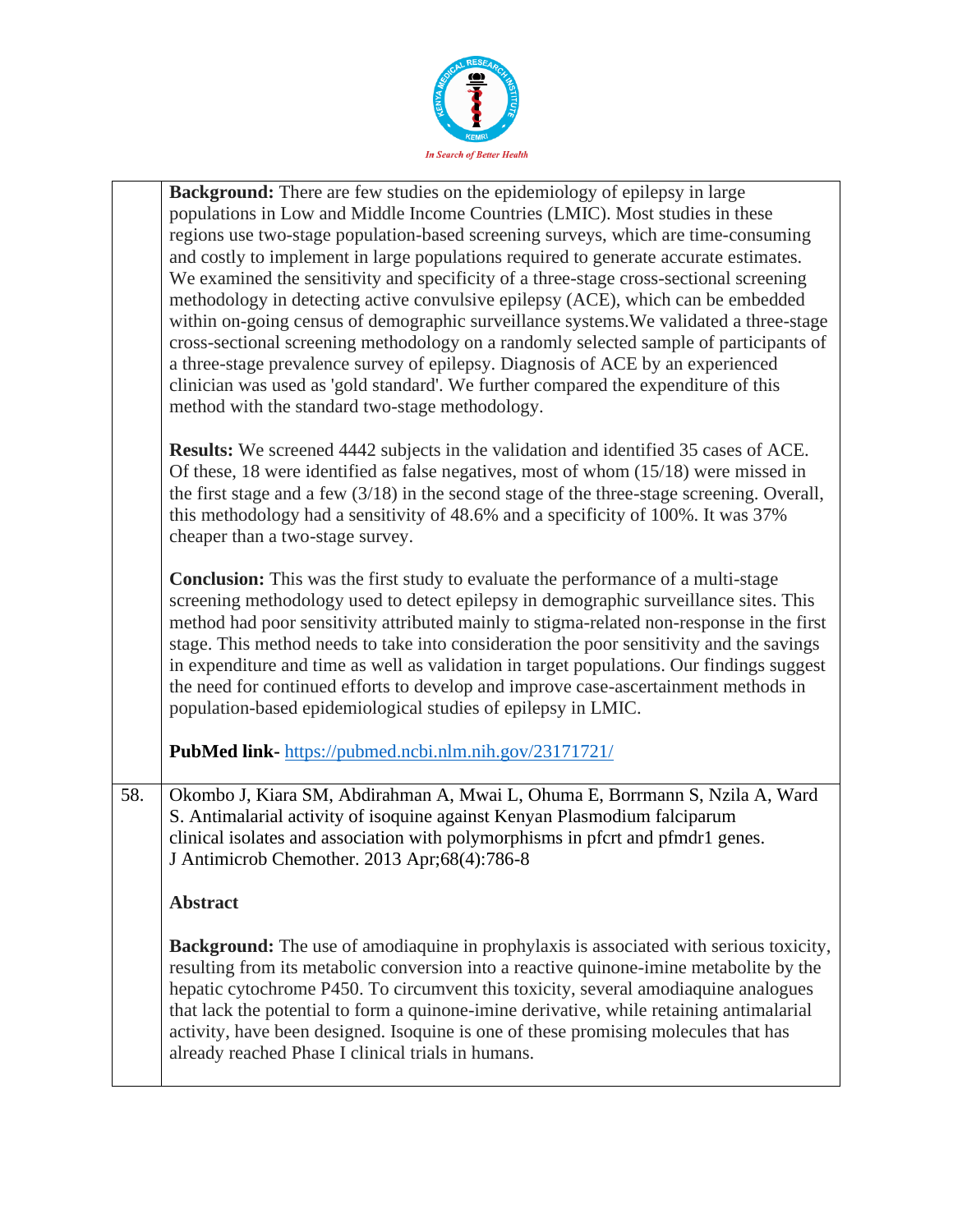

|     | Methods: We analysed the in vitro activity of isoquine against 62 Plasmodium                                                                                                                                                                                                                                                                                                                      |
|-----|---------------------------------------------------------------------------------------------------------------------------------------------------------------------------------------------------------------------------------------------------------------------------------------------------------------------------------------------------------------------------------------------------|
|     | falciparum isolates collected in Kenya and the association of this activity with                                                                                                                                                                                                                                                                                                                  |
|     | polymorphisms in pfcrt and pfmdr1 genes.                                                                                                                                                                                                                                                                                                                                                          |
|     | <b>Results:</b> The median concentration of isoquine that inhibited 50% of parasite growth<br>(IC50) was 9 nM, compared with 56 nM chloroquine, 8 nM amodiaquine, 10 nM<br>desethylamodiaquine, 69 nM lumefantrine and 1 nM dihydroartemisinin. Isoquine<br>activity was correlated with polymorphisms in pfcrt at codon 76, but not in pfmdr1 at<br>codon 86.                                    |
|     | Conclusions: The high activity of isoquine against field isolates, including chloroquine-<br>resistant isolates, with $IC50 < 10$ nM, warrants its further development as an<br>antimalarial.                                                                                                                                                                                                     |
|     | PubMed link-https://pubmed.ncbi.nlm.nih.gov/23169890/                                                                                                                                                                                                                                                                                                                                             |
| 59. | Kageha S, Okoth V, Kadima S, Vihenda S, Okapesi E, Nyambura E, Maiyo A,                                                                                                                                                                                                                                                                                                                           |
|     | Ndung'u N, Khamadi S, Mwau M. Discrepant test findings in early infant diagnosis                                                                                                                                                                                                                                                                                                                  |
|     | of HIV in a national reference laboratory in Kenya: challenges and opportunities                                                                                                                                                                                                                                                                                                                  |
|     | for programs. J Trop Pediatr. 2012 Aug; 58(4): 247-52                                                                                                                                                                                                                                                                                                                                             |
|     | <b>Abstract</b>                                                                                                                                                                                                                                                                                                                                                                                   |
|     | <b>Background:</b> In Kenya, the availability of a cheap diagnostic service for HIV-exposed<br>infants has helped scale-up access to treatment, and provided a means by which<br>programs that support Prevention of Mother to Child Transmission of HIV can be<br>evaluated. As expected for any large testing program, discrepant and indeterminate<br>results present a significant challenge. |
|     | Methods: Dried Blood Spots were collected from health centers countrywide and                                                                                                                                                                                                                                                                                                                     |
|     | couriered to four laboratories for tests. Results were dispatched either by email,<br>telephone, GSM SMS printer or courier. Between 2006 and 2009, tests were conducted<br>with the Manual Roche v. 1.5 Assay. In 2010 the labs switched fully to the Cobas®<br>AmpliPrep/ Cobas® TaqMan® HIV-1 Qual automated Roche Test.                                                                       |
|     | Results: Between 2006 and 2010, the KEMRI CVR EID Lab conducted 64 591 HIV                                                                                                                                                                                                                                                                                                                        |
|     | tests in on children <18 months of age. HIV tests (38 834) used the manual assay, while                                                                                                                                                                                                                                                                                                           |
|     | 17 133 tests used the automated assay. Overall, 10.7% (6915) of the samples tested                                                                                                                                                                                                                                                                                                                |
|     | positive, while 86.6% (55 967) tested negative. A total of 1.6% (1041) tested                                                                                                                                                                                                                                                                                                                     |
|     | indeterminate and required a re-bleed of the infant. Two hundred positive tests by the                                                                                                                                                                                                                                                                                                            |
|     | manual assay were retrieved randomly and retested using the automated assay. Among                                                                                                                                                                                                                                                                                                                |
|     | them, 192 (96%) remained positive, $5(2.5\%)$ were negative while 3 (1.5%) failed. A                                                                                                                                                                                                                                                                                                              |